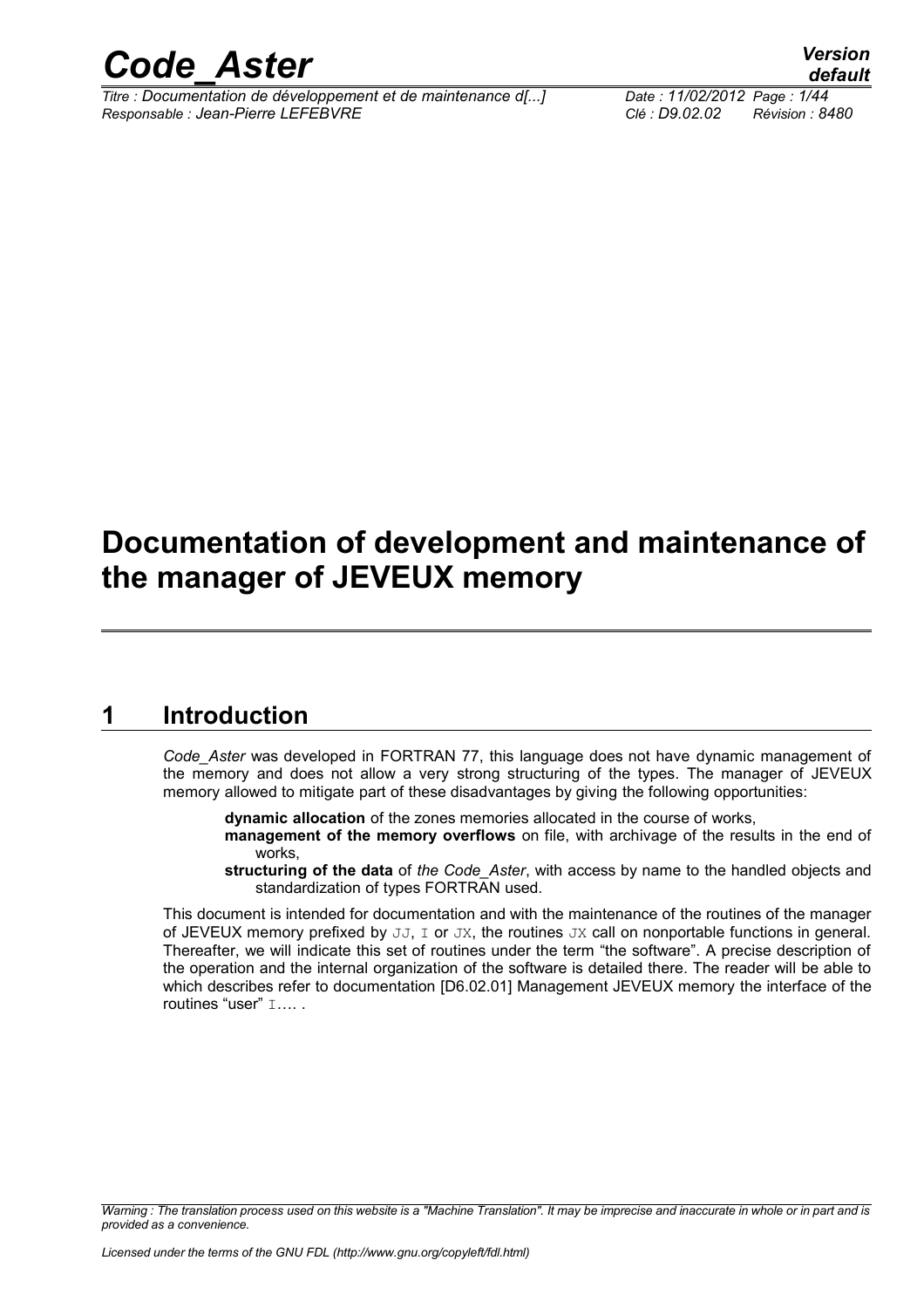*Titre : Documentation de développement et de maintenance d[...] Date : 11/02/2012 Page : 2/44 Responsable : Jean-Pierre LEFEBVRE Clé : D9.02.02 Révision : 8480*

### **2 Organization of the memory**



JEVEUX dynamically allocates each memory zone intended to accommodate the values associated with the object or the collection with objects. A control of cumulated space is carried out during each new assignment, and a mechanism of unloading can possibly be implemented to release from spaces of the memory associated with the object that the developer with declared like being used more.

On the platforms 64 bits, the assignment of the memory zone is carried out dynamically using the routine system HPALLOC. This zone is seen in the software through the table of the whole type (INTEGER\*8 ISZON) length LISZON and an address of beginning JISZON. It is stored in the /IZONJE/ commun run. One will use in the continuation of the document the term "key" to indicate the unit of addressing. On platform 64 bits the key has as a length 8 bytes and corresponds to length of type INTEGER\*8.

The zone is managed key by key in unit of the type INTEGER (unit of addressing), the segments of values associated with the JEVEUX objects are framed by 8 keys containing, in this order, following information:

- 1) the address according to the last word constituting the segment of values and the 8 identifiers;
- 2) the value of a shift used to align the segments of the type length higher than the unit of addressing. On platform 64 bits, this value is always null for the segments of values associated with objects of the type INTEGER and REAL\*8. It is worth 8 (bytes) sometimes for the segments of the values associated with objects of the type COMPLEX\*16 : indeed it happens that the beginning of the segment of value (position 5) cannot coincide with a position in the table of reference  $ZK16$ , it is then necessary to move of a key (8 bytes). It is even more frequent with type CHARACTER when it is worth 16,32 or 80!
- 3) the whole identifier associated with the simple objects or the collections;
- 4) the statute of the segment of values which can take the value  $\times$  or  $\times$  (coded on an integer);
- 5) the state of the segment of values which can take the value  $X$ ,  $X$  or  $D$  (coded on an integer); :
- 6) the whole identifier associated with the objects of collection;
- 7) the code of the class associated with the JEVEUX object ;
- 8) the address of the first key preceding the segment by values and the 8 identifiers.

The management of the memory zone with type INTEGER does not make it possible to be aligned correctly with the types of length higher than this unit of addressing. Although the order EQUIVALENCE present in the software makes it possible to align the initial address of the various variables (tables) of reference ZI, ZI4, ZR, ZC, ZL, ZK8, ZK16, ZK24, ZK32 and ZK80, the positioning of a segment of values associated with an object of the type  $ZK32$  have little chance to be aligned with a "multiple" of 4 of table ISZON on platform 64 bits, from where need for managing a shift among the descriptors.

The values making it possible to code the statute and the state of the segment of values are obtained so that the representation does not correspond to any type used within the segment of values and this in order to detect possible crushings of these descriptors. This role is reserved for the routine JJLIRS which is called mainly during the requests of setting in memory of the segment of values. The emission of an error message of the type "POSSIBLE CRUSHING UPSTREAM …" indicate that the

*Warning : The translation process used on this website is a "Machine Translation". It may be imprecise and inaccurate in whole or in part and is provided as a convenience.*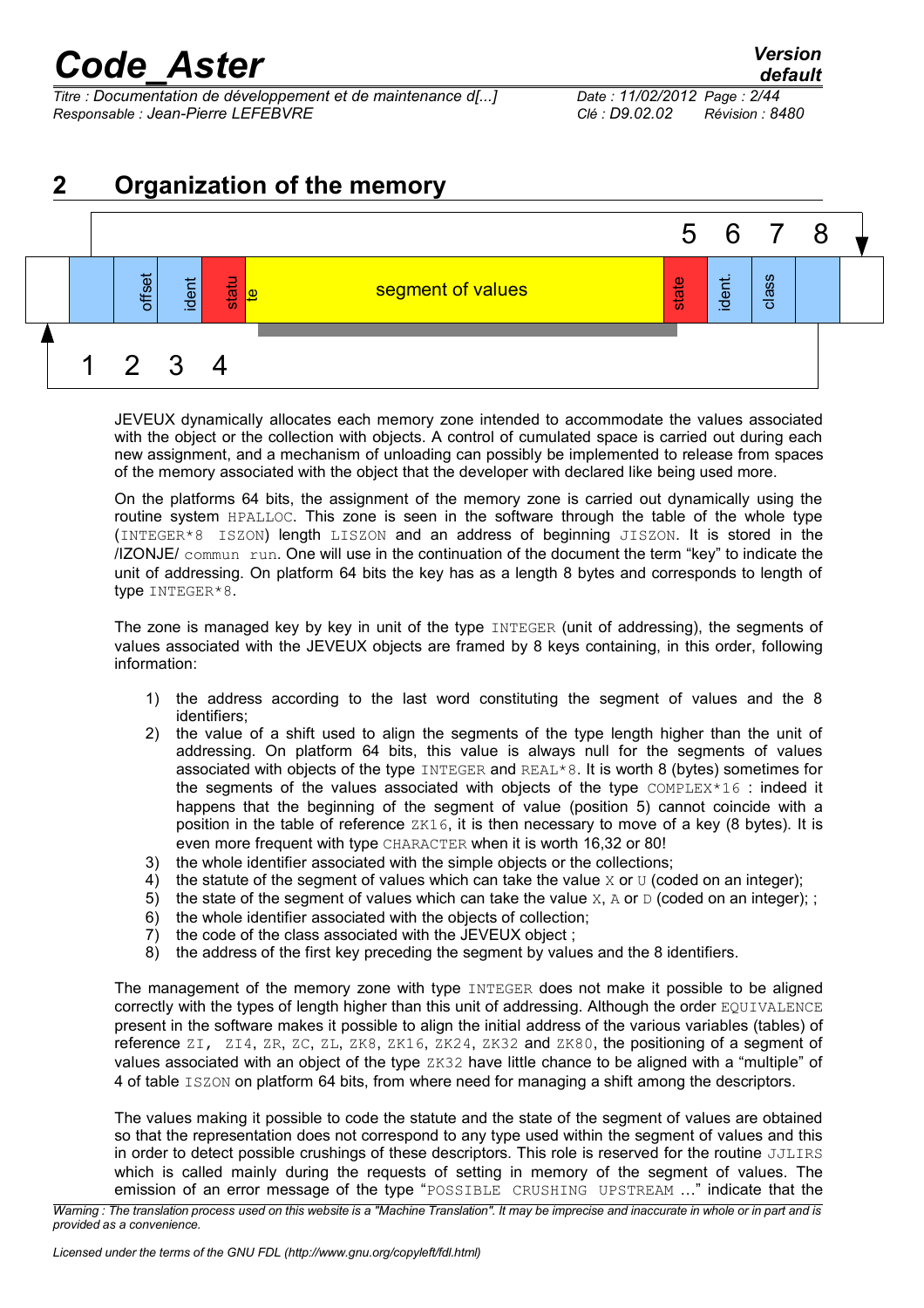*Titre : Documentation de développement et de maintenance d[...] Date : 11/02/2012 Page : 3/44 Responsable : Jean-Pierre LEFEBVRE Clé : D9.02.02 Révision : 8480*

*default*

identifier (3) or the statute (4) were crushed, the emission of an error message of the type "POSSIBLE CRUSHING DOWNSTREAM …" indicate that the state (5) or classifies it (7) were crushed.

On platform 64 bits, the values used have the following octal representation:

| 0100000000000000000000 | for $X$ , | 0300000000000000000000 | for A,              |
|------------------------|-----------|------------------------|---------------------|
| 0200000000000000000000 | tor U.    | 0400000000000000000000 | for $D_{\lambda}$ . |

#### **Usage of the segments of values**

the couple state/statute makes it possible to know the use of a segment of values in memory:

- XX indicates that the segment of values is free, this position is directly usable,
- UA indicates that the segment of values is used in reading (its disk image will not be brought up to date after release),
- UD indicates that the segment of values is used in writing (its disk image will be brought up to date after release),
- XD indicates that the segment of values was released, but that its contents will have to be discharged on disc.
- XA indicates that the segment of values was released, this position is directly usable.

### **3 Management of the memory**

a request of access in reading or writing on the segment of values associated with a JEVEUX object causes, if it does not appear there already, a loading in memory of the contents of the associated segment of values. The memory address of a JEVEUX object corresponds to its relative position in table ISZON. As a preliminary, it is necessary to carry out a dynamic allocation, using routine JJALLS to insert the segment of values. When the request of assignment fails, the system refusing to allocate a memory zone, a mechanism of release is started, it can involve accesses disc when zones associated with segments with values must be written on the file associated with the base. The new segment of values is allocated with a tolerance of 8 integers which correspond to minimum space associated with a segment with values (1 integer by descriptor). When the search for core memory fails, one causes a stop of the application in  $\leq$   $\geq$   $\leq$   $\leq$   $\leq$   $\leq$   $\leq$   $\leq$   $\leq$   $\leq$   $\leq$   $\leq$   $\leq$   $\leq$   $\leq$   $\leq$   $\leq$   $\leq$   $\leq$   $\leq$   $\leq$   $\leq$   $\leq$   $\leq$   $\leq$   $\leq$   $\leq$   $\leq$   $\leq$  concepts created).

A call to the function system LOC through routine JXLOCS makes it possible by means of to obtain the relative address of the beginning of the segment of values compared to table ISZON the value of the position of reference of the beginning of the memory zone obtained in JXALLM and stored in the /ILOCJE/ commun run. It is the use of the routine JJALTY which makes it possible to switch on the table Z. and to obtain according to the type the address compared to the good reference.

The assignment of a segment of values associated with an object of the type of which the length is higher than the unit of addressing used (for example for type CHARACTER  $*24$ ) automatically does not make it possible to be aligned compared to table ISZON, it is sometimes necessary to shift few keys. The value of this shift is stored in the second descriptor preceding the segment by values and the effective size of the segment of values is adjusted by taking account of its associated type.

It then remains to bring up to date the descriptors associated at the segment with values, this operation is carried out by routine JJECRS.

#### **Search for core available**

the call to routine JEDISP makes it possible to know at the time of the call, the size of the memory zones available, it carries out the search by traversing the group of the segmentation memory and progressively deposits the size of the free zones or déchargeables in a table provided by argument of call.

*Warning : The translation process used on this website is a "Machine Translation". It may be imprecise and inaccurate in whole or in part and is provided as a convenience.*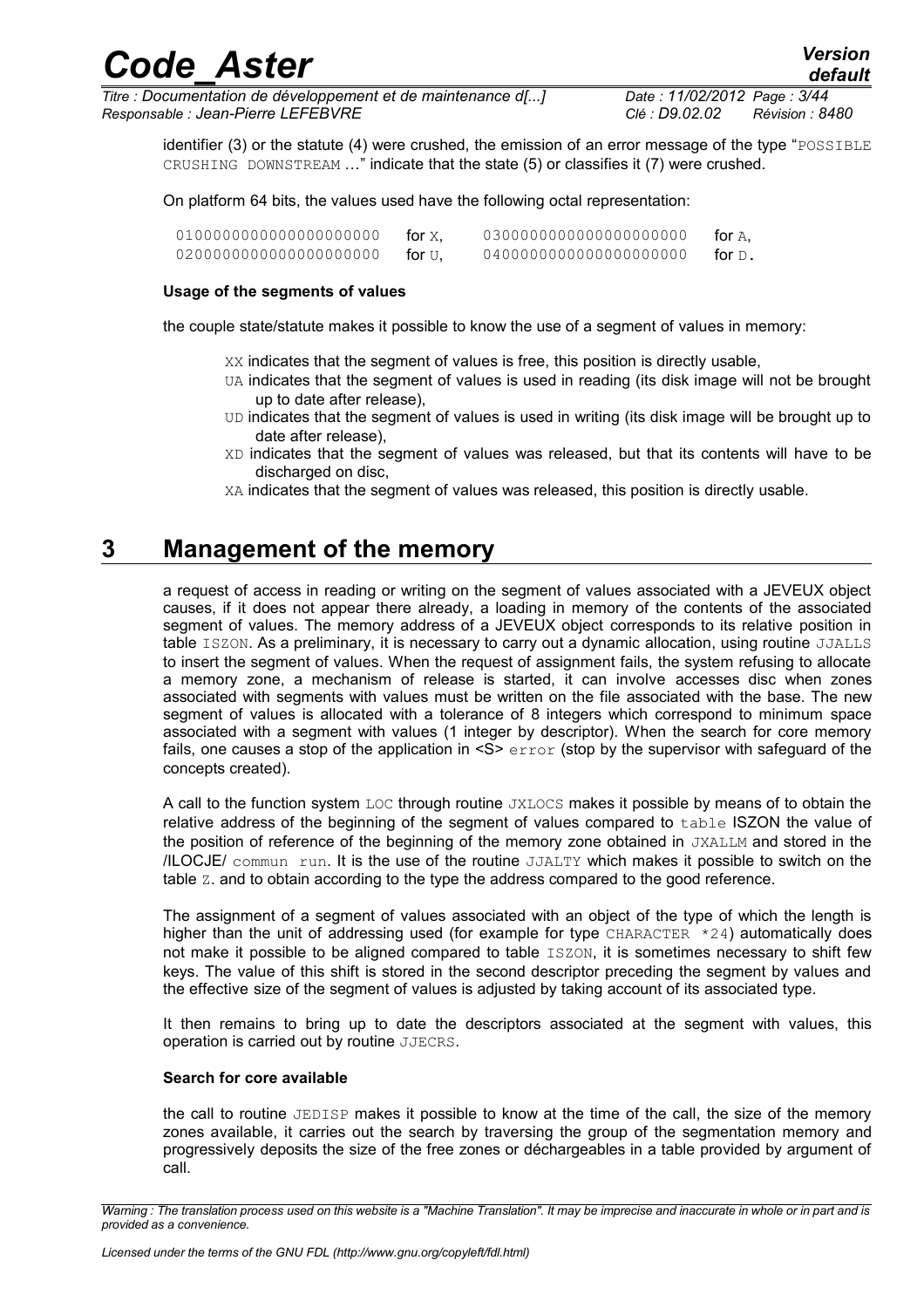*Titre : Documentation de développement et de maintenance d[...] Date : 11/02/2012 Page : 4/44 Responsable : Jean-Pierre LEFEBVRE Clé : D9.02.02 Révision : 8480*

#### **Checking of the memory**

crushings report which affect the descriptors (state or statute) or the sequence front can be detected by means of routine JXVERI. This routine one by one examines the descriptors of the segments of values in memory. An error message fatal is transmitted during the detection of an anomaly, if not the routine remains dumb.

### **4 Management of the releases**

the release is the most complex mechanism implemented in JEVEUX. It is conceived easily that when that one manages a finished memory capacity, it arrives one moment when it is not possible any more to find of core. It is then necessary to cause unloadings on disc or to recover core of the zones become useless. JEVEUX deals with these mechanisms, with condition of course, that the programmer indicated the objects concerned to him; it is necessary to take some care before releasing an object, several units of program which can use a memory address simultaneously. The strategy of release calls on the one hand on an internal mechanism with the manager of memory which we will describe and on the other hand with rules of programming which are the object of the document [D2.06.99] "New strategy of release of the JEVEUX objects ".

The release of a segment of values materializes by positioning with the value  $X$  of the state instead of the value  $U$ . It does not have there another immediate effect, it is only during a later search for storage position that one will treat indeed the contents of the segments of values.

The setting in memory of a JEVEUX object is accompanied by the assignment of an attribute system: the mark. This attribute, of whole type, takes the value of a meter incremented with each call to routine JEMARQ and décrémenté with each call to routine JEDEMA. It is possible to obtain the value of the current mark by calling routine JEVEMA.

The current marks have a strictly positive value thus. Values -1,-2 and -3 are used to treat the following exceptions.

Value -1 is used to permanently keep (throughout the execution of an Aster command) certain objects which will be released by a specific call. This mark is used at the time of the call to routine JEVEUT.

Value -2 is used by JEVEUX to bring back in a temporary way certain objects which will be released at once the finished action (put in memory of the system objects of collection,…).

Value -3 is used to permanently keep (throughout the execution of *Code\_Aster*) the objects used by the Supervisor.

Mark -3 can come to replace any existing mark, mark -1 can replace a mark (positive) existing. The system object containing the list of the addresses of the segments of values must then be modified. Mark -3 is used at the time of the call to routine JEVEUS.

One thus builds a hierarchy of the segments of values associated with the objects. Each call to routine JEDEMA will cause the release of the segments of values having the current mark. In order to optimize the releases pulled by a call to JEDEMA, the setting in memory of each segment of values is accompanied by the storage of its position (its memory address) in an object system (segment of values of the whole type). Thus all the segments of values associated with an identical mark are easily identifiable and their location requires only one simple sweeping of a vector of integers. The loop on the segments of values is carried out in two times: one first of all treats overall the collections, then the objects simple and the segments of values associated with the contiguous collections are released.

The actualization of the mark of an object is carried out at the time of the call to routine JJECRS, the object system KDESMA is redimensionné (this object is indicated here by the name of variable FORTRAN used to store its address within the units of program).

*Warning : The translation process used on this website is a "Machine Translation". It may be imprecise and inaccurate in whole or in part and is provided as a convenience.*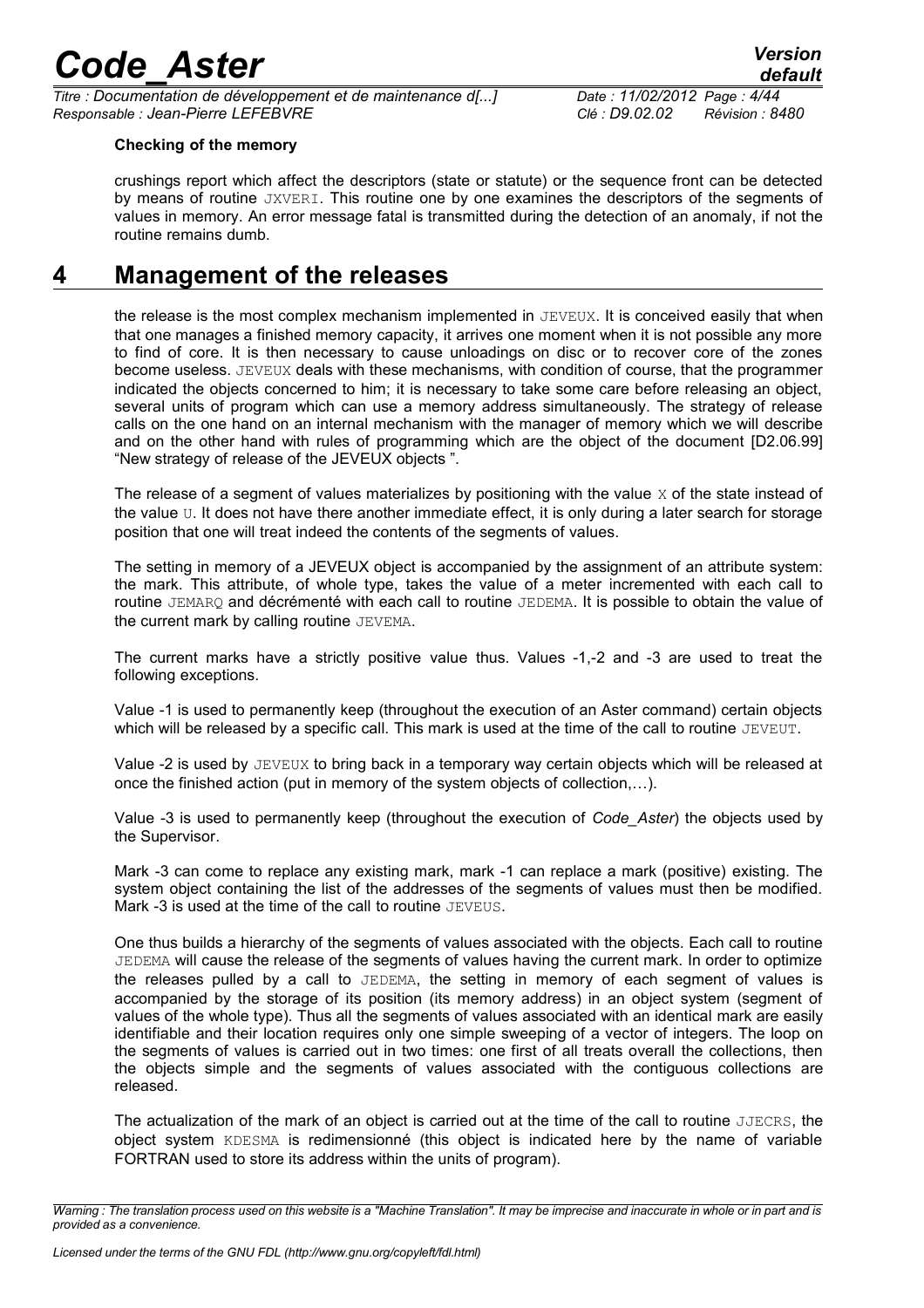| <b>Code Aster</b>                                            |                             | <b>Version</b><br>default |
|--------------------------------------------------------------|-----------------------------|---------------------------|
| Titre : Documentation de développement et de maintenance d[] | Date: 11/02/2012 Page: 5/44 |                           |
| Responsable : Jean-Pierre LEFEBVRE                           | Clé : D9.02.02              | Révision : 8480           |

It is the routine JJLIDE which carries out indeed the release of the segments of values. The first argument of this routine is the name of appealing, it conditions the type of operation to be carried out:

- LIBE standard mechanism of release with examination of the state, the statute and the mark,<br>HEAP mechanism of release with immediate writing used during the retassage of the files or
- mechanism of release with immediate writing used during the retassage of the files or in mode debug JEVEUX,
- $LIBF$  mechanism used at the end of the work during the closing of a base  $JEVEUX$ .

Concerning the simple objects, this release does not pose a particular problem: routine JJLIDE checks that the mark associated at the segment with values is identical to the current mark stored in the /IADMJE/ commun run, it modifies the descriptors (state and statute) of the segment of values and assigns to 0 the associated mark, possibly it causes an unloading  $(JXECRO)$  and modifies the contents of the attributes memory address and addresses disc. The release of an object of dispersed collection follows the same process, the attributes being modified within the system objects of collection. The release of a collection is more delicate, the system objects having to be maintained accessible in memory as long as a segment of values associated with the one with the objects with collection is present in memory (used, déchargeable, and even removable).

### **5 Management of the files of direct access**

the manager of JEVEUX memory manages report unloadings on disc, to release from core in memory during the execution and to file the results at the end of the work. One uses for this purpose of the files of direct access. They are utilities OPENDR, WRITDR, READDR and CLOSDR which are called (bibc/utilitai/iodr.c).

The address disc of the JEVEUX objects is obtained by combination of the number of the record of the file of direct access used to deposit the values, and possibly the position within this record.

The length of the records is fixed, its value is selected at the time of the opening of bases JEVEUX via routine JEINIF .

The number of records which is part of the parameters, is given in Code\_Aster *according to* the conditions of operating. Each base is cut out in logical unit length 12 884 901 888octets (notion of "extend"), this value is affected through function ENVIMA LOFIEM and stored in the /FENVJE/ commun run . JEVEUX manages a total index which it then cuts out for each extend, the address disc is measured compared to the total index, then modulo the number of records, one easily obtains the number of the extend and the relative address. The various logical units are accessible by a local name which is composed starting from the first four characters in small letters of the name of the base associated and the number with extend.

The size of the records defines two classes of JEVEUX objects :

- 1) the small objects whose size is lower than the length of a record, they are accumulated in a space of the size of a record before transfer on disc,
- 2) the large objects which require several records to store their contents. During

a request of writing on disc, the contents of the large objects will be directly transferred on disc, whereas a plug of writing is used for the small objects in order to cumulate them and to reach approximately the length of a record before their transfer. During a request of reading, at least it is a record which will be used, in the case of the small objects one uses a plug of reading. The plugs of reading and writing are part of the system objects associated with each base JEVEUX .

The closing of the files of direct access is essential to bring up to date the index of access, it is the routine JXFERM which call utility CLOSDR . Description

#### **of the records Each**

*Warning : The translation process used on this website is a "Machine Translation". It may be imprecise and inaccurate in whole or in part and is provided as a convenience.*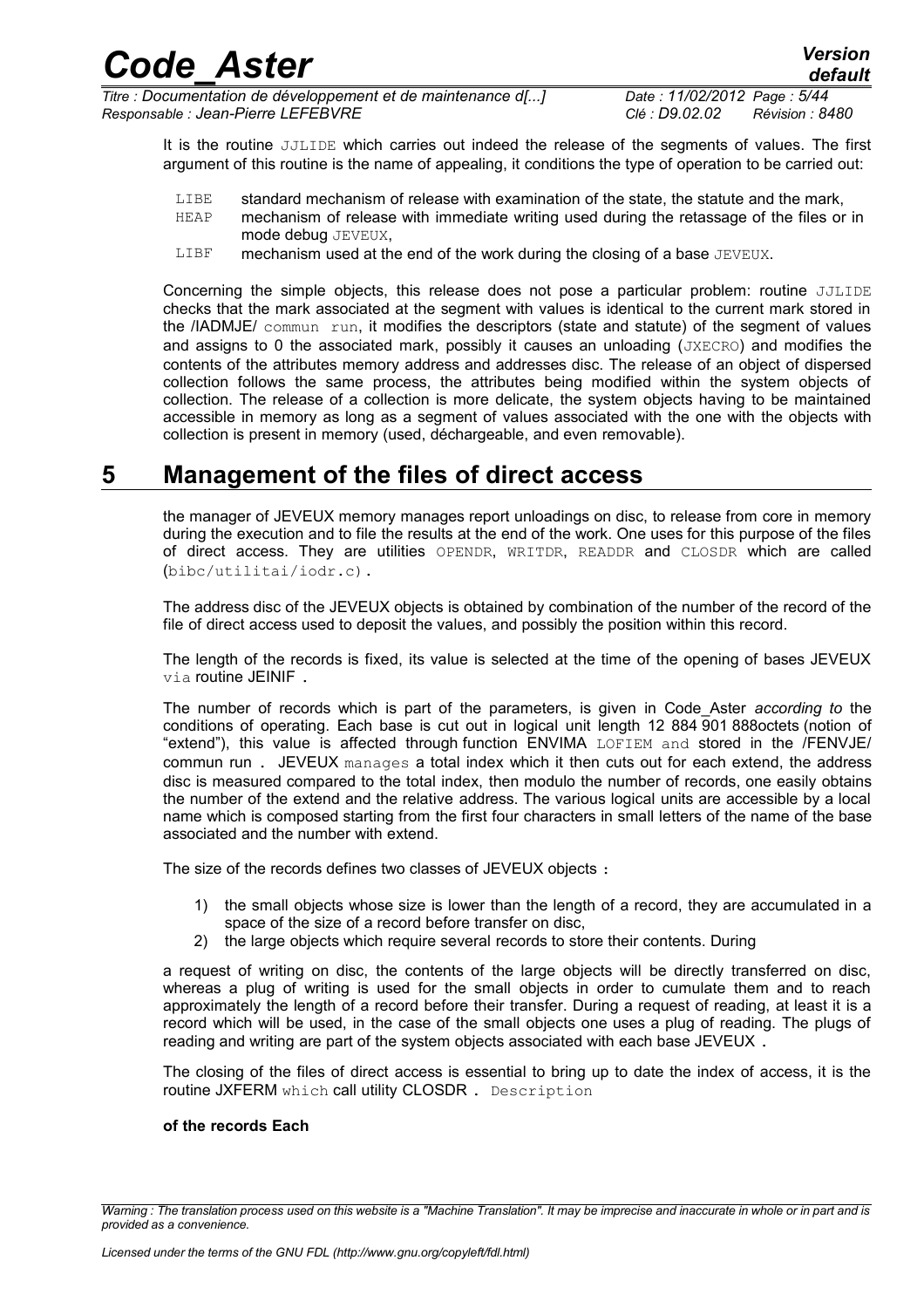*Titre : Documentation de développement et de maintenance d[...] Date : 11/02/2012 Page : 6/44 Responsable : Jean-Pierre LEFEBVRE Clé : D9.02.02 Révision : 8480*

*default*



record auto--is described in order to easily be able to identify its contents. As for the memory zone, the records are seen like a succession of keys of the whole type (INTEGER\*8). The first two keys give total information about the size of the stored objects: if

- Ident  $1 =$ Ident $2 = 0$  the record contains small objects, three whole keys (descriptors) are placed in front of each segment of values, it contain respectively, when they exist, the identifier of collection (Idc1), the simple identifier of object or the number of object of collection (Ids1) and the length of the segment of value, follow the segment of values, and one starts again for the following until Idcn = $Idsn=0;$  if
- Ident  $1 \text{ or }$  Ident  $2 \text{ is different from 0, the record contains whole or part of the segment of }$ values associated with a large object. At the time

of the destruction of a large object the identifiers Ident  $1$  and Ident  $2$  are positioned with the value opposite (assignment of the sign -). In the same way, at the time of the destruction of a small object, the Idci identifiers and Idsi are affected sign -. Writing

#### **of the objects It**

is the routine JXECRO which treats the writing of the JEVEUX objects . It also ensures, when it is necessary, the opening of the logical units associated with the partition in extend of the bases. The routine examines the various records to find a succession of records being able to accommodate the segment of values or the plug following the cases. The records corresponding to large destroyed objects can thus be recovered. The writing of a small object results in a displacement of the contents of the segment of values in the plug of writing by routine JXDEPS  $with$  actualization of the descriptors. The plug is transferred on disc only if the segment of values is of a size higher than remaining free space. The segment of values associated with large objects is transferred on disc by routine JXECRB . JXECRB is a hat which calls on the utility WRITDR which brings up to date the descriptors Ident 1 and Ident 2 as well as a meter associated with the record. During later unloadings, the plug of reading can be used to bring up to date the disk image; a logic indicates this kind of use then. Reading

#### **of the objects It**

is the routine JXLIRO which treats the reading of the JEVEUX objects. The segments values associated with the small objects is reloaded in memory from one of the plugs of reading or writing. The plug of reading can possibly be discharged on disc before charging a new record. The segment of values associated with the large objects is directly read again using routine JXLIRB . Access

### **6 by names: hash-coding**

the simple JEVEUX objects, objects and objects of collections, are accessible by name. Names handled by the routines  $I_{\text{max}}$  comprise 24 characters, the names used in-house by JEVEUX comprise 32 characters to treat the case of the collections. The access by name, if it facilitates legibility and makes it possible to structure the data, cannot be used directly in-house. One thus resorts to an algorithm of hash-coding which, using a function of coding, makes it possible to associate a whole identifier with a name. This system of coding is used to manage the names of the JEVEUX objects for each definite class (partner at each base), but also for the names of the objects of collection. One

*Warning : The translation process used on this website is a "Machine Translation". It may be imprecise and inaccurate in whole or in part and is provided as a convenience.*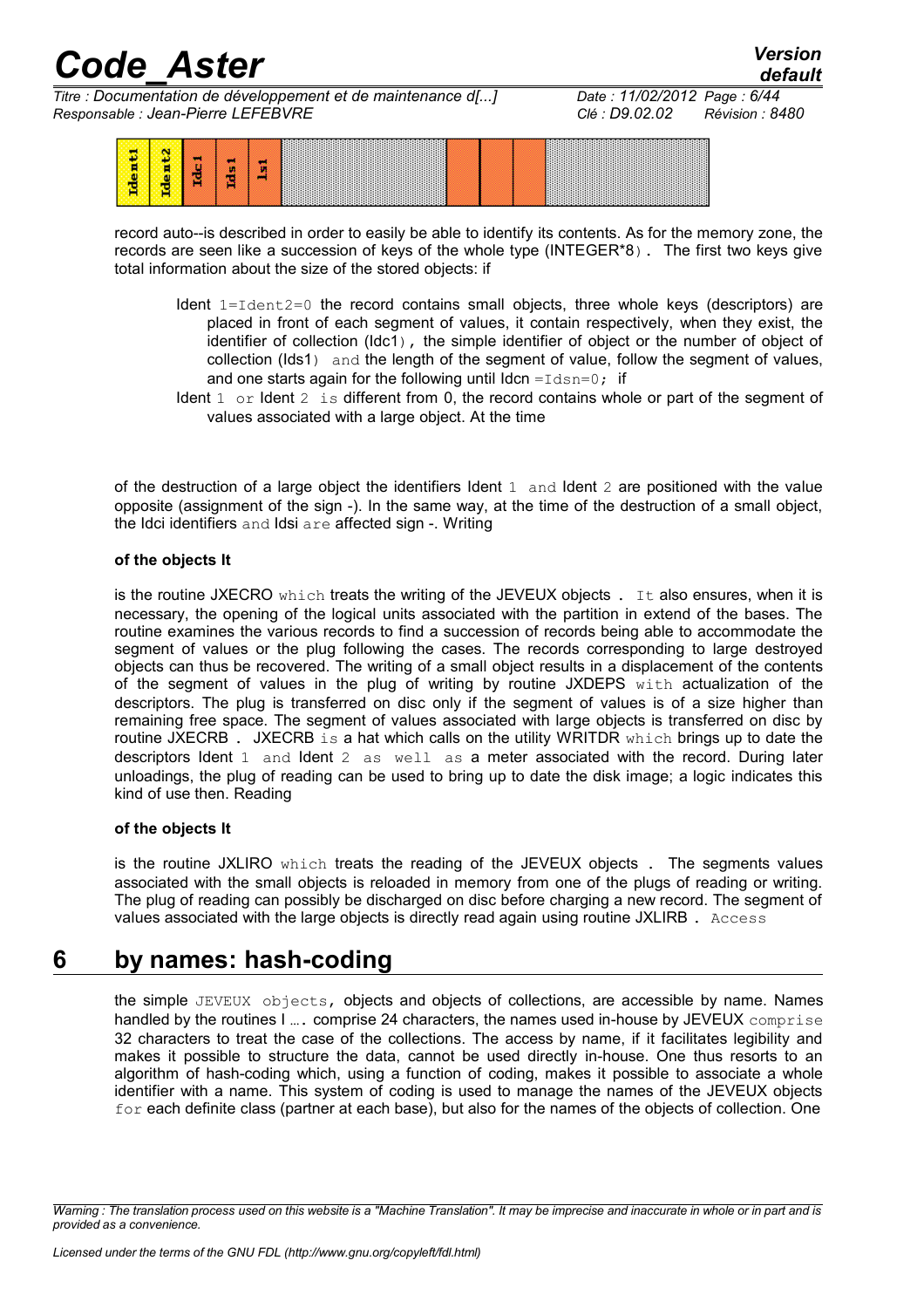*Titre : Documentation de développement et de maintenance d[...] Date : 11/02/2012 Page : 7/44 Responsable : Jean-Pierre LEFEBVRE Clé : D9.02.02 Révision : 8480*



uses for this purpose either a couple of objects formed by a vector of integers and a vector of character strings for the management of different the classes, or an object of name directory kind having the characteristic to be of heterogeneous contents (storage of the character strings and the whole identifiers) for the named collections. The use of these directories requires particular functions of access. The design of these objects is carried out in order to and the contain the number of necessary identifiers by minimizing their size collisions on the level of the function of coding. Our choice to dimension the pointer of integers associated with result with the function with addressing stopped on the following condition: where

 $nrep = nprem$  **is**  $nprem > 1.3 \times nmax$ 

*nprem* a prime number and *nmax* the maximum number of identifiers to be stored. The computation

of the size of the directories is realized by the function JJPREM in which is stored in the form of WENT BACK a list to 56 prime numbers up to value 611957 what limits to this value the capacity of the name directories (and that of the pointer of integers to approximately 795.000).

The selected function of coding JXHCOD calls on the function system STRMOV which makes it possible to transfer byte by byte a character string in a table from integers and to function XOR to cumulate the results in an integer (INTEGER). The identifier is finally obtained by a congruence modulo the length of the directory. *nrep* Insertion

#### **of a name**

the insertion of a new name in the directories associated with the various bases is carried out using routine JJCREN . All the directories of the open bases are examined in order to ensure the unicity of the name of object, routines JEVEUX not accepting as argument the class associated with the base. If

the name directory starts to be saturated, the function of coding, although selected to be dispersive, can give an identical identifier for two distinct character strings, there is then collision. A new identifier must be given by taking account of the value obtained previously. Scan

*Warning : The translation process used on this website is a "Machine Translation". It may be imprecise and inaccurate in whole or in part and is provided as a convenience.*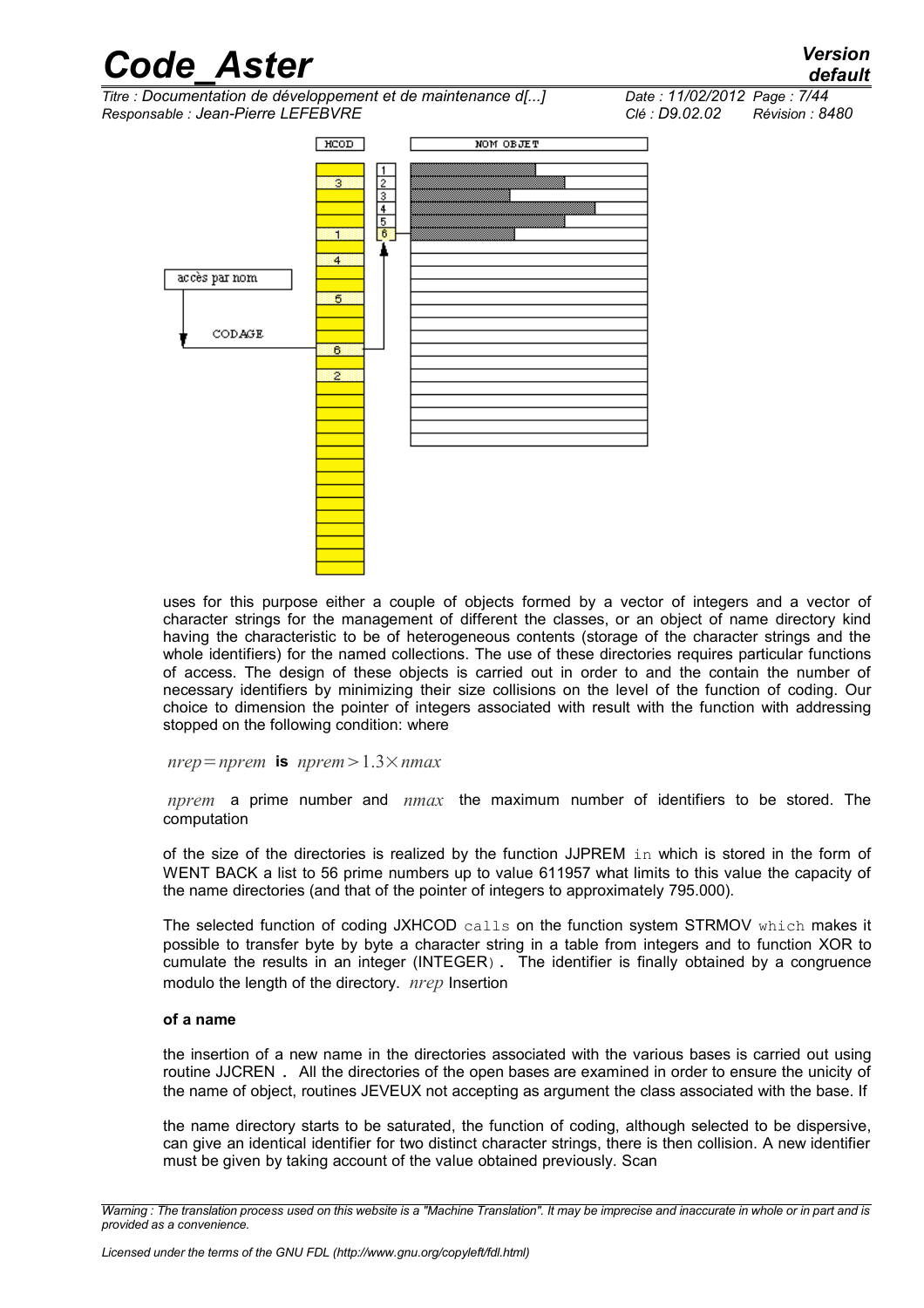*Titre : Documentation de développement et de maintenance d[...] Date : 11/02/2012 Page : 8/44 Responsable : Jean-Pierre LEFEBVRE Clé : D9.02.02 Révision : 8480*

#### **for noun in a directory This**

algorithm requires a certain number of comparisons of character strings and can thus become expensive. A commun run, brought up to date by the last search in the directories of the various bases contains the identifier and the associated character string in order to reduce the cost of search (/IATCJE/). It is the routine JJVERN which carries out a comparison with the contents of the commun run before the call to JJCREN . The return code of routine JJCREN depends on the type of search in the directory: with insertion in name directory (ICRE=1) this return code is obligatorily non-zero (there is possibly stop in error), without insertion it can be worth 0, if not 1 corresponds to a simple object and 2 with a collection. It is the presence of a nonwhite character string between the positions 25 to 32 which indicates that one treats an object of collection.

The characters composing the names of the objects are restricted with the alphanumerics supplemented by the special characters: "

| $\epsilon$ | the blank,".        | ,, | the point, $\degree$  |
|------------|---------------------|----|-----------------------|
|            | the underscore. "\$ | ,, | the symbol dollar, "& |
| " it       | and commercial.     |    |                       |

The conformity of the character strings is checked after insertion in the directories (during the creation of the name only) by comparison character by character with the contents of the /JCHAJE/ commun run initialized in routine JEDEBU . Does destruction

#### **of a name**

the destruction of a name use the same algorithm as insertion, the position in the directory cannot be released because of possible collisions, one thus proceeds while making negative the identifier and while affecting to "?" the character string of the name to be destroyed. Thus it will be always possible to recover this position later on. Redimensioning

#### **of the directories**

the redimensioning of the directories is ensured in an automatic way using routine JJAREP . The size of the directories of the bases is doubled at the time of the operation. This operation entirely rebuilds the new existing directory by insertion of the names. The order of insertion being preserved, the system objects do not require particular processing, other that a recopy in a larger receptacle (it follows from there a displacement in memory of the latter) and their actualization on disc. Cases

#### **of the directories of collection**

the directories of collection are objects of nonhomogeneous contents: they at the same time store result (of whole type) of the function of coding and the character strings composing the names. They auto--are described and the routines using them contain the following instructions: INTEGER

ILOREP , IDENO, ILNOM, ILMAX, ILUTI, IDEHC PARAMETER ( ILOREP=1, IDENO=2, ILNOM=3, ILMAX=4, ILUTI=5, IDEHC=6)

*Warning : The translation process used on this website is a "Machine Translation". It may be imprecise and inaccurate in whole or in part and is provided as a convenience.*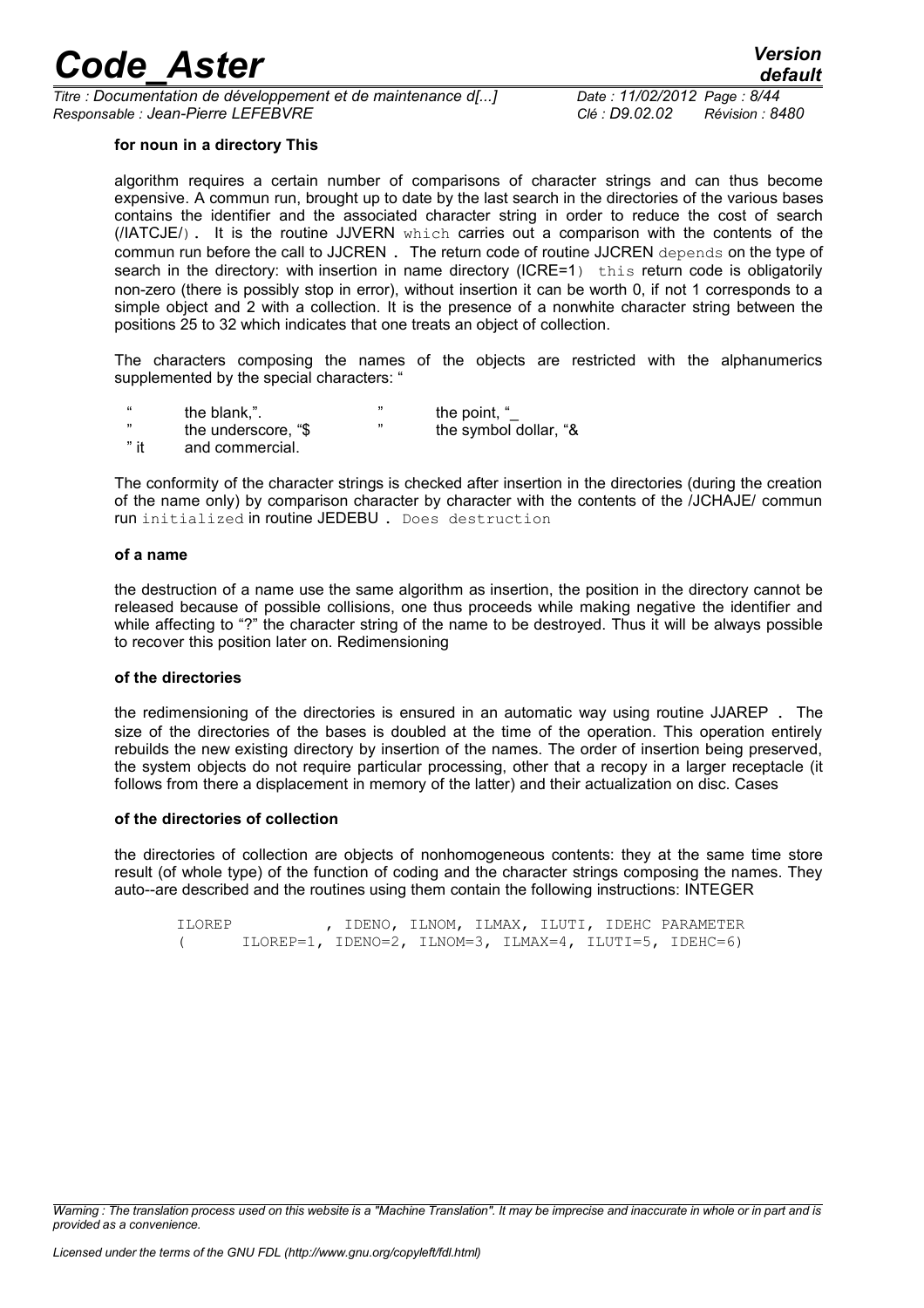| address: Represent |                                                    |
|--------------------|----------------------------------------------------|
|                    | size necessary to all the whole codes, IDENO       |
|                    | the address from which the names are stored, ILNOM |
|                    | the length of the stored character strings, ILMAX  |
|                    | the maximum dimension of the directory, ILUTI      |
|                    | the number of actually stored names, IDEHC         |
|                    | the address from which the whole codes are stored. |

#### **the value positioned with the : ILOREP address: Represent**

The information stored with address ILUTI is brought up to date and used in the internal functions of access to the directories, its value is only accessible in an external way, using utility JELIRA with for name of attribute NOMUTI .

The objects of named collection, during their creation by routine JECROC , are inserted using function JJCODN . Intermediate routine JJCROC allows , according to the value of its second parameter, to insert a new name or to check its existence and to recover its order of insertion.

### **7 The system objects and the segments of values not referred**

the manager of JEVEUX memory uses part of the memory to manage the attributes associated with the objects and for treating certain functions. In order not to multiply the routines of access we chose to use same structures for the JEVEUX objects and the memory used for their management. This is why during the printing of the segmentation memory one sees appearing segments of values associated with illicit names with the meaning user and referring to the various classes open to a given time, but also of the segments of values which are associated with no name. The system objects associated with the global database carry all the following prefix: \_\_\_\_\_\_\_\_\_GLOBALE\_\_\_\_\_\_\_ (the name of the base is in position 9 to 24), the suffix (in position 25 to 32) makes it possible to distinguish the various objects. The names of the system objects are built in the same way for the other bases.

The system objects are created during the first call to routine JEINIF. JEVEUX needing permanently to reach the associated segments of values, a specific mark (- 2) their is affected. A particular processing their is reserved during the closing of the bases. List

|      | of the name of<br>the system object<br><b>Contained</b> | <b>Standard</b>                                | associated<br><b>FORTRAN</b><br>(64 bits) Cuts |                |
|------|---------------------------------------------------------|------------------------------------------------|------------------------------------------------|----------------|
| \$\$ | CARA<br>characteristic<br>S                             | of base associated INTEGER                     | $*8$ 11                                        | $\overline{2}$ |
| \$\$ | IADD addresses                                          | disc with objects INTEGER                      | $*82*$                                         | NREMAX 3       |
| \$\$ | GENR kind                                               | of objects (E, V, N or X)<br><b>CHARACTER</b>  | *1 NREMAX                                      | 4              |
| \$\$ | TYPE<br>standard                                        | of objects (I, R, C, L, K)<br><b>CHARACTER</b> | *1 NREMAX                                      | 5              |
| \$\$ | <b>DOCU</b><br>documentary                              | field CHARACTER                                | $*4$<br>NREMAX                                 | 6              |
| \$\$ | ORIG<br>documentary                                     | field CHARACTER                                | $*8$<br><b>NREMAX</b>                          | 7              |
| \$\$ | RNOM lists                                              | names of objects CHARACTER                     | $*32$<br>NREMAX                                | 8              |

#### **system objects used by JEVEUX : Suffix**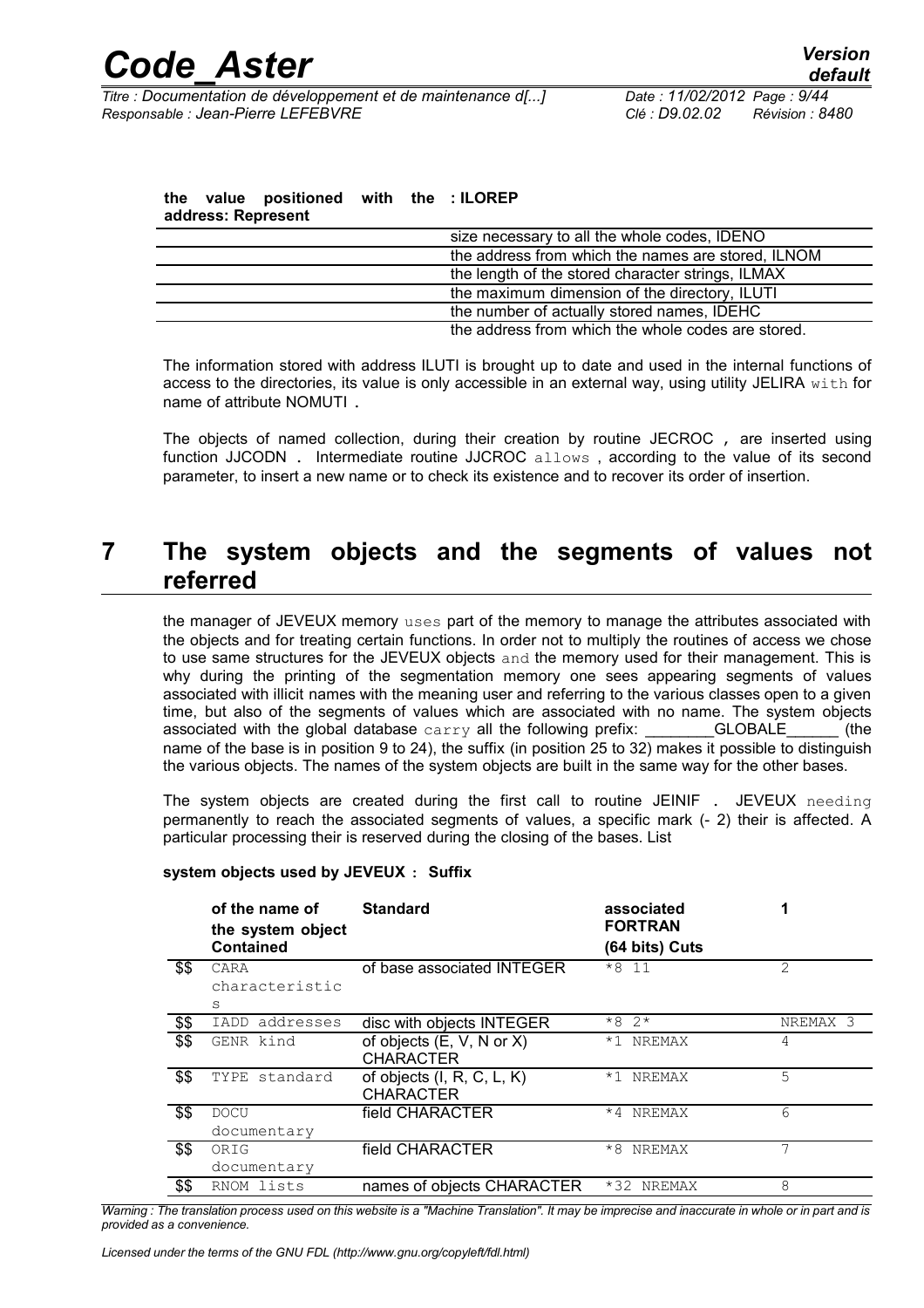| <b>Code Aster</b>                                             | Version<br>default           |
|---------------------------------------------------------------|------------------------------|
| Titre : Documentation de développement et de maintenance d[ ] | Date: 11/02/2012 Page: 10/44 |

|                              | <b>Version</b> |  |
|------------------------------|----------------|--|
|                              | default        |  |
| Date: 11/02/2012 Page: 10/44 |                |  |

*Responsable : Jean-Pierre LEFEBVRE Clé : D9.02.02 Révision : 8480* sta nd ar d \$\$ LTYP of the segments of values **INTEGER** LONG \*8 NREMAX 9 \$\$ length measured in the type segments of values INTEGER \*8 NREMAX 10 \$\$ LONO effective length measured in the type of the segments of values INTEGER \*8 NREMAX 11 \$\$ DATE go back to first saves INTEGER  $*8$  NREMAX 12 \$\$ LUTI length used of the segments of values INTEGER \*8 NREMAX 13 \$\$ HCOD counts of hash-coding INTEGER  $*8$  NRHCOD 14 \$\$ USADI description of the contents of records INTEGER \*8 2\* NBLMAX 15 **\$\$** ACCE number of access in read/write to records INTEGER  $*8$  NBLMAX  $16$ \$\$ MARQ marks associated with objects INTEGER \*8 2\* NREMAX 17 **\$\$** INDX index with the file with direct access associated INTEGER \*8 2\* NBLMAX 18 \$\$ TLEC plug with reading INTEGER \*8 LONGBL 19 \$\$ TECR plug with writing INTEGER  $*8$  LONGBL 20 \$\$ IADM memory addresses of the objects INTEGER  $*8$  NREMAX where

NREMAX

| is | the maximum number of names associated with a class. NRHCOD |
|----|-------------------------------------------------------------|
|    | is obtained from NREMAX with function JJPREM, $NBLMAX$      |
| is | the maximum number of records, LONGBL                       |
| is | the length of the records.                                  |

The dimension of the majority of the system objects is likely to be readjusted in the course of computation according to the needs, only what milked in keeping with files of direct access and with the length of the records remains fixed. The last 5 objects of the list above do not have a disk image. **Segments** 

#### **of values not referred present in memory Two**

segments of values present in memory do not have names to identify them, we indicate them starting from the name of the variables which are used in the subroutines. Standard

|        | contents                                                       | <b>FORTRAN</b><br>associated<br>Cut | <b>KPOSM</b><br>А |
|--------|----------------------------------------------------------------|-------------------------------------|-------------------|
| ISZON  | $(JISZON+KPOSMA+I)$ is the position in the segment of $*8$ LGD |                                     | KDESMA            |
|        | values associated to KDESMA of the addresses                   |                                     |                   |
|        | associated with ième mark INTEGER                              |                                     |                   |
| memory | with "marked" objects INTEGER                                  | $*8$ LGP                            |                   |
| addres |                                                                |                                     |                   |
| ses    |                                                                |                                     |                   |

dimensions LGD and LGP are adjusted during the execution, their initial values are respectively the sum lengths of the vectors \$\$ RNOM of each class and value 50.

### **8 The collections**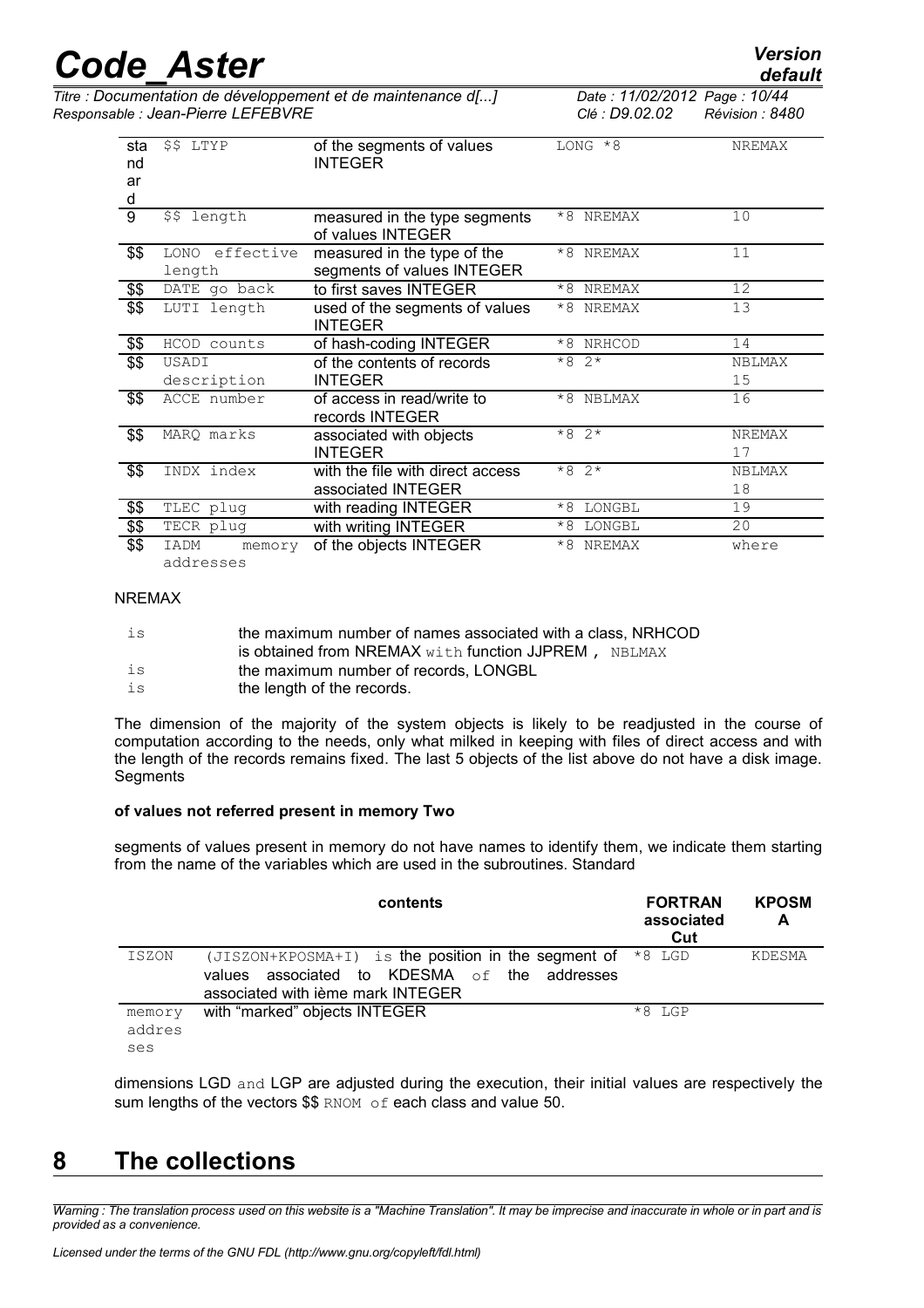| <b>Code Aster</b> | <b>Version</b> |
|-------------------|----------------|
|                   | default        |

*Titre : Documentation de développement et de maintenance d[...] Responsable : Jean-Pierre LEFEBVRE Clé : D9.02.02 Révision : 8480*

*default*

the collections of JEVEUX objects are structures which allow the pooling of the attributes and possibly an access named to a group of objects. They can be associated with a single segment with values (contiguous collection) or with as many segments with values with objects (dispersed collection). They are built starting from objects simple JEVEUX, and thus appear in this form among the objects associated with a class. The main object of the collection is the object of kind X, it is a vector of 11 integers containing the identifiers of the various objects composing the collection (inter alia the system objects of the collection which contain a suffix starting with \$\$). This vector bears the name allotted using routine JECREC (CHARACTER \*24). The system objects specific to the collection carry a suffix starting with \$\$ in position 25, if they are associated with a divided object, they carry a suffix starting with &&. The attributes common to all the objects of collection are deposited among the attributes of the object system \$\$ DESO (kind , standard, length, etc).

The system objects associated with a collection are created in the associated class (identical attribute for all the system objects) and are charged in memory via routine JJCREC. Suffix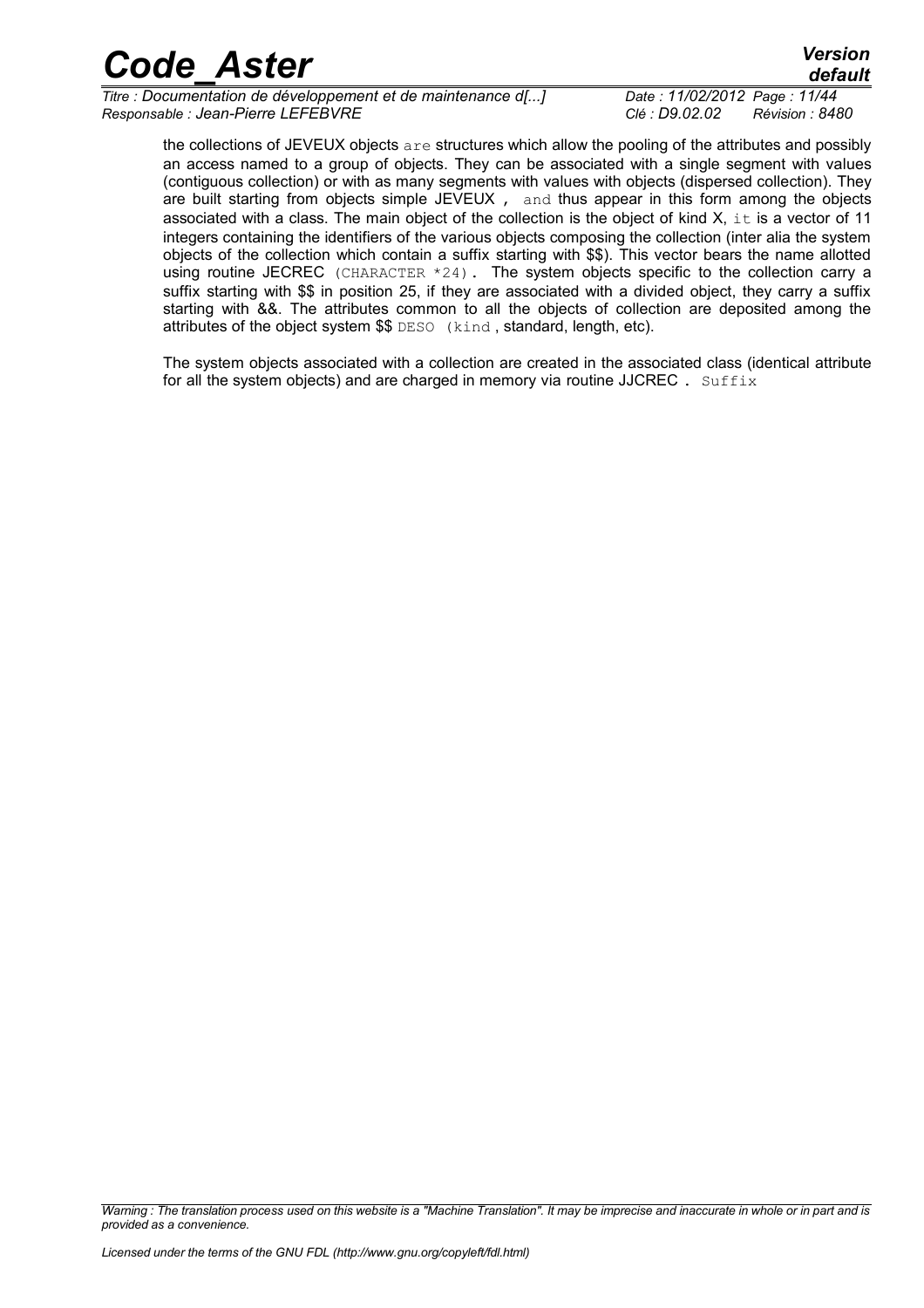*Titre : Documentation de développement et de maintenance d[...] Date : 11/02/2012 Page : 12/44 Responsable : Jean-Pierre LEFEBVRE Clé : D9.02.02 Révision : 8480*

|      | of the name of the system<br>collection<br>object<br>of<br><b>Contained</b>                                                     | <b>Standard</b>                                                                                                                          | <b>FORTRAN</b><br>associated<br><b>Standard</b> | with collection 1                                                                               |
|------|---------------------------------------------------------------------------------------------------------------------------------|------------------------------------------------------------------------------------------------------------------------------------------|-------------------------------------------------|-------------------------------------------------------------------------------------------------|
| \$\$ | <b>DESO</b><br>the attributes associated with<br>this object are the common<br>of the<br>attributes<br>collection<br>contiguous | collection: values<br>associated with the<br>various objects with<br>collection INTEGER                                                  | $\overline{\ast 8}$<br>dispersed                | and contiguous the<br>segment with values<br>exists only for the<br>contiguous<br>collections 2 |
| \$\$ | IADD addresses                                                                                                                  | disc of the objects of<br>dispersed collections<br><b>INTEGER</b>                                                                        | $*8$<br>dispersed                               | $\overline{3}$                                                                                  |
| \$\$ | IADM memory addresses                                                                                                           | of the objects of<br>dispersed collections<br><b>INTEGER</b>                                                                             | $*8$<br>dispersed                               | $\overline{4}$                                                                                  |
| \$\$ | MARQ marks                                                                                                                      | associated with the<br>objects with dispersed<br>collections INTEGER                                                                     | $\overline{8}$<br>dispersed                     | $\overline{5}$                                                                                  |
| \$\$ | NOM or object divided list                                                                                                      | with the names with<br>objects with<br>collections named<br>according to                                                                 | the<br>directory<br>associated<br>named         | $\overline{6}$                                                                                  |
| \$\$ | shared<br>object<br>LENGTH<br>or<br>length                                                                                      | measured in the type<br>with the segments of<br>values; receives the<br>values associated with<br>attribus LONMAX and<br>variable NOMMAX | INTEGER *8                                      | length 7                                                                                        |
| \$\$ | &&<br>LONO<br>LONO<br>or<br>effective length                                                                                    | measured in the type<br>with the segments<br>with values; is used<br>in-house by software<br><b>INTEGER</b>                              | $*8$                                            | variable length 8                                                                               |
| \$\$ | LUTI or && LUTI length                                                                                                          | used of the segments<br>of values INTEGER                                                                                                | $*8$                                            | length variable 9                                                                               |
| \$\$ | NUM information                                                                                                                 | concerning numbered<br>collections INTEGER                                                                                               | $*8$<br>numbered                                |                                                                                                 |

the routines using the collections, and more precisely the descriptor object of the collection contain the following instructions: INTEGER

| IVNMAX | IDDESO, IDIADD<br>$\mathbf{r}$                               | IDIADM, +       |
|--------|--------------------------------------------------------------|-----------------|
| IDMARO | IDNOM,                                                       | IDLONG,<br>$+$  |
| IDLONO | IDLUTI, IDNUM PARAMETER                                      |                 |
|        | ( IVNMAX = $0$ , IDDESO = 1, IDIADD = $2$ , IDIADM = $3$ , + |                 |
| IDMARO | $= 4$ , IDNOM $= 5$ ,                                        | IDLONG = $7. +$ |
| IDLONO | $= 8$ , IDLUTI = 9, IDNUM = 10) What                         |                 |

makes it possible to position directly in the memory zone to obtain the identifiers of the system objects (when they exist) in the following order: \$\$ DESO, \$\$ IADD, \$\$ IADM, \$\$ MARQ, \$\$ NOM, \$\$ LENGTH,  $\frac{1}{2}$  LONO,  $\frac{1}{2}$  LUTI and  $\frac{1}{2}$  NUM. The maximum number of objects of collection is stored with address IVNMAX.

#### **The named collections**

the objects associated with such a collection are accessible by their name (function JEXNOM) and by their sequence number from insertion (function JEXNUM ). It is possible to use routines JENUNO

*Warning : The translation process used on this website is a "Machine Translation". It may be imprecise and inaccurate in whole or in part and is provided as a convenience.*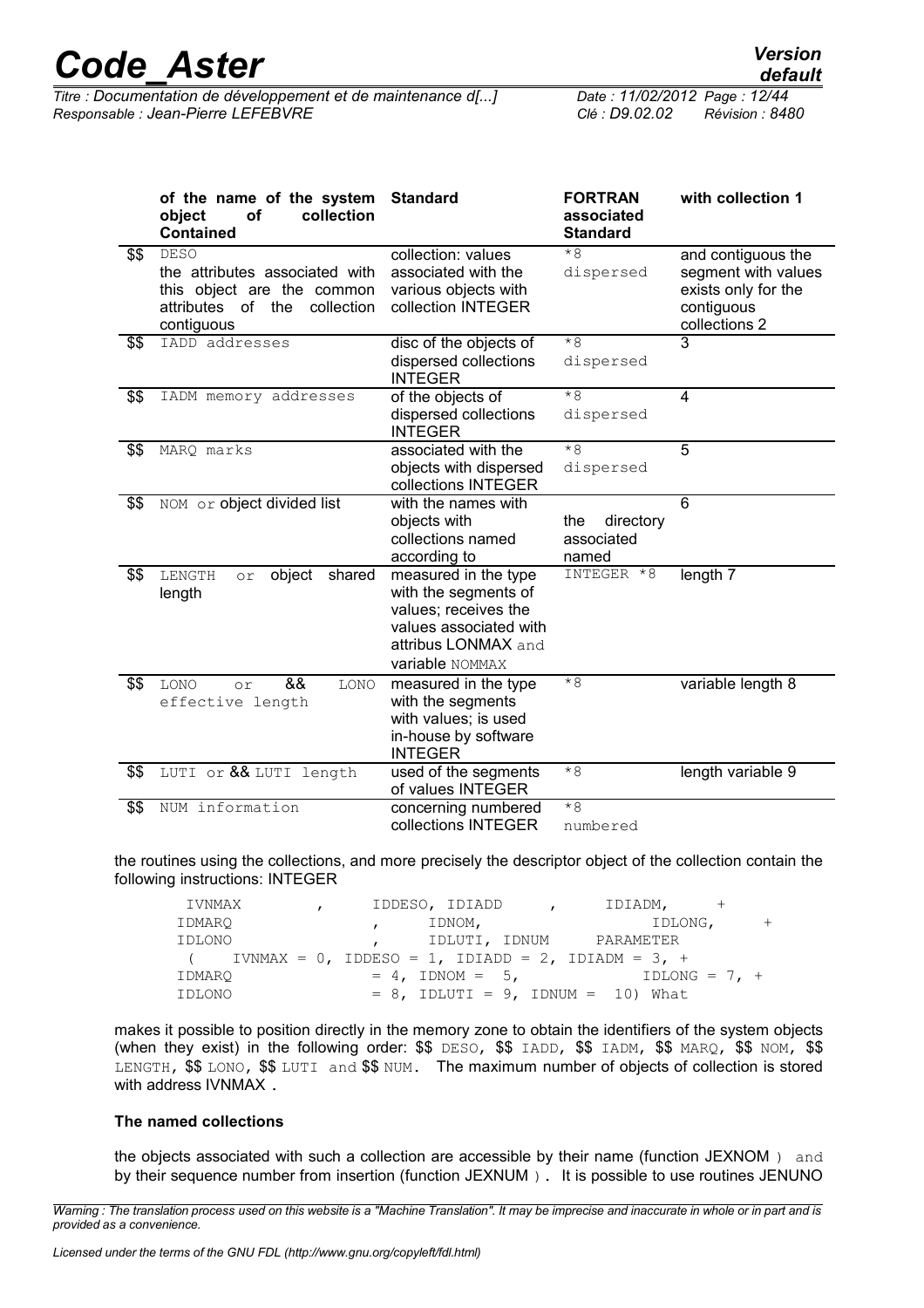*Titre : Documentation de développement et de maintenance d[...] Date : 11/02/2012 Page : 13/44 Responsable : Jean-Pierre LEFEBVRE Clé : D9.02.02 Révision : 8480*

*default*

and JENONU to pass from the number to the name and conversely. The length of the names of the objects is restricted with 8 characters (CHARACTER\*8) if the collection leans on a directory of "internal" name, or can be worth 8,16 or 24 if the collection leans on a directory of "external" name, i.e. created beforehand (shared name directory).

#### **The numbered collections**

the objects associated with such a collection are only accessible by their sequence number from insertion (function JEXNUM). The object system \$\$ NUM is a vector of 2 integers respectively containing the maximum number of objects of collection and the number of objects used.

#### **The dispersed collections Each**

object is associated with a segment of values, it is thus not necessary to bring back the group of the collection to reach a particular object. In this case it is necessary to manage 3 system objects: one for the memory addresses of the segments of values (\$\$IADM), the other for the addresses disc (\$ \$IADD) and the last to manage the releases (\$\$MARQ).

#### **The contiguous collections There**

exists only one segment of values for all the objects of the collection which is created and dimensioned once and for all at the time of the first setting in memory of one of the objects of collection. This segment of value is associated with the object system \$\$ DESO.

#### **The collections variable length Each**

object must be dimensioned: by affecting the attribute length by routine JEECRA  $\circ$ r while providing of a vector length (divided object). In this case 3 system objects are necessary: for the lengths (\$\$LONG or divided object), for the lengths in the type of the associated segments of values (\$\$LONO or && LONO in the case of a divided object) and finally for the lengths used (\$\$LUTI or  $&&$  LUTI in the case of a divided object). In the case of

the contiguous collections, it is possible by means of to reach directly the vector cumulated lengths (LONCUM) function JEXATR combined with the call to JEVEUO to obtain the address of this vector. This access makes it possible to be freed from a call to JEVEUO  $by$  object of collection. The dimension of the object system \$\$ LONO is incremented of 1 compared to the length of the object system \$\$ LENGTH for this purpose . This

mechanism was extended to the collections dispersed to reach attributes LONMAX and LONUTI  $for$ each object of collection, the access to the attribute for each object of the collection using which can function JELIRA appearing expensive.

#### **The collections length fixes Each**

object has same dimension, this attribute can be affected various ways: by directly affecting the attribute length of an object of the collection or attribute LONT overall length for a contiguous collection (call to JEECRA ).

#### **The mechanism of access to the objects of collection**

the requests of access to the objects of collection request the system objects attached to the collection, of the same way that it is necessary to have access to the system objects associated with a class during the requests on the simple objects. It is thus necessary that these objects are present in memory as soon as a request is carried out on one of the objects of collection. Routine JJALLC is charged to put in memory the system objects of collection. They obey special rules concerning the releases because they can be discharged from the memory only when all the objects of collection themselves were discharged (actualization of the addresses disc and memory). The management of

*Warning : The translation process used on this website is a "Machine Translation". It may be imprecise and inaccurate in whole or in part and is provided as a convenience.*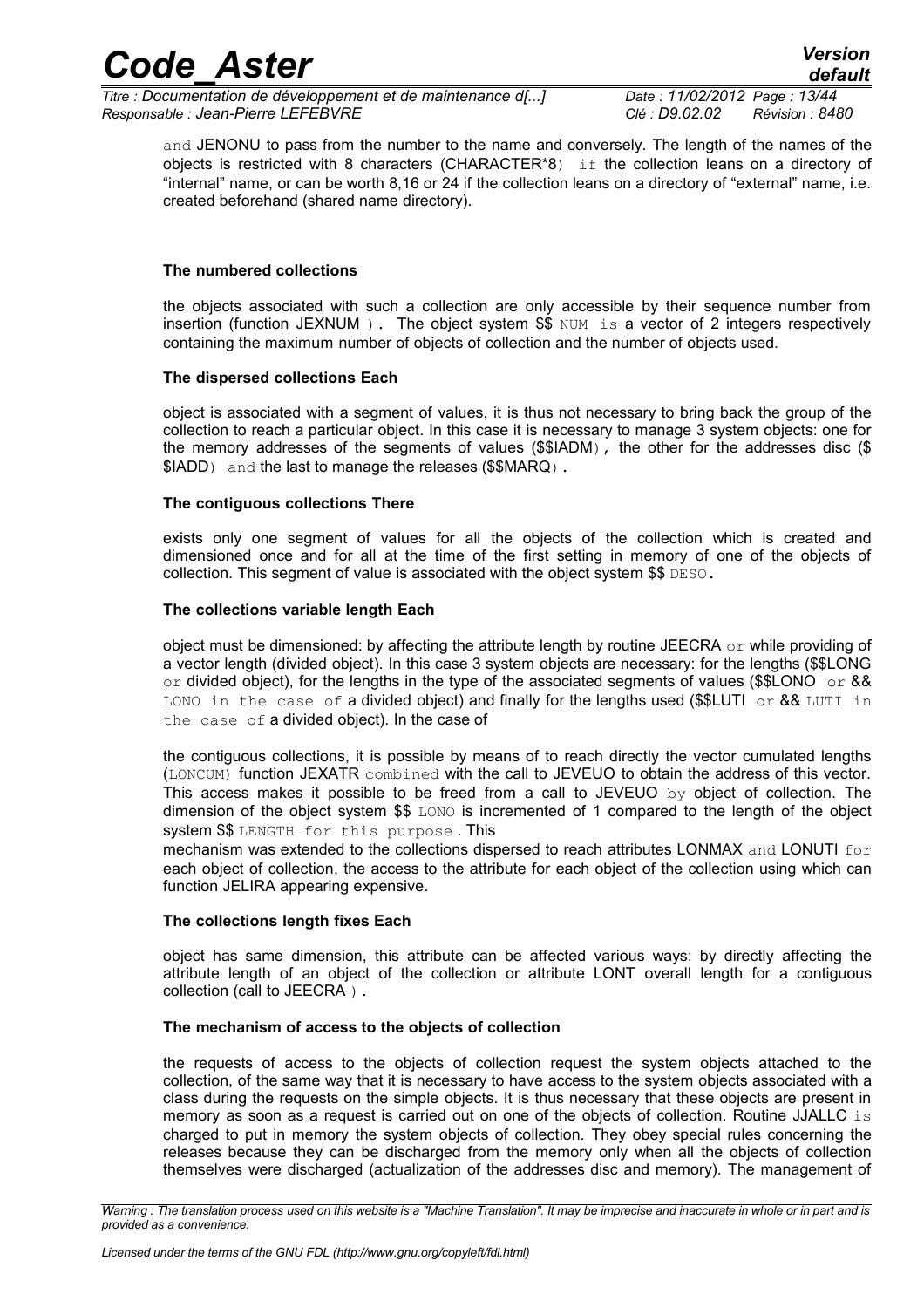*Titre : Documentation de développement et de maintenance d[...] Date : 11/02/2012 Page : 14/44 Responsable : Jean-Pierre LEFEBVRE Clé : D9.02.02 Révision : 8480*

*default*

the divided objects is even more delicate because it is necessary to be able to secure itself against an inopportune release of the latter, for this purpose, they receive a particular mark which is worth -1.

The various requests on the objects of collection are carried out starting from the routines I used for the simple objects, but require the use of the functions of synchronization JEXNOM , JEXNUM  $\circ$ r JEXATR . These functions of the type CHARACTER  $*32$  update the contents of the respective commun runs /IDATJE/, /INUMJE/ and /KNOMJE/, moreover they replace the character string associated in the name of the JEVEUX object in position 25 to 32 by the respective suffixes \$\$ XNOM, \$\$ XNUM and \$\$ XATR. The routines of low level then will search this information within the various commun runs according to the type of access.

### **9 The poursuites**

the system object of suffix \$\$ CARA (containing the name of the base associated in position 9 to 24), contains information necessary to the reopening of the file of direct access, it contains inter alia, the position of the segment of values associated with the addresses disc with all with the objects contained in the base, as well as dimensions characteristic of the system objects. One thus takes the precaution at the head to store it in the first record. In the event of poursuite on a basis, the first action carried out will be the relecture of the contents of this object. Routine JXLIR 1 opens the file associated with the first "extend" (glob.1) with characteristics which are clean for him (what can lead to an alarm message), reads the first 14 values (3 for the descriptors of the segment of values on disc and the 11 expected values) then closes the file. The length of the index being known, it is then possible to reopen the files properly (the system objects can be deposited on the various files constituting the base). The system objects not having a disk image are created and initialized (memory address, plug of input/output,…).

### **10 The processing of the Creation JEVEUX objects**

#### **of the objects**

the creation of the descriptors (name and attribute of class, kind and type) of the JEVEUX objects is carried out using routine JECREO  $for$  the simple objects, and by routine JECREC  $for$  the collections. The decoding of the character string passed in argument to affect the attributes is carried out by routine JJANAL . In the case of the objects of kind  $E$  the attributes length are directly affected.

#### **The assignment of the attributes**

the generic attributes are affected during the creation of the simple name of object or of collection, they appear in the following table: for

| es   | sifi <b>base.V</b>       | clas fastening of the object to a data : base Volatile, $G :$ global database, L : base<br>Local, C : E base Compiled catalogs |
|------|--------------------------|--------------------------------------------------------------------------------------------------------------------------------|
|      | GENR kind of the object  | : simple variable, V : vector, N : name<br>directory TYPE                                                                      |
| type | FORTRAN of the object I, | R, C, L, K8, K16, K24, K32, K80 LTYP                                                                                           |
| th   | leng of the type managed | automatically for the types I, R, C, L,<br>standardized to 8,16,24,32 and 80 for the<br>characters for                         |

the objects simple and the collections: CLAS

the collections only: Access

Type **of access: NO** if named, NU if can be followed by the name of numbered NO name directory STOCKAGE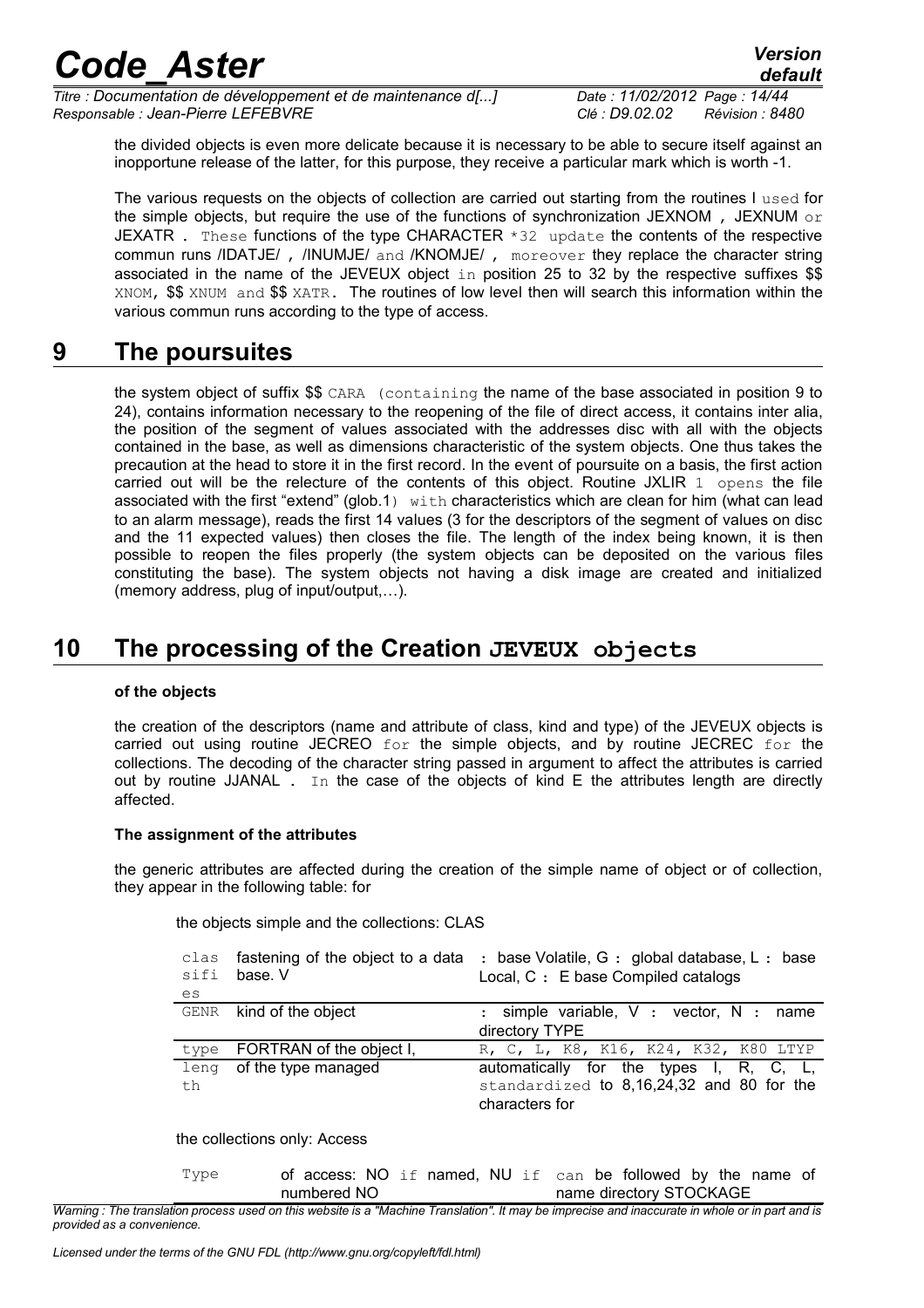| <b>Code Aster</b> | <b>Version</b> |
|-------------------|----------------|
|                   | default        |

*Titre : Documentation de développement et de maintenance d[...] Date : 11/02/2012 Page : 15/44 Responsable : Jean-Pierre LEFEBVRE Clé : D9.02.02 Révision : 8480*

*default*<br>*Date*: 11/02/2012 Page: 15/44

| CONTIG  | Or DISPERSES MODELONG                               |                                                                                                            |
|---------|-----------------------------------------------------|------------------------------------------------------------------------------------------------------------|
| mode    | CONSTANT<br>collection:<br><b>VARIABLE</b> VARIABLE | of definition length of the objects of $\cos$ can be followed by the name of the<br>or pointer length LONT |
| overall | of a contiguous collection NMAXOC                   |                                                                                                            |
| length  |                                                     |                                                                                                            |
| maximum | number of objects of the collection                 |                                                                                                            |

*Warning : The translation process used on this website is a "Machine Translation". It may be imprecise and inaccurate in whole or in part and is provided as a convenience.*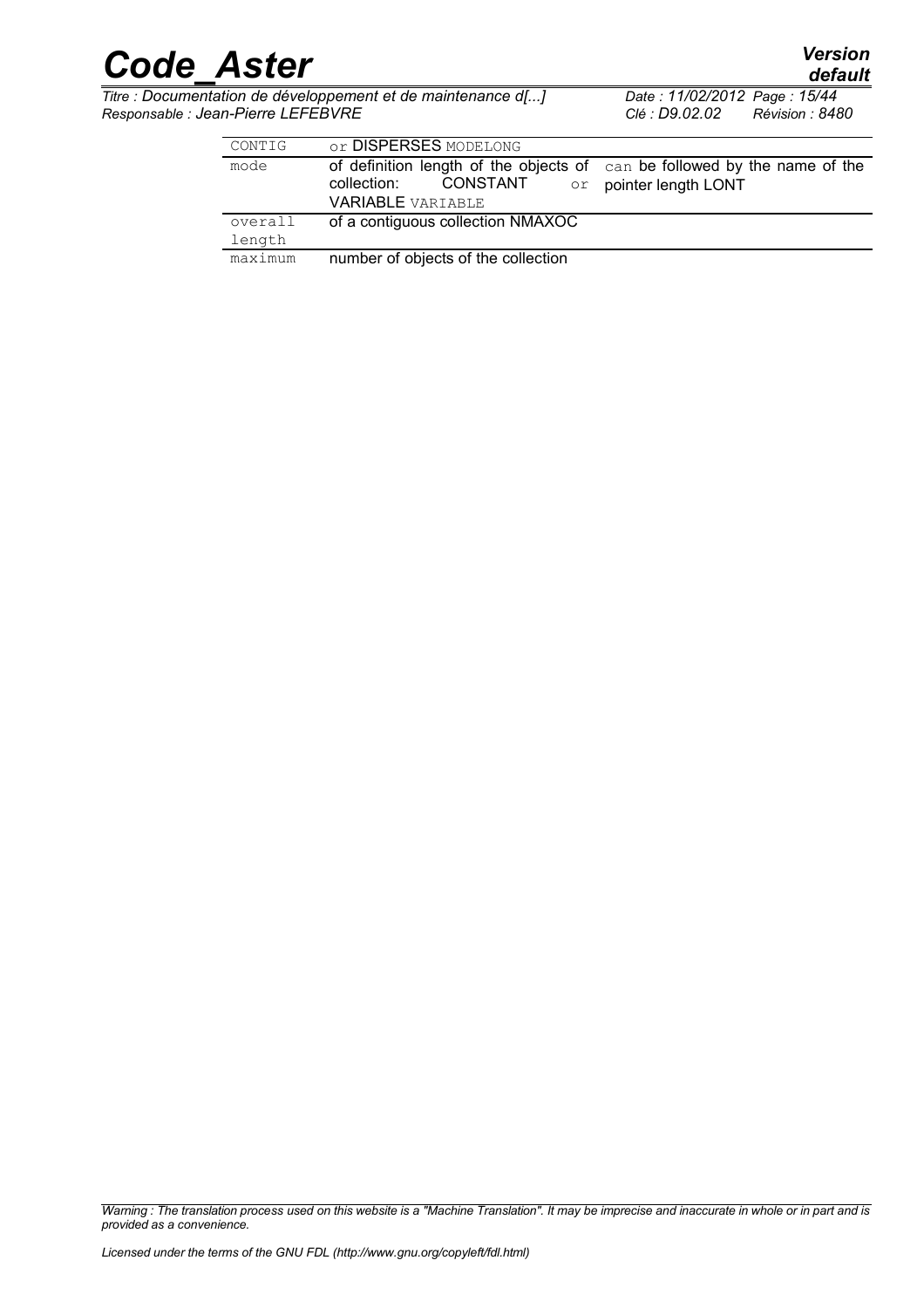the other attributes are affected using routine JEECRA , these attributes appear in table Ci - below: for

the simple objects or the objects of collection: LONMAX

| length      | of the object of kind V NOMMAX           |
|-------------|------------------------------------------|
| length      | of the object of kind N LONUTI           |
| length      | used of the object of kind V NOMUTI      |
| length      | used of the object of documentary kind N |
| <b>DOCU</b> | field (4 characters)                     |

#### **the reading of the attributes**

the values associated with the various attributes can be consulted at any time using routine JELIRA , including in-house managed attributes: accessible

internal attributes: GO BACK

| date<br>not<br>memory<br>addres | to last disc unloading of object ORIG<br>used IADM<br><b>IADD</b>                                                                                                     |
|---------------------------------|-----------------------------------------------------------------------------------------------------------------------------------------------------------------------|
| S<br>addres<br>ses              | disc LONO                                                                                                                                                             |
| length<br>use                   | measured in the type of the segments of values and according to their kind USE<br>(statute and state) of the segment of values in memory: UD, UA, $XD$ , XA or<br>XX. |

The statute and the state of a segment of values in memory can be collected by this routine by means of USE for value of the argument of the name of attribute. Value XOUS for this same argument makes it possible to determine if the object is a collection  $(X)$  or a simple object (S). Note:

*The consultation of the attributes of the objects of collection can require the setting in memory of the attribute objects, and their release at the end of the action. A temporary mark equal to -2 is affected in this case. Request*

#### **of access to the objects**

all the requests of access to the JEVEUX objects (simple objects, objects of collection or whole collections), which they are direct (JEVEUO, JEVEUS, JEVEUT) or indirect (JEEXIN, JENONU, …) follows the following process: processing

of the name of object passed in argument by JJVERN,  $_{\rm possibly}$ 

- , put in memory or checking of the presence in memory of the system objects in the case of a collection by routine JJALLC , then using routine JJCROC , determination of the identifier of object of named collection or checking of the sequence number of collection numbered, according to
- the type, call to JJALTY to obtain the address compared to  $Z^*$  table of the commun run of reference, possibly
- put in memory then assignment of the identifiers of the segment of values and the mark, and determination of the relative address by routine JXVEUO, in
- certain cases (for example consultations of attributes), release of the object and/or collection by JJLIDE .

*Warning : The translation process used on this website is a "Machine Translation". It may be imprecise and inaccurate in whole or in part and is provided as a convenience.*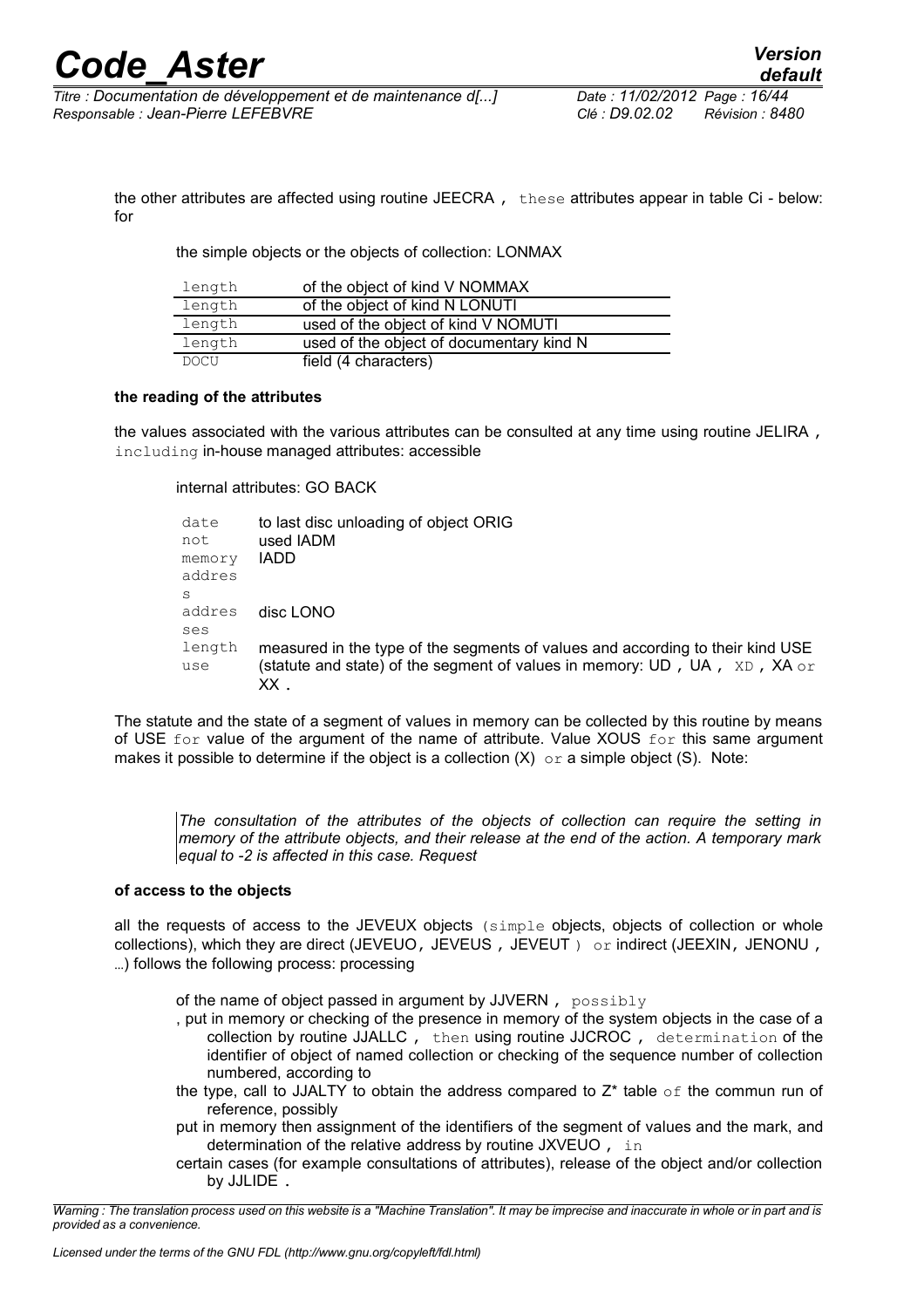*Responsable : Jean-Pierre LEFEBVRE Clé : D9.02.02 Révision : 8480*

The attributes necessary to the description of the JEVEUX object are read again or determined by the routine JXVEUO , the processing is immediate for the simple objects because one has access directly to the attributes in the system objects associated with the base, some operations are necessary to treat the attributes of collection or object of collection (positioning in the system objects of collection).

Alternative JEVEUS allocates in a permanent way the segment of values in memory. Destruction

#### **of the objects**

the destruction of a JEVEUX object (simple object, collection or object of dispersed collection) requires two interventions: destruction of the segment of values and destruction of the attributes. For a simple object, the segment of values can have a disk image, in this case it is also necessary to destroy the latter, the corresponding records will be marked free and could be recovered later. The segment of values in memory will be marked free. The disk image, if it exists is marked free by means of, according to the type of object, the descriptors of the record (object system  $\frac{1}{2}$  USADI) or the descriptors within a record (assignment of the sign -). This function is provided by routine JXLIBD . Attributes (name, length, kind, etc) will be released (routine JJMZAT ) and their position in the system objects of the associated base will be available for new the creation of descriptor. The system object containing the address of the marked objects must also be reactualized. The processing of an object of collection is identical, the actualization of the attributes is carried out on the system objects of the collection. The segment of values for an object of contiguous collection cannot of course be destroyed. The destruction of a collection is carried out by destroying all the objects of collection and the system objects of the collection provided that they are not divided. Routines JEDETR and JEDETC make it possible to destroy JEVEUX objects, the first work from an identifier, the second, more expensive, first of all carry out a search for descriptor in the directories of the classes open from a character string to a given position. Routine JEDETV is only used V to destroy the objects on the volatile basis associated with the class between the various commands of the Code\_Aster *. Explicit*

#### **release of the objects Although**

the mechanism of release is implemented with the notion of mark and the compulsory calls to routines JEMARQ and JEDEMA , certain configurations require an explicit call to the following routines of release: JELIBE

releases the object required by respecting the affected mark, JELIBS releases the object of name passed in argument when the associated mark is worth -3, JELIBZ releases all the objects associated with a class with which the mark associated is worth -1. Recopy

#### **objects**

utility JEDUPO allows a JEVEUX object to duplicate (simple object, or collection supplements) possibly while depositing result on a different class. The new objects are released at the end of the operation. If this action does not raise any difficulty for the simple objects, some care are to be taken concerning the collections leaning on external pointers. The latter can be recreated to become system objects specific to the collection (one does not profit any more a pooling of the attributes concerned) or to be preserved such as they are, but it is then not allowed to deposit result recopy on another class. The receptacle can preexist (the user provides a name or a character string), in this case it is destroyed at the beginning of operation. The recopy does not require obligatorily the presence in memory of the segments of values to be copied, they can be read again directly on disc. It

is possible to use the utility JEDUPC which works from a under-character string of characters but requires on the other hand a preliminary search of the names in the directory (what can prove to be expensive). Printing

#### **of the contents of the segments of values**

*Warning : The translation process used on this website is a "Machine Translation". It may be imprecise and inaccurate in whole or in part and is provided as a convenience.*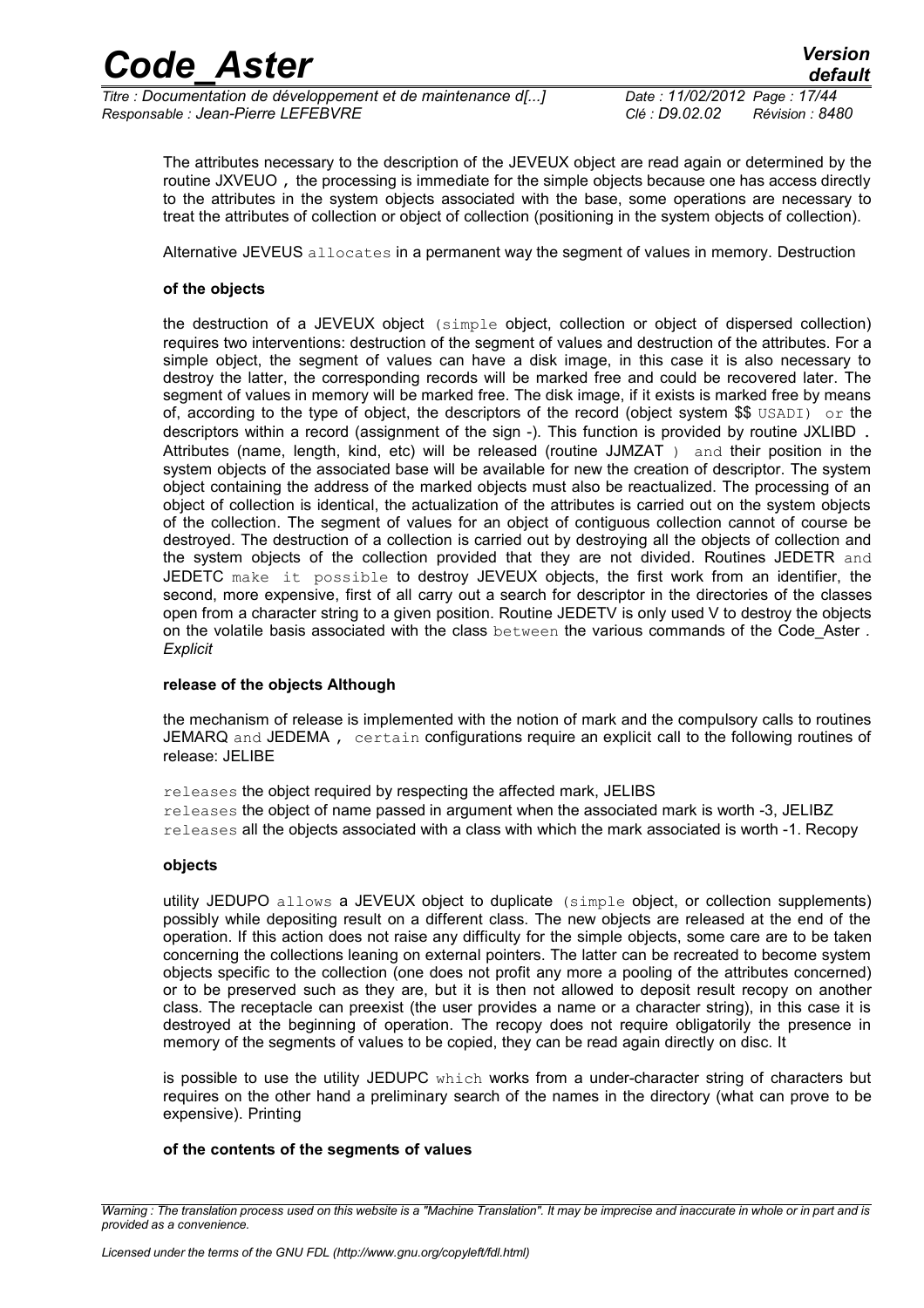*Titre : Documentation de développement et de maintenance d[...] Date : 11/02/2012 Page : 18/44 Responsable : Jean-Pierre LEFEBVRE Clé : D9.02.02 Révision : 8480*

*default*

utility JEIMPO is charged to print in a pleasant way the contents of (of) the segment (S) of value (S) associated (S) with the JEVEUX objects . The objects system (associates with a class or a collection) are treated by routine JEPRAT . A setting in memory being able to be carried out, a particular mark (- 2) is assigned to the segments of values charged. According to the type of object (simple object, object of collection or collection) one recovers the attributes associated with (X) the segment (S) with values to call the routine JJIMPO which carries out the formatting of the data.

*Warning : The translation process used on this website is a "Machine Translation". It may be imprecise and inaccurate in whole or in part and is provided as a convenience.*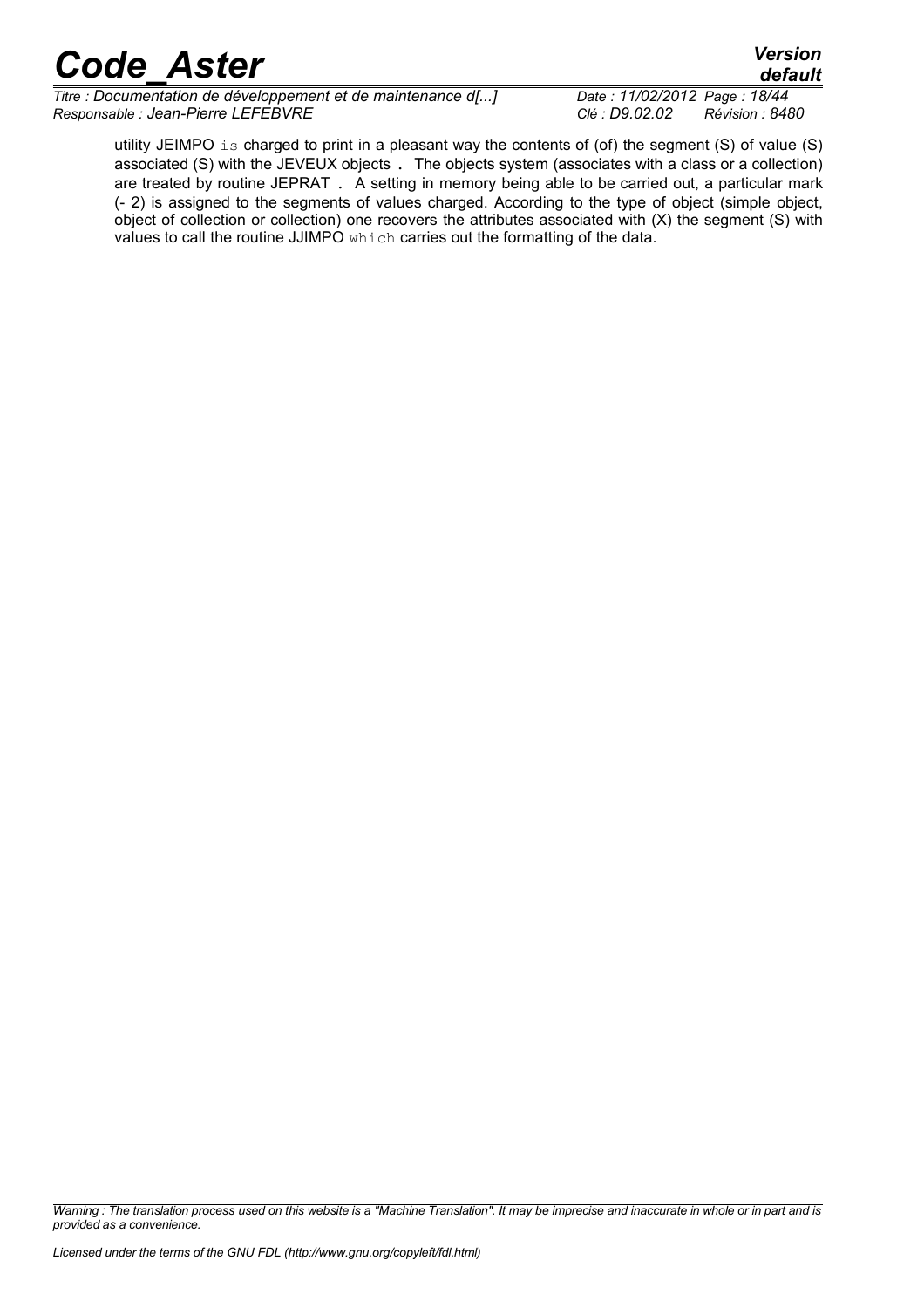*Titre : Documentation de développement et de maintenance d[...] Date : 11/02/2012 Page : 19/44 Responsable : Jean-Pierre LEFEBVRE Clé : D9.02.02 Révision : 8480*

### **11 The processing of the bases Certain**

operations treat in their entirety bases JEVEUX , they are essential to initiate the system of management of memory, but are also used at the end of the process. Attention, the contents of the bases is systematically enriched during the execution of the command Aster POURSUITE  $\mu$  and it is essential to finish execution FIN by the command to close the files of direct access properly. Only a stop with a message UTMESS of the  $\leq$  type > makes it possible to the SUPERVISOR to validate the concepts created and to properly close the files of direct accesses by call to routine JEFINI

#### **the opening of a base**

the length of the records of the file of direct access and the initial length of the name directory remain the only adjustable parameters associated with bases JEVEUX . They are specified at the time of the call to routine JEINIF, one indicates also the statute of the base at the beginning of work for if required reopening an existing file, the statute at the end of the work makes it possible to avoid superfluous inputs/outputs if the base is not preserved. The reopening of a base (command POURSUITE in the Code\_Aster *or* reading of the catalog of the compiled elements) requires the knowledge length of the records of the file of direct access and of the contents of certain system objects, the first record contains the data essential to the reconstitution of this various information. Routine JXLIR 1 is charged to read again the beginning of the first record: one opens file of direct access (with an index whose size is fixed at 11), one reads information at the beginning of record, then the file is closed. One can then open the file of direct access with a table of suitable index length, and read again the contents of the system objects stored on disc during the preceding execution.

#### **The closing of a base**

the operation of closing of a base, carried out by routine JELIBF , consists in releasing all the objects which are attached there, with possibly writing on disc and bringing up to date the system objects. Two loops are necessary to release the objects: the first treats the collections, the second treats the simple objects. The system objects are then discharged, the addresses disc are treated in the last, the plugs of input/output are emptied, finally one brings up to date the characteristics of the base on the first record. The file of direct access is then closed by call to routine JXFERM .

#### **The retassage of a base During**

the operations of destruction of JEVEUX object , the associated disk space is marked free but is not systematically recovered. The retassage makes it possible "to fill" the vacuums in "going up" the records. It is thus necessary to modify the attribute addresses disc of the objects contained in the records to move. This operation is immediate for the simple objects, concerning the collections it is necessary to have access to the system object containing the addresses disc (which itself can be located the record to be moved!). There is no reorganization within the records containing the images of small objects. One uses routine JETASS and one calls on alternative "JETASS" of the routine of release JJLIDE . This utility can be directly called by the command FIN in the Code\_Aster *.* 

#### **The recopy of the bases This**

operation must be carried out to take into account indeed the retassage, the files of direct access WRITDR which cannot be reduced out of core. Routine JXCOPY works from bases closed and the restores in the same state. This utility can be called by the command FIN in the Code\_Aster *.* 

*Warning : The translation process used on this website is a "Machine Translation". It may be imprecise and inaccurate in whole or in part and is provided as a convenience.*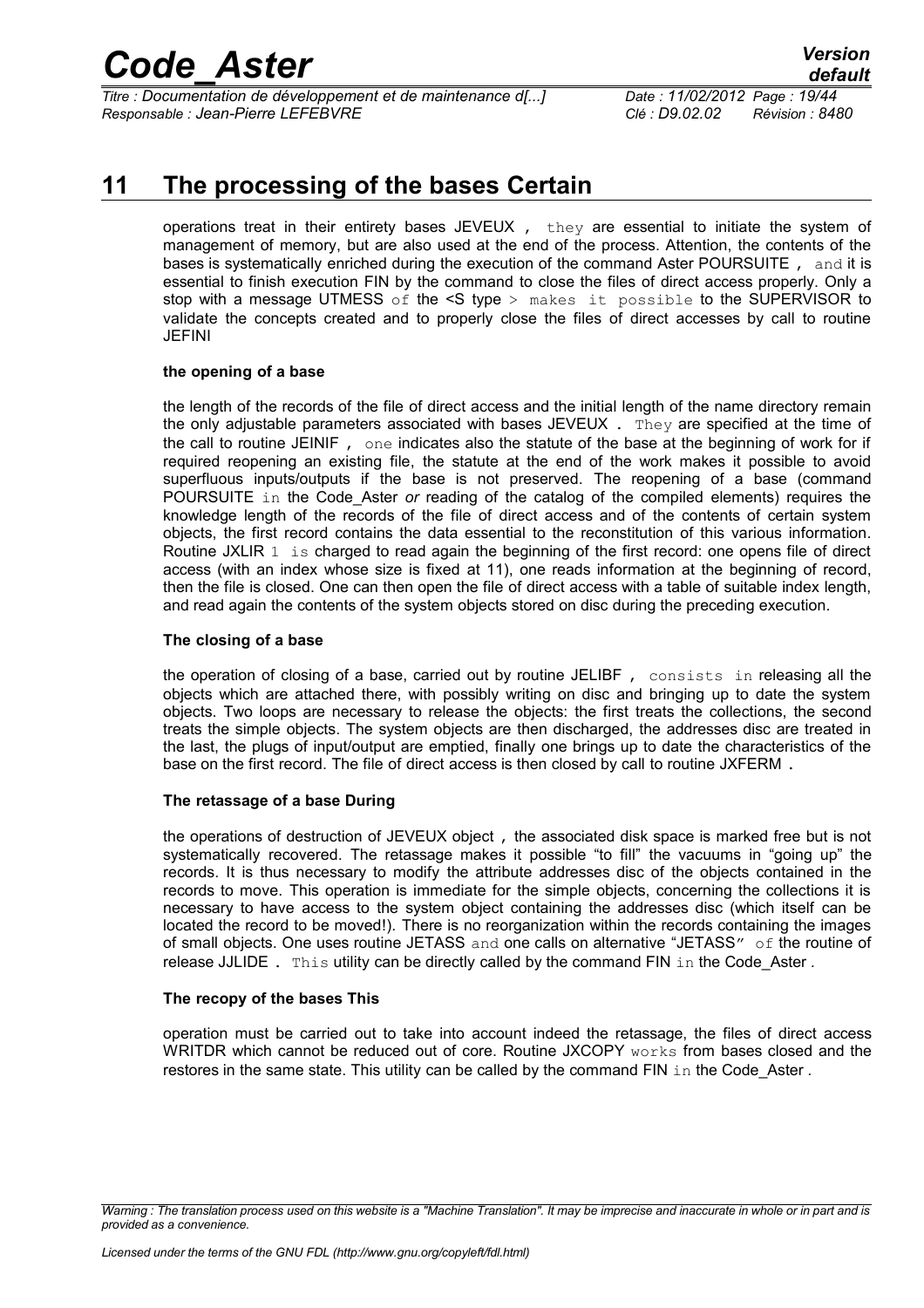*Titre : Documentation de développement et de maintenance d[...] Date : 11/02/2012 Page : 20/44 Responsable : Jean-Pierre LEFEBVRE Clé : D9.02.02 Révision : 8480*

### **12 The printings**

routine JEIMPD makes it possible to print the list of the JEVEUX objects present on one or more bases. The list is made up starting from the associated catalog (object system \$\$ RNOM) and one prints following information for each object:

the associated identifier in the name of object, the name of the object, the kind of the object, the type of the object, the length in the type, the length in byte of the segment of values, the number of the record containing the segment of values, the position in the record for the small objects, the number of access in reading on the record, the number of access in writing on the record. --------------------------------------------------------------------------------- **CONTENU** 

OF BASE G NOM

| OF.<br>ΝB<br>OF | THE BASE:<br>RECORDS: 5242 LONGUEUR<br>OF<br>RECORD (BYTES): 819200 | MAXIMUM GLOBALE |                    |               |    |                                          |          |    |
|-----------------|---------------------------------------------------------------------|-----------------|--------------------|---------------|----|------------------------------------------|----------|----|
| NUM             | <b>NOM</b>                                                          | $G$ $T -$       |                    |               |    | $I_1 - I_1$ OTY- - TADD- --IJADD- NB AC1 |          |    |
|                 | GLOBALE                                                             | $$SCARA - V$    | $-$ T $8$          | 11            | 1  | 24                                       | 0        | 2  |
|                 | <b>GLOBALE</b>                                                      | \$\$IADD - V    | $\mathbb{I}$<br>-8 | 4000          | 1  | 136                                      | 0        | 3  |
|                 | GLOBALE                                                             | $$SGENR - V$    | $- K 1$            | 2000          | 1  | 32160                                    | 0        | 4  |
|                 | GLOBALE                                                             | \$\$TYPE - V    | $- K 1$            | 2000          | 1  | 34184                                    | 0        | 5  |
|                 | GLOBALE                                                             | \$\$DOCU - V    | $- K 4$            | 2000          | 1  | 36208                                    | 0        | 6  |
|                 | GLOBALE                                                             | \$\$ORIG - V    | $- K 8$            | 2000          | 1  | 44232                                    | 0        | 7  |
|                 | <b>GLOBALE</b>                                                      | \$\$RNOM - V    |                    | $- K 32 2000$ | 1  | 60256                                    | 0        | 8  |
|                 | <b>GLOBALE</b>                                                      | \$\$LTYP - V    | $\mathbb{I}$<br>-8 | 2000          | 1  | 124280                                   | 0        | 9  |
|                 | GLOBALE                                                             | \$\$LONG - V    | T 8                | 2000          | 1  | 140304                                   | 0        | 10 |
|                 | GLOBALE                                                             | \$\$LONO - V    | $-$ T $8$          | 2000          | 1. | 156328                                   | 0        | 11 |
|                 | <b>GLOBALE</b>                                                      | $$SDATE - V$    | $-$ T $8$          | 2000          | 1  | 172352                                   | 0        | 12 |
|                 | <b>GLOBALE</b>                                                      | SSLUTI - V      | $-$ T $8$          | 2000          | 1  | 188376                                   | 0        | 13 |
|                 | <b>GLOBALE</b>                                                      | $$SHCOD - N$    | $-$ T $8$          | 4177          | 1  | 204400                                   | 0        | 14 |
|                 | GLOBALE                                                             | $$5USADI - V$   | $-$ T $8$          | 10484         | 1  | 237840                                   | $\Omega$ | 15 |
|                 | GLOBALE                                                             | $$SACCE - V$    | $- I 8$            | 5242          | 1  | 321736                                   | the 0    |    |

#### **printing of the memory**

**OBJECTS** 

 $C.L$ 

routine JEIMPM makes it possible to print the list of the JEVEUX objects present in memory. Following information is printed:

the class of the object, the associated identifier of collection in the name of object or 0, the simple identifier of object or associated object of collection in the name of object, the value (whole) of the mark associated at the segment with values, the relative memory address of the segment of values, the statute of the segment of values  $(X \text{ or } U)$ , the length measured in unit of addressing (whole) of the segment of values, the state of the segment of values (X, A or D), the name of the object (possibly supplemented by the number of object of collection). -------------------------------------------------------------------------------- ALLOCATE DYNAMICALLY --------------------------------------------------------------------------------

- -- NUM-- - MY --------- IADY--------- - U - LON UA - - S - ------------- NOM -------------- |G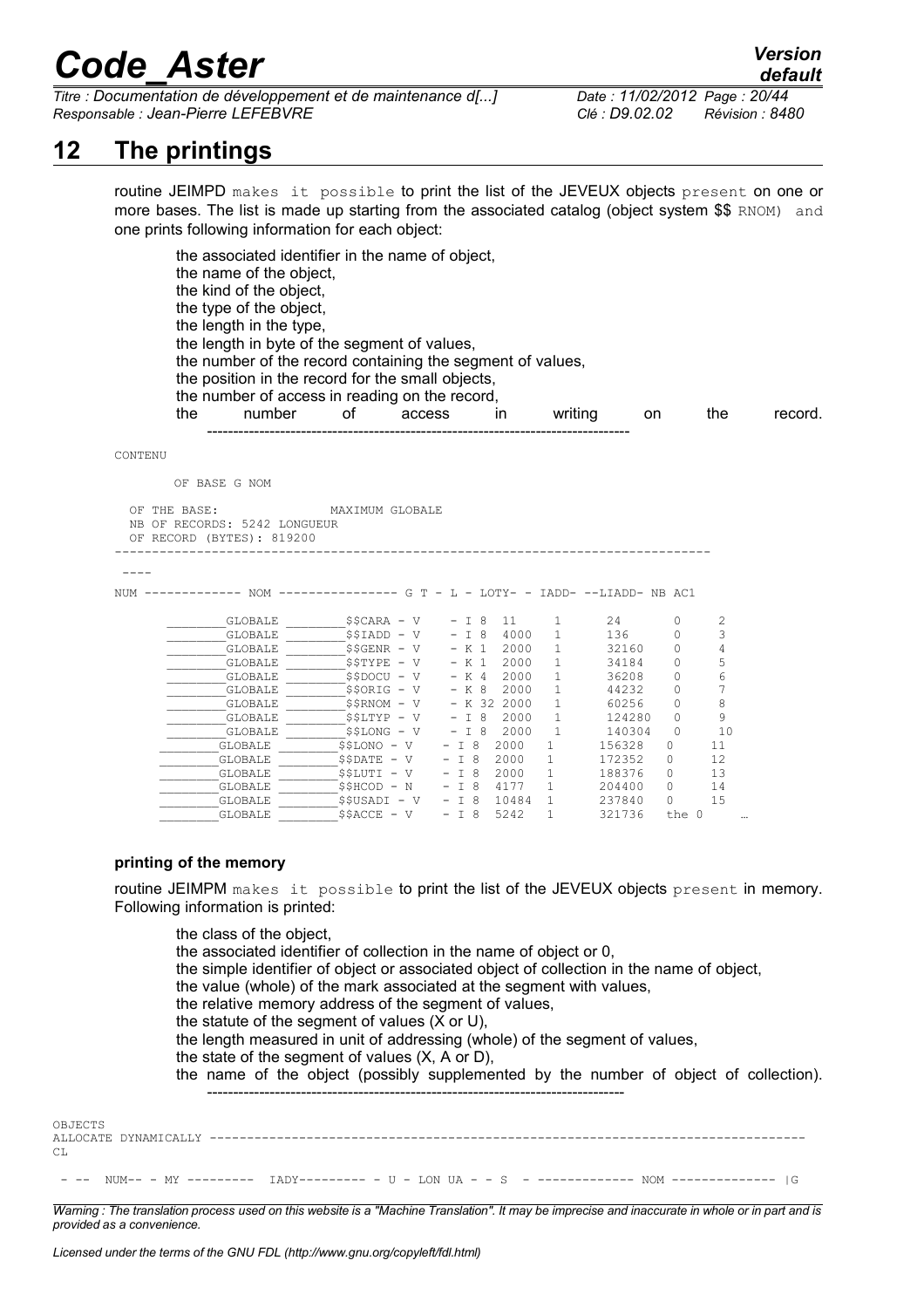*Titre : Documentation de développement et de maintenance d[...] Date : 11/02/2012 Page : 21/44 Responsable : Jean-Pierre LEFEBVRE Clé : D9.02.02 Révision : 8480*

| e: 11/02/2012 Page: 21/44 |  |
|---------------------------|--|
| ------                    |  |

*default*

| 0 <sup>1</sup><br>1 <sub>1</sub>                                    | $-2$   69888784                                                            | $ U $ 11                                                                   | D                  | GLOBALE                                 | \$\$CARA   G  |          |
|---------------------------------------------------------------------|----------------------------------------------------------------------------|----------------------------------------------------------------------------|--------------------|-----------------------------------------|---------------|----------|
| 21<br>0 <sup>1</sup>                                                | $-2$   108444896                                                           | $ U $ 4000                                                                 | D <sub>1</sub>     | <b>GLOBALE</b>                          | \$\$IADD   G  |          |
| 0 <sub>1</sub><br>3 <sup>1</sup>                                    | $-2$   106261840                                                           | $ U $ 251                                                                  | D <sub>1</sub>     | <b>GLOBALE</b>                          | \$\$GENR   G  |          |
| $\begin{array}{cc} \end{array}$<br>4 <sub>1</sub>                   | $-2$  <br>106263920                                                        | $ U $ 251                                                                  | D                  | GLOBALE                                 | \$\$TYPE   G  |          |
| 51<br>0 <sup>1</sup>                                                | $-2$   105733504                                                           | <b>IUI 1001</b>                                                            | D <sub>1</sub>     | <b>GLOBALE</b>                          | \$\$DOCU   G  |          |
| 0 <sub>1</sub><br>6                                                 | $-2$  <br>108476976                                                        | $ U $ 2000                                                                 | D                  | GLOBALE                                 | \$\$ORIG   G  |          |
| 0 <sub>1</sub><br>7 <sub>1</sub>                                    | $-2$<br>108493056                                                          | $ U $ 8004                                                                 | D                  | <b>GLOBALE</b>                          | \$\$RNOM   G  |          |
| $\begin{array}{cc} \end{array}$<br>8 <sub>1</sub>                   | $-2$   108557168                                                           | $ U $ 2000                                                                 | D                  | GLOBALE                                 | \$\$LTYP   G  |          |
| 0 <sub>1</sub><br>9 <sub>1</sub>                                    | $-2$  <br>108573248                                                        | $ U $ 2000                                                                 | D                  | GLOBALE                                 | \$\$LONG G    |          |
| 0 <sup>1</sup><br>10                                                | $1 -2$<br>  108589328                                                      | $ U $ 2000                                                                 | D <sub>1</sub>     | GLOBALE                                 | \$\$LONO   G  |          |
| 0 <sub>1</sub><br>11                                                | $-2$<br>  108605408                                                        | $ U $ 2000                                                                 | D <sub>1</sub>     | <b>GLOBALE</b>                          | \$\$DATE   G  |          |
| 12<br>0 <sup>1</sup>                                                | $-2$   108621488                                                           | $ U $ 2000                                                                 | D <sub>1</sub>     | <b>GLOBALE</b>                          | \$\$LUTI   G  |          |
| $\begin{array}{cc} \end{array}$<br>13                               | $-2$   108637568                                                           | $ U $ 3203                                                                 | D <sub>1</sub>     | <b>GLOBALE</b>                          | \$\$HCOD   G  |          |
| 0 <sub>1</sub><br>14                                                | $-2$   46912496140304                                                      | UU 188742                                                                  | $D \mid$           | <b>GLOBALE</b>                          | \$\$USADI   G |          |
| 0 <sup>1</sup><br>15                                                | $-2$   106270864                                                           | $ U $ 62914                                                                | D <sub>1</sub>     | <b>GLOBALE</b>                          | \$\$ACCE   G  |          |
| 0 <sub>1</sub><br>16                                                | $-2$   105685344                                                           | $ U $ 4000                                                                 | D <sub>1</sub>     | <b>GLOBALE</b>                          | \$\$MARQ   G  |          |
| $\begin{array}{cc} \end{array}$<br>17                               |                                                                            | $ U $ 2000                                                                 | D <sub>1</sub>     | <b>GLOBALE</b>                          | \$\$INDI   G  |          |
| $\begin{array}{cc} \end{array}$<br>18                               | -2   105717424<br>-2   106774256                                           | UI 102400                                                                  | D <sub>1</sub>     | <b>GLOBALE</b>                          | \$\$TLEC   G  |          |
| 0 <sup>1</sup><br>19                                                | $-2$   107593536                                                           | $ U $ 102400                                                               | D                  | GLOBALE                                 | \$\$TECR   G  |          |
| 20<br>0 <sup>1</sup>                                                | $-2$<br>  108412816                                                        | $ U $ 4000                                                                 | D                  | GLOBALE                                 | \$\$IADM   G  |          |
| 0 <sub>1</sub><br>21                                                | 0 <sup>1</sup><br>96179360                                                 | $ X $ 21                                                                   | D  &FOZERO .PROL   |                                         | $\mid G$      |          |
| 22<br> 0                                                            | 0 <sub>1</sub><br>85544864                                                 | $ X $ 2                                                                    |                    | D  &FOZERO .VALE                        | $\mid G \mid$ |          |
| $\begin{array}{cc} \end{array}$<br>23                               | 0 <sub>1</sub><br>71159344                                                 | $ X $ 1                                                                    |                    | D  && NUM CONCEPT UNIQUE   G            |               |          |
| 24<br>$\begin{vmatrix} 1 & 0 \\ 0 & 1 \end{vmatrix}$                | 0 <sub>1</sub><br>111103824                                                | X  5010                                                                    | D  &&SYS.KRESU   G |                                         |               |          |
| 25<br>$\begin{vmatrix} 1 & 0 \\ 0 & 1 \end{vmatrix}$                | $\begin{array}{cc} \begin{array}{cc} \end{array} \end{array}$<br>76660688  | $ X $ 11                                                                   |                    | D  &CATASTROPHES.ACOUSTIQUE   G         |               |          |
| 0 <br>26                                                            | 111189040<br>$\begin{array}{cc} \begin{array}{cc} \end{array} \end{array}$ | $ X $ 136                                                                  |                    | D  &CATASTROPHES.ACOUSTIQUE \$\$ DESO   |               |          |
| G                                                                   |                                                                            |                                                                            |                    |                                         |               |          |
| $\begin{array}{cc} \begin{array}{cc} \end{array} \end{array}$<br>37 |                                                                            | 0  113181328   X  379   D  &CATA.GD.NOMCMP \$\$NOM   G  0  38              |                    |                                         |               |          |
| 0 <sup>1</sup>                                                      |                                                                            |                                                                            |                    |                                         |               |          |
|                                                                     |                                                                            | 113184432   X  149   D  & CATA.GD.NOMCMP \$\$LONG   G  0  39  0  113185696 |                    |                                         |               |          |
| X                                                                   |                                                                            |                                                                            |                    |                                         |               |          |
| 150<br> D                                                           |                                                                            | & CATA.GD.NOMCMP \$\$LONO (G  0  40   0  113186976 X  149  D               |                    |                                         |               |          |
| & CATA.GD. NOMCMP\$                                                 |                                                                            |                                                                            |                    |                                         |               |          |
| <b>\$LUTI</b><br>$\Box$                                             |                                                                            | 0  41   0  113188240   X  379  D  & CATA.GD.NOMGD   G  0  42               |                    |                                         |               |          |
| $\Omega$                                                            |                                                                            |                                                                            |                    |                                         |               |          |
| 113191344                                                           |                                                                            | X   149   D  &CATA.GD.TYPEGD  G  0  43  0  86518560 X                      |                    |                                         |               |          |
| $\vert$ 11 $\vert$ D                                                | & CATASTROPHES                                                             |                                                                            |                    |                                         |               |          |
| 15776                                                               |                                                                            |                                                                            |                    |                                         |               |          |
| $0 \mid$<br>91910000                                                |                                                                            | U  11 D MA1 GROUPENO   G 135   1   0   78747056                            |                    |                                         |               |          |
| X                                                                   |                                                                            |                                                                            |                    |                                         |               |          |
| MY<br>$1 \mid D$                                                    | 1 .GROUPENO                                                                | 1   G   135                                                                |                    | $ 2 0 106203168$   X                    |               |          |
| $1$   $D$   $MY$                                                    | 1. GROUPENO                                                                | 2   G   135<br>3   G   135                                                 |                    | 3  0  74182160 <br>$ 4 0 $ 79595680   X |               | $X \mid$ |
| MY<br>$1$   $D$                                                     | 1. GROUPENO                                                                |                                                                            |                    |                                         |               |          |
| $1$   $D$   $MA1$                                                   | .GROUPENO                                                                  | 4 The printing of the directories<br>JEIMPR make it possible to print      |                    |                                         |               |          |
| system                                                              | routine                                                                    |                                                                            |                    |                                         |               | the      |
| directories                                                         |                                                                            |                                                                            |                    |                                         |               |          |

#### **associated with the various opened**

bases, she traverses the system object sequentially \$\$RNOM and prints the values of the attributes when the first character of the name is different from "?". Following information is printed: the simple identifier of object, the name of the simple object, the kind of the object, the type

of the object, the length of the type used, the length of the object (attribute LONMAX or NOMMAX), the length measured in the type of the segment of values, the number  $\circ$  f the record containing the disk image, the relative memory address of the segment of values the address of the dynamically allocated pointer . ------------------------------------------------------------------------------------

| --- NUM ------------- NOM -------------- G T I, --I.ENGTH--- - I.OTY- - IADD- --------KADM |  |                          |         |
|--------------------------------------------------------------------------------------------|--|--------------------------|---------|
| ------- -------KDYN------ 1     GLOBALE      \$\$CARA - VI 8 11 11 1 1090758 69888784 2    |  |                          | GLOBALE |
| \$\$IADD - VI 8 4000 4000 1 5910272                                                        |  | 108444896 3<br>106261840 |         |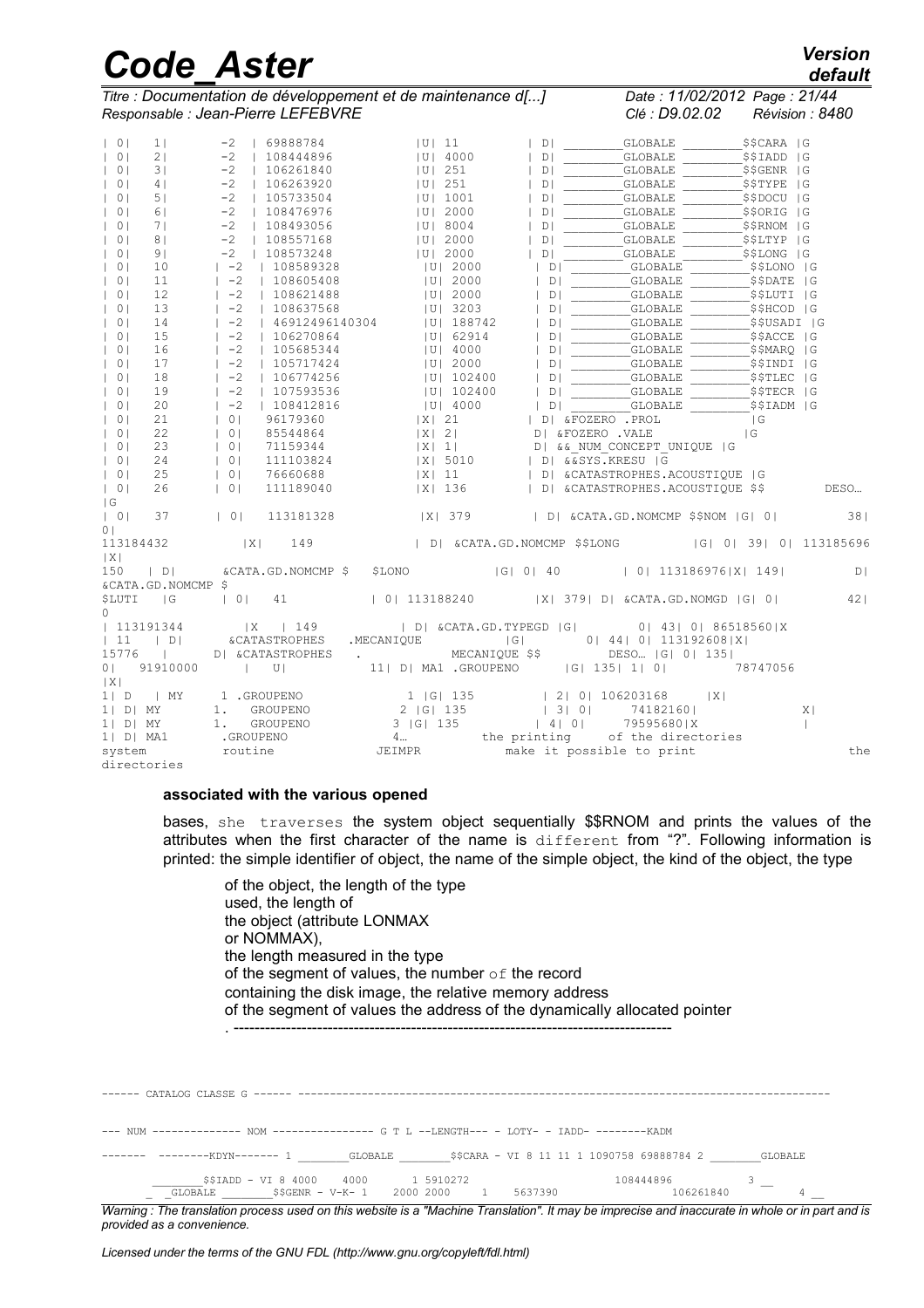| <b>Code Aster</b>                                                                                                                                                                                                                                                                                                                                                |                                                                                                                                                                                             |                                                                                                                                                                                                             |                                 |                                                                                                                                                 | Version<br>default                         |
|------------------------------------------------------------------------------------------------------------------------------------------------------------------------------------------------------------------------------------------------------------------------------------------------------------------------------------------------------------------|---------------------------------------------------------------------------------------------------------------------------------------------------------------------------------------------|-------------------------------------------------------------------------------------------------------------------------------------------------------------------------------------------------------------|---------------------------------|-------------------------------------------------------------------------------------------------------------------------------------------------|--------------------------------------------|
| Titre : Documentation de développement et de maintenance d[]                                                                                                                                                                                                                                                                                                     |                                                                                                                                                                                             |                                                                                                                                                                                                             |                                 |                                                                                                                                                 | Date: 11/02/2012 Page: 22/44               |
| Responsable : Jean-Pierre LEFEBVRE                                                                                                                                                                                                                                                                                                                               |                                                                                                                                                                                             |                                                                                                                                                                                                             |                                 | Clé : D9.02.02                                                                                                                                  | Révision : 8480                            |
| $SSTYPE - V-K- 1$<br>GLOBALE<br>$$SDOCU - V-K- 4$<br><b>GLOBALE</b><br>$$5ORIG - V-K- 8$<br><b>GLOBALE</b><br><b>GLOBALE</b><br>$SSRNOM - V-K-32$<br>SSLTYP - VI 8<br><b>GLOBALE</b><br>SSLONG - VI 8<br><b>GLOBALE</b><br>\$\$LONO - VI<br>GLOBALE<br>\$\$DATE - VI<br>GLOBALE<br>GLOBALE<br>\$\$LUTI - VI<br><b>GLOBALE</b><br>\$\$HCOD - VI<br><b>GLOBALE</b> | 2000 2000<br>2000 2000<br>2000 2000<br>2000 2000<br>2000 2000<br>2000 2000<br>8 2000<br>2000<br>8 2000<br>2000<br>2000<br>8 2000<br>8 3203<br>3203<br><i><b>SSUSADI</b></i><br>VI<br>$\sim$ | 5637650<br>1<br>5571348<br>$\mathbf{1}$<br>5914282<br>$\mathbf{1}$<br>$\mathbf{1}$<br>5916292<br>5924306<br>1<br>$\mathbf{1}$<br>5926316<br>1 5928326<br>1 5930336<br>1 5932346<br>1 5934356<br>188742<br>8 | 188742                          | 106263920<br>105733504<br>108476976<br>108493056<br>108557168<br>108573248<br>108589328<br>108605408<br>108621488<br>108637568<br>$\mathcal{L}$ | 5<br>11<br>12<br>13<br>14<br>5864054372198 |
| 46912496140304                                                                                                                                                                                                                                                                                                                                                   |                                                                                                                                                                                             |                                                                                                                                                                                                             |                                 |                                                                                                                                                 |                                            |
| 1.5<br><b>GLOBALE</b><br>\$\$ACCE<br>\$\$MARO - VI<br><b>GLOBALE</b><br>\$\$INDI - VI<br><b>GLOBALE</b><br>\$\$TLEC - VI<br><b>GLOBALE</b><br>\$\$TECR -V<br><b>GLOBALE</b><br>\$\$IADM - V<br><b>GLOBALE</b>                                                                                                                                                    | $- VI 8 62914$<br>$-84000$<br>8 2000<br>2000<br>8 102400<br>$- I 8 102400$<br>$- I 8 4000$                                                                                                  | 62914<br>4000<br>0 5565328<br>0 5569338<br>102400<br>$\Omega$<br>102400<br>$\circ$<br>4000<br>0 5906262                                                                                                     | 1 5638518<br>5701442<br>5803852 | 106270864 16<br>105685344<br>105717424<br>106774256<br>107593536<br>108412816                                                                   | 17<br>18<br>$\overline{1}9$<br>20<br>21    |
| & FOZERO                                                                                                                                                                                                                                                                                                                                                         |                                                                                                                                                                                             |                                                                                                                                                                                                             |                                 |                                                                                                                                                 |                                            |
| PROL - V-K-24 6 6 0 4377080<br>2 2 0 3047768<br>85544864<br>V                                                                                                                                                                                                                                                                                                    | 96179360<br>2.2<br>23                                                                                                                                                                       | &FOZERO<br>& NUM<br>&                                                                                                                                                                                       | .VALE                           | CONCEPT UNIQUE                                                                                                                                  | $- V - R - 8$                              |
| 8 1 1<br>0 1249578<br>$-$ T<br>6242638 111103824<br>500 500 0<br>80                                                                                                                                                                                                                                                                                              | 71159344                                                                                                                                                                                    | 24                                                                                                                                                                                                          | the printing                    | &&SYS.KRESU                                                                                                                                     | $- V-K-$<br>of<br>the                      |
| attributes                                                                                                                                                                                                                                                                                                                                                       |                                                                                                                                                                                             |                                                                                                                                                                                                             |                                 |                                                                                                                                                 |                                            |
| routine JEIMPA<br>$-$ 100 $(0.1137 - 1.125)$                                                                                                                                                                                                                                                                                                                     | prints                                                                                                                                                                                      | all                                                                                                                                                                                                         | the attributes                  |                                                                                                                                                 | for                                        |

#### a JEVEUX object **. WRITING**

OF THE ATTRIBUTES FROM "MY 1 .DIME" JEIMPA PRINTING OF THE ATTRIBUTES OF >MA1 .DIME

< CLAS G GENR V TYPE I LTYP 4 DOCU

X GOES BACK 0 LONMAX 6 LONUTI 6 LONO 6 IADM

20357178 IADD 0 LADD 0 USE D WRITING  $OF$ THE ATTRIBUTES "MA1. . CONNEX " JEIMPA PRINTING OF the ATTRIBUTES<br>OF >MA 1 OF >MA 1 .CONNEX < access NU STOCKAGECONTIG MODELONGVARIABLE NMAXOC 204 NUTIOC 0 LONT 1472 CLAS G GENR V TYPE I LTYP 4 DOCU U DATES -1292845870 LONO 1472 IADM 20270746 IADD 0 LADD 0 USE D Note: : The printing of the attributes of the objects of collection or their contents can

#### **require**

*the setting in memory of the attribute objects, and their release at the end of the action. A temporary mark equal to - 2 is affected in this case. The printing of the contents of a segment of values routine JEIMPO makes it possible to print*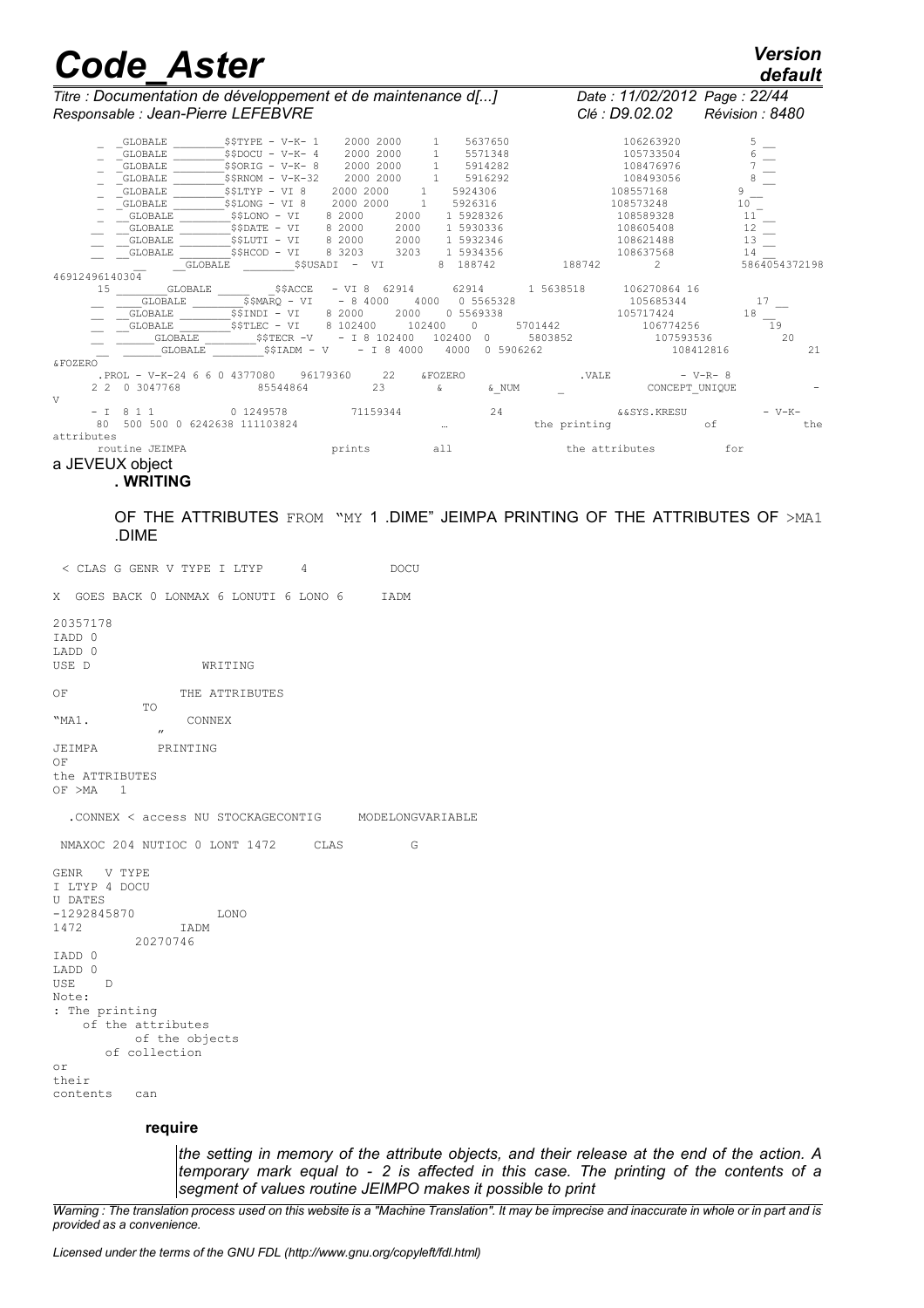*Titre : Documentation de développement et de maintenance d[...] Responsable : Jean-Pierre LEFEBVRE Clé : D9.02.02 Révision : 8480*

#### **the segments of values associated with a JEVEUX object**

#### . PRINTING SEGMENT OF VALUES >MA1 .DIME < >>>>> 1 - 361 0 204 0 0 6 - 3 PRINTING

| SEGMENT OF VALUES >MA1 .COORDO                |                                      |                  | VALE                  |                                                  |
|-----------------------------------------------|--------------------------------------|------------------|-----------------------|--------------------------------------------------|
| $\langle \rangle$<br>>>>><br>$1 -$<br>5.00000 |                                      | 0.00000          | $D+OO$                |                                                  |
| $D+OO$                                        | D-01 1.00000D+00 5.00000D-01 5.00000 |                  | D-01<br>$6 - 1.00000$ |                                                  |
| 1,00000                                       | D+00 5.00000                         | D-01 1.00000     | D+00 0.00000          | $D+00$ 11 -<br>7.50000D-01                       |
| 1,00000                                       | D+00 5.00000                         | D-01 7.50000     | D-01 1.00000          | D+00 16<br>1.00000D+<br>$\overline{\phantom{m}}$ |
| 00 7.50000                                    | $D-01$ 1.00000                       | D+00 0.00000     | D+00 5.00000          | $D - 01$ 21<br>$-2.00000D+$                      |
| 00 5.00000                                    | $D-01$ 5.00000                       | $D - 01$ 2.00000 | D+00 1.00000          | $D+00$ 26<br>$-5.00000D-$                        |
| 01 2,00000                                    | D+00 0.00000                         | D+00 7.50000     | $D - 01$ 2.00000      | $D+00$ 31<br>$-5.00000D-$                        |
| 01 7.50000                                    | $D-01$ 2.00000                       | D+00 1.00000     | D+00 7.50000          | $D - 01$ 36<br>$-2.00000D+$                      |
| 00 5,00000                                    | $D-01$ 1.00000                       | D+00 1.00000     | D+00 1.00000          | D+00 41<br>$-1.00000D+$                          |
| 00 1,00000                                    | D+00 5.00000                         | $D-01$ 1.00000   | D+00 2.00000          | $D+00$ 46<br>$-1.00000D+$                        |
| 00 1.00000                                    | D+00 2.00000                         | D+00 0.00000     | D+00 1.00000          | D+00 51<br>$-1.00000D+$                          |
| 00 0.00000                                    | D+00 1.00000                         | D+00 2.00000     | D+00 0.00000          | D+00 56<br>$-5.00000D-$                          |
| 01 3.00000                                    | D+00 5.00000                         | $D-01$ 5.00000   | $D - 01$ 3.00000      | D+00 61<br>$-1.00000D+$                          |
| 00 5.00000                                    | $D-01$ 3.00000                       | D+00 0.00000     | D+00 7.50000          | $D-0166$<br>$-3.00000D+$                         |
| 00 5.00000                                    | D-01 7.50000                         | D-01 3.00000     | D+00 1.00000          | $D+O O$<br>$-7.50000D -$<br>71                   |
| 01 3.00000                                    | D+00 5.00000                         | D-01 1.00000     | D+00 3.00000          | D+00 76<br>$-1.00000D+$                          |
| 00 1,00000                                    | D+00 3.00000                         | D+00 0.00000     | D+00 1.00000          | D+00 81<br>$-3.00000D+$                          |
| 00 0.00000                                    | D+00 0.00000                         | D+00 1.00000     | D+00 5.00000          | $D - 01$<br>APPENDIX 1:                          |
|                                               | Description of the commun runs used  |                  | in the manager        | of<br>JEVEUX memory                              |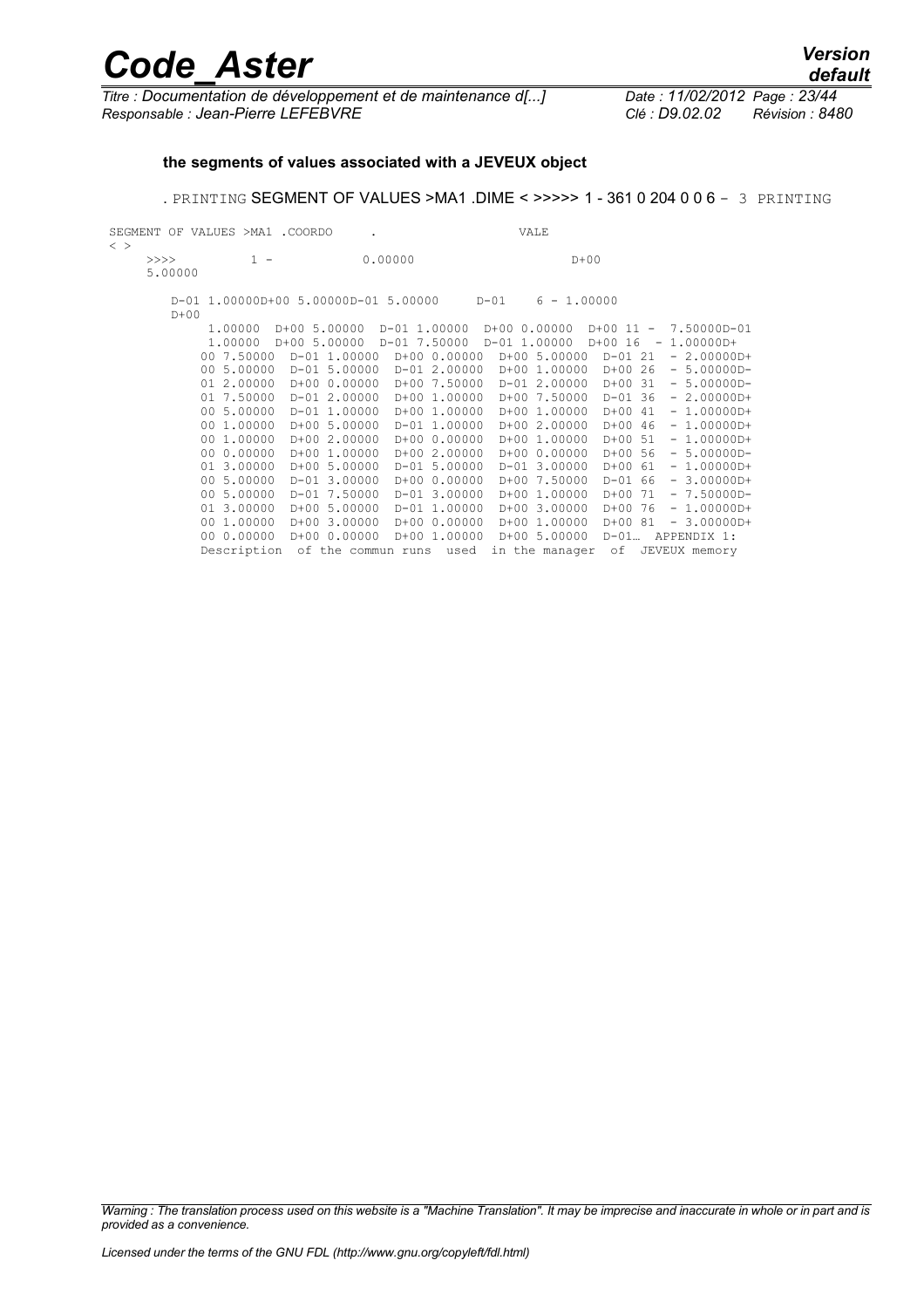*Titre : Documentation de développement et de maintenance d[...] Date : 11/02/2012 Page : 24/44 Responsable : Jean-Pierre LEFEBVRE Clé : D9.02.02 Révision : 8480*

### **13 /FENVJE/ INTEGER LFIC, MFIC COMMON /FENVJE/ LFIC, MFIC LFIC length maximun in bytes**

 , MFIC cuts maximum in bytes of disk space

usable. /IACCED//JIACCE/ PARAMETER  $(N = 5)$  COMMON /IACCED/ IACCE (1) COMMON /JIACCE/ JIACCE

(N) variable of

 reference and position of the segment of values associated with the system object

#### with suffix: IACCE, JIACCE \$\$ACCE /IADMJE/ INTEGER IPGC, KDESMA, LGD, LGDUTI, KPOSMA, LGP, LGPUTI

COMMON /IADMJE/ IPGC

, KDESMA

|             | , LGD, LGDUTI |  |  | , KPOSMA, LGP, LGPUTI IPGC Value of |  |
|-------------|---------------|--|--|-------------------------------------|--|
| the current |               |  |  |                                     |  |

#### mark (varies between -3 and N), KDESMA addresses segments of

values containing the addresses of the marked objects, LGD

| length | of the segment of value associated to KDESMA, LGDUTI length used of the |
|--------|-------------------------------------------------------------------------|
|        | segment                                                                 |
|        | of value associated to KDESMA, KPOSMA addresses                         |
| segmen | of values containing the positions associated with each mark            |
| ts     |                                                                         |
| LGP    | length of the segment of value associated to KPOSMA, LGPUTI length used |
|        | of the segment                                                          |
|        | of value associated to KPOSMA. /IATCJE/ INTEGER                         |
| ICLAS  | , ICLAOS, ICLACO, IDATOS, IDATCO, IDATOC COMMON /IATCJE/                |

ICLAS, ICLAOS

, ICLACO , IDATOS, IDATCO, IDATOC ICLAS classifies current , ICLAOS classifies simple object, ICLACO classifies

collection

,

#### IDATOS

| identifyin |                                       |
|------------|---------------------------------------|
| g          |                                       |
| of         | the simple object, identifying IDATCO |
|            | of the collection, identifying        |
| IDATOC     | of the object of collection           |
|            | PARAMETER ( $N = 5$ )                 |
| /IATRJE//J |                                       |
| IATJE/     |                                       |
| INTEGER    | LTYP, LENGTH, DATE, IADD, IADM        |

, + LONO, HCOD

*Warning : The translation process used on this website is a "Machine Translation". It may be imprecise and inaccurate in whole or in part and is provided as a convenience.*

*default*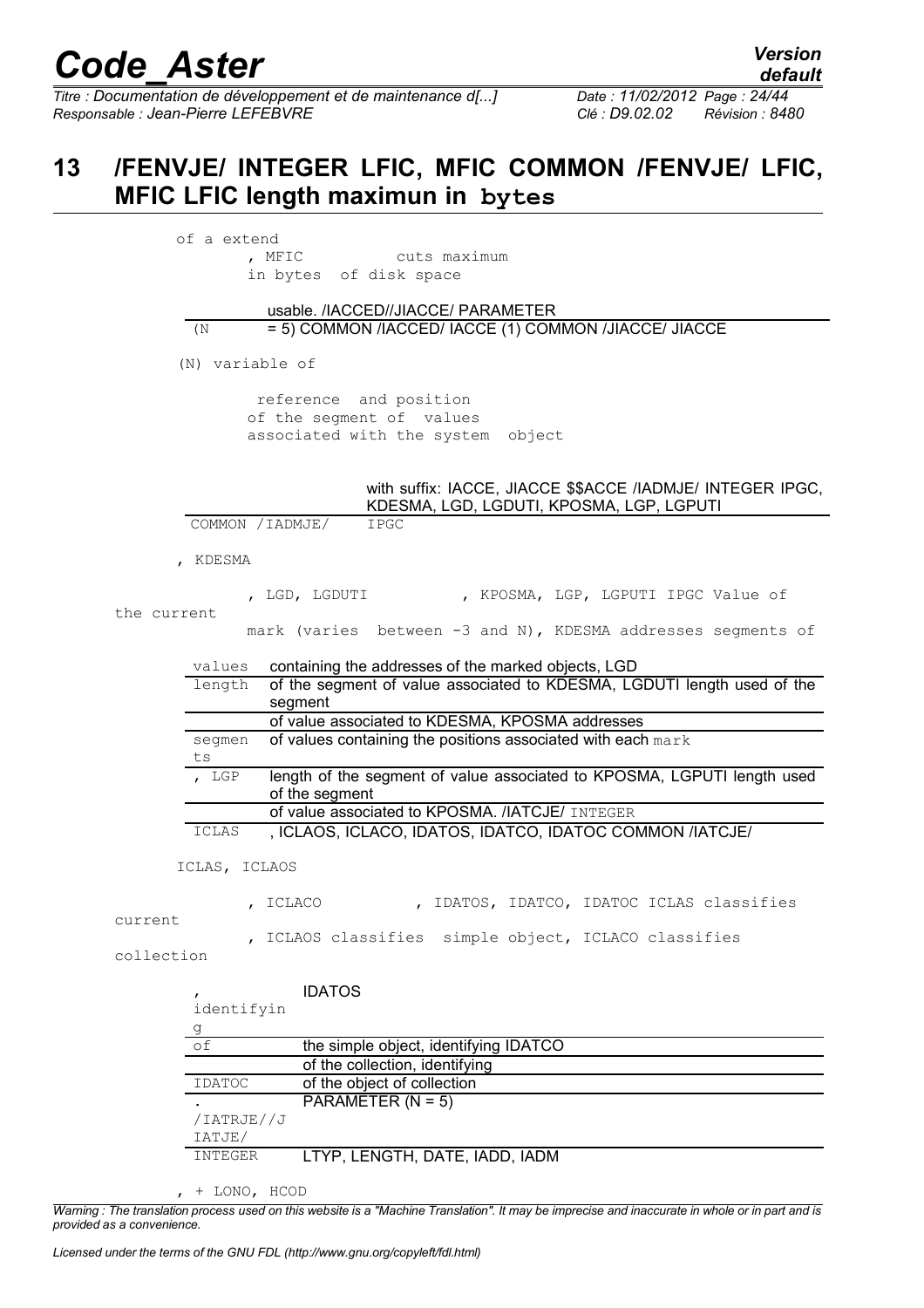*Responsable : Jean-Pierre LEFEBVRE Clé : D9.02.02 Révision : 8480*

|                    | , CARA,<br>COMMON | LUTI, IMARO | $/IATRJE/$ LTYP $(1)$ ,       | LENGTH (1)                                                          | $\mathbf{r}$ |
|--------------------|-------------------|-------------|-------------------------------|---------------------------------------------------------------------|--------------|
| 1)<br>DATE (       |                   |             |                               |                                                                     |              |
|                    |                   |             | $IADD (1)$ , $IADM (1)$ , $+$ | LONO                                                                |              |
| (1)<br>, $H COD$ ( |                   |             |                               |                                                                     |              |
|                    | $1)$ ,            |             |                               | CARA $(1)$ , LUTI $(1)$ , IMARQ $(1)$ COMMON $/JIATJE/ JLTYP (N)$ , |              |
| JLONG              |                   |             |                               |                                                                     |              |
|                    | $N)$ ,            |             |                               | JDATE $(N)$ , JIADD $(N)$ , JIADM $(N)$ , + JLONO                   |              |
| $(N)$ , JHCOD      |                   |             |                               |                                                                     |              |
|                    |                   |             |                               |                                                                     |              |
|                    | $(N)$ .           |             |                               | JCARA (N), JLUTI (N), JMARQ (N) variable of reference               |              |
| and position       |                   |             |                               |                                                                     |              |
|                    |                   |             |                               | of the seqment of values associated with the                        |              |
| system object      |                   |             |                               |                                                                     |              |

|               | JIADD         | \$ | LONO          |  |
|---------------|---------------|----|---------------|--|
| \$IADM        |               |    |               |  |
|               | JLONO         | \$ | HCOD          |  |
| \$LONO        |               |    |               |  |
|               | JHCOD         | \$ | CARA          |  |
| <b>\$HCOD</b> |               |    |               |  |
|               | <b>JCARA</b>  | \$ | LUTI          |  |
| \$CARA        |               |    |               |  |
|               | JLUTI         | \$ | IMARO         |  |
| \$LUTI        |               |    |               |  |
|               | JMARQ         | \$ | /ICODJE/      |  |
| <b>\$MARQ</b> |               |    |               |  |
|               | INTEGER       |    | NUMATR        |  |
|               | COMMON        |    | /IDATJE/      |  |
| identifying   |               |    |               |  |
|               | NUMATR NUMATR |    |               |  |
|               |               |    | $\sim$ $\sim$ |  |

#### with suffix: LTYPE, JLTYP \$\$LTYP LONG, JLONG \$\$LONG DATE, JDATE \$\$DATE IADD, JIADM \$\$IADD IADM

of the system object

#### of

 collection \$\$LONO /IDATJE/ PARAMETER (

#### $N = 5$  ) INTEGER NRHCOD, NREMAX, NREUTI COMMON /ICODJE/ NRHCOD

#### $(N)$ ,

 NREMAX (N) , NREUTI (N ) NRHCOD cuts ( in integer) system object \$\$HCOD NREMAX cuts (in integer)

| system<br>object | $$SRNOM NREUTI$ length used of                     |
|------------------|----------------------------------------------------|
| object           | the system \$\$RNOM / IENVJE/INTEGER LBIS, MODELS, |
| LOLS,            | RENTED, LOR8, LOC8 COMMON / IENVJE/ LBIS, MODELS   |
| LOLS             |                                                    |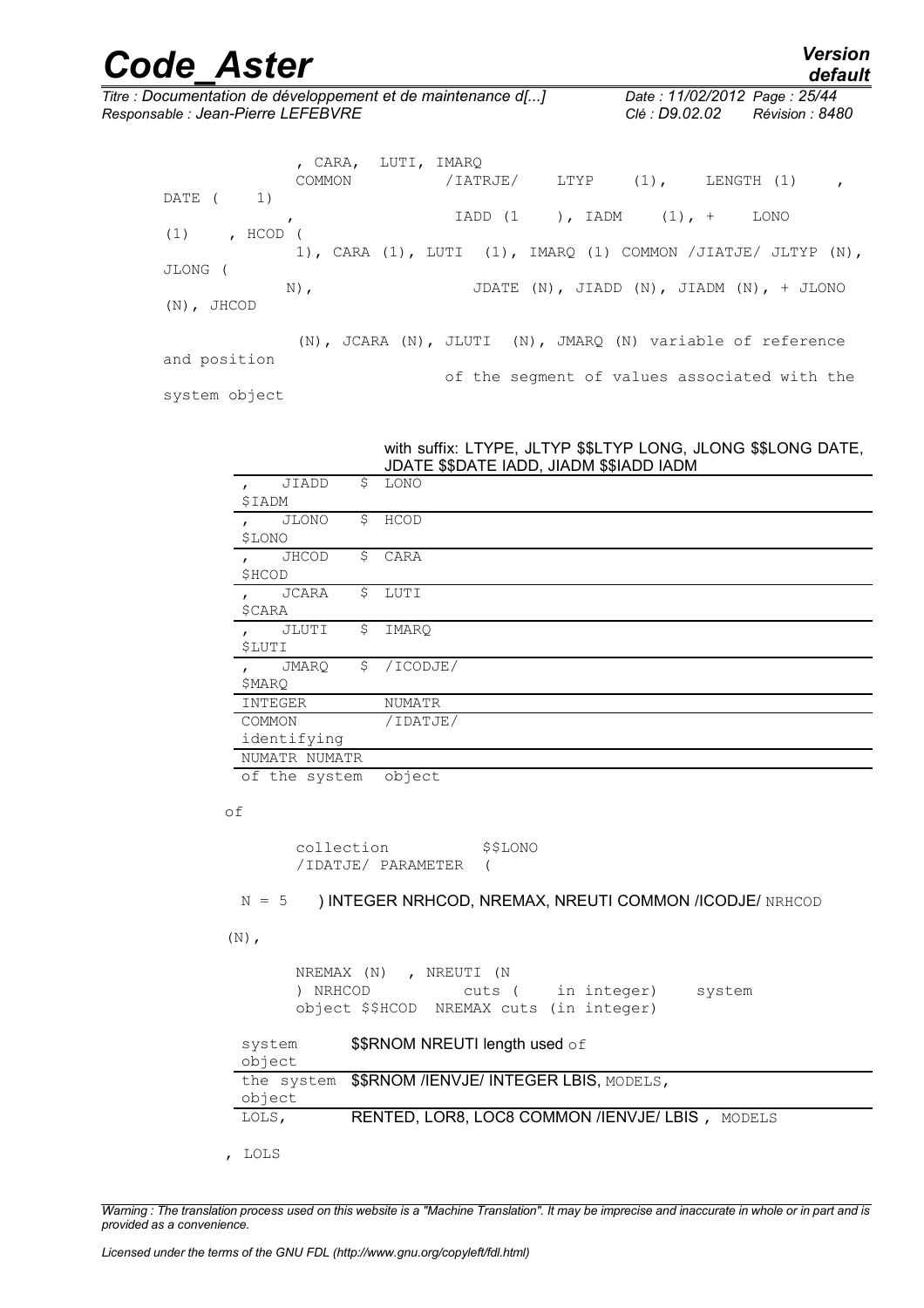| <b>Code Aster</b>                  |                   |                                                                    |                                                | <b>Version</b><br>default |
|------------------------------------|-------------------|--------------------------------------------------------------------|------------------------------------------------|---------------------------|
| Responsable : Jean-Pierre LEFEBVRE |                   | Titre : Documentation de développement et de maintenance d[]       | Date: 11/02/2012 Page: 26/44<br>Clé : D9.02.02 | Révision : 8480           |
|                                    |                   | , RENTED, LOR8, LOC8 LBIS length out of bits of the                |                                                |                           |
| integer                            |                   | , MODELS length in bytes of the integer, LOLS length               |                                                |                           |
|                                    | in bytes          | of logic, RENTED length                                            |                                                |                           |
|                                    | in                | bytes of the unit of addressing,                                   |                                                |                           |
|                                    | LOR8              | length in bytes of reality, LOC                                    |                                                |                           |
|                                    | 8 length          | in bytes of the complex. /IEXTJE/ PARAMETER                        |                                                |                           |
|                                    |                   | $(N = 5)$ INTEGER IDN, IEXT                                        |                                                |                           |
|                                    | $\boldsymbol{r}$  | NBENRG COMMON /IEXTJE/ IDN (N)                                     |                                                |                           |
|                                    | IEXT (N)          |                                                                    |                                                |                           |
|                                    |                   | , NBENRG (N ) IDN                                                  |                                                |                           |
|                                    |                   | is not used any more                                               | since the use                                  |                           |
|                                    |                   | of the named accesses . IEXT number of extends open                |                                                |                           |
|                                    |                   | NBENRG maximum number of records of a extend / IFICJE/             |                                                |                           |
|                                    |                   | PARAMETER (N = 5) INTEGER                                          |                                                |                           |
|                                    | NBLMAX            | , NBLUTI, LONGBL, + KITLEC, KITECR                                 |                                                |                           |
|                                    | , KINDEF          |                                                                    |                                                |                           |
|                                    | KIADM             | , + IITLEC                                                         |                                                |                           |
|                                    | $\mathbf{r}$      | IITECR<br>/IFICJE/ NBLMAX (N                                       | , NITECR , KMARQ COMMON<br>), NBLUTI           | $(N)$ ,                   |
| LONGBL                             |                   |                                                                    |                                                |                           |
|                                    | (N <sup>2</sup> ) | ), $+$ KITLEC $(N)$ ,                                              | KITECR (N)                                     | $\mathbf{r}$              |
| KINDEF                             |                   |                                                                    |                                                |                           |
|                                    |                   | $(N)$ , KIADM $(N)$ , + IITLEC $(N)$ , IITECR $(N)$ , NITECR $(N)$ |                                                |                           |
|                                    | $\,$ ,            |                                                                    | KMARQ (N) For each base associated with the    |                           |
| index                              |                   |                                                                    |                                                |                           |
| maximun                            | I                 |                                                                    | ranging between 1 and N NBLMAX number          |                           |

*Warning : The translation process used on this website is a "Machine Translation". It may be imprecise and inaccurate in whole or in part and is provided as a convenience.*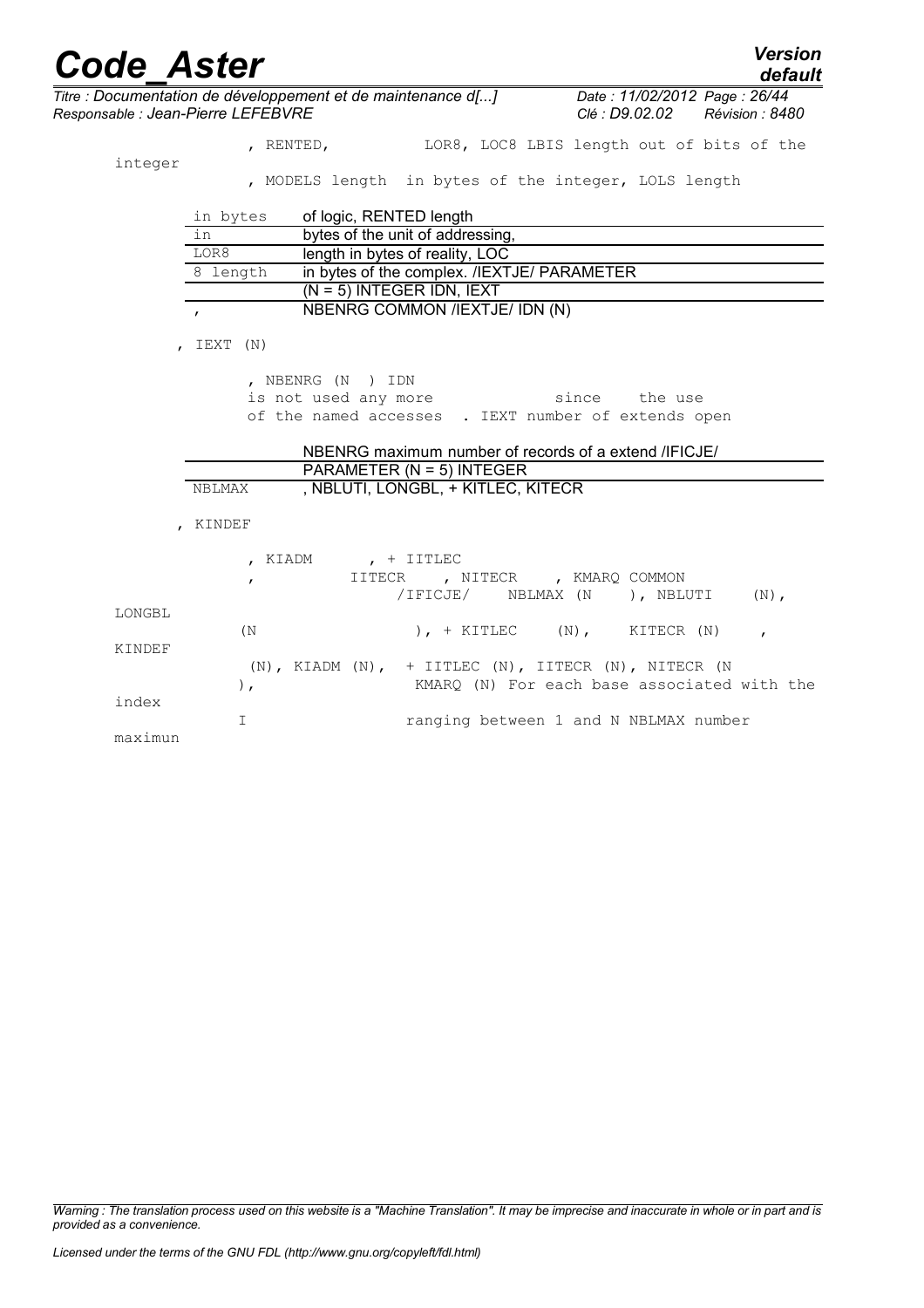d'enregistrements, NBLUTI many records used, LONGBL

| length       | in bytes of the records                                                  |
|--------------|--------------------------------------------------------------------------|
| $\mathbf{r}$ | addresses in K1ZON of the segment                                        |
| KITLEC       |                                                                          |
| оf           | associated with the plug with reading, KITECR                            |
| values       |                                                                          |
| address      | in K1ZON of the segment of values associated with the plug with writing, |
| es.          | <b>KINDEF</b>                                                            |
| address      | in ISZON of the segment of values associated with the index used for     |
| es           |                                                                          |
| the          | with direct access, KIADM addresses in ISZON of the segment of values    |
| files        | associated with the memory addresses, IITLEC                             |
| address      | disc of the plug of reading (record number), IITECR addresses            |
| es           |                                                                          |
| disc         | of the plug of writing (record number), NITECR cuts                      |
| in           | of the portion of the plug of writing used, KMARQ address                |
| bytes        |                                                                          |
| in           | of the segment of values associated with marks. /ILOCJE/ INTEGER         |
| ISZON        |                                                                          |
| <b>ILOC</b>  | COMMON pointer / ILOCJE/ ILOC ILOC on the address of the beginning of    |

the memory zone

 allocated by JXALLM. /INUMJE/

INTEGER NUMEC COMMON /INUMJE/ NUMEC NUMEC number of the object of collection

or number

 of insertion in a name directory

> . /ISTAJE/ INTEGER ISTAT COMMON /ISTAJE/ ISTAT (4) ISTAT codes associated with the state and

to the statute

 of the segments of values ISTAT (1 ) corresponds

to X ISTAT (2) corresponds to U ISTAT (3) corresponds to A ISTAT (4) corresponds to D /IXADJE/ INTEGER IDINIT, IDXAXD COMMON /IXADJE/ IDINIT, IDXAXD IDINIT is worth 5, beginning of

the managed

 memory zone, IDXAXD initial position in ISZON for the search. /IZONJE/ INTEGER LK1ZON, JK 1ZON, LISZON, JISZON, ISZON ( 1) COMMON /IZONJE/ LK1ZON

, JK1ZON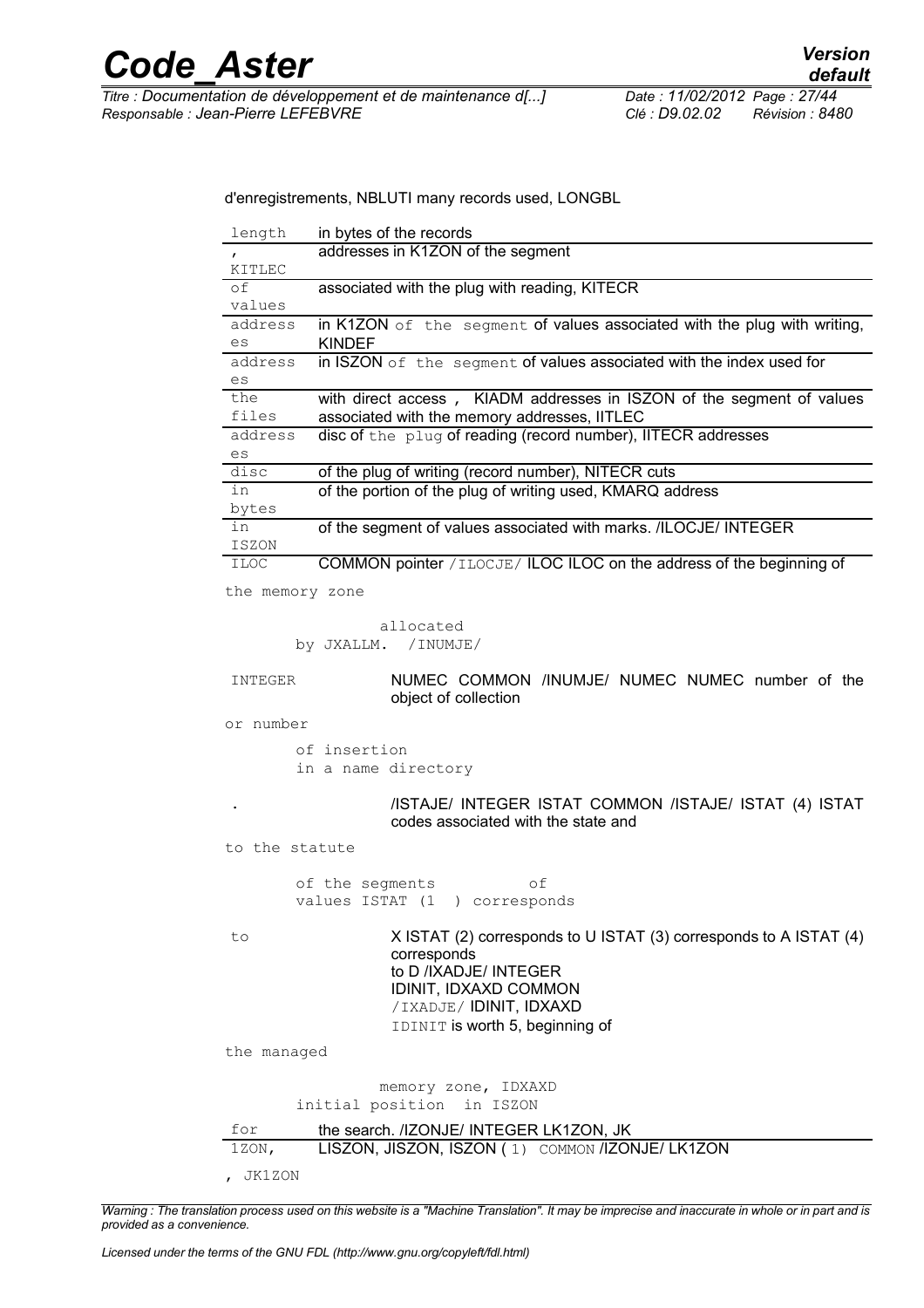*Titre : Documentation de développement et de maintenance d[...] Date : 11/02/2012 Page : 28/44 Responsable : Jean-Pierre LEFEBVRE Clé : D9.02.02 Révision : 8480*

| <i>-Pierre LEFEBVRE</i><br>Clé : D9.02.02 Révision : 8480 |                                                                                                                                                                                                                                                                                    |  |
|-----------------------------------------------------------|------------------------------------------------------------------------------------------------------------------------------------------------------------------------------------------------------------------------------------------------------------------------------------|--|
|                                                           | JISZON EQUIVALENCE (ISZON (1), K1ZON (1)<br>LISZON<br>LK1ZON length in character (CHARACTER*1) of<br>the managed zone , JK1ZON addresses in                                                                                                                                        |  |
| K1ZON<br>оf                                               | the beginning of the zone, LISZON length in integer (INTEGER*8)                                                                                                                                                                                                                    |  |
| in<br>address<br>ing                                      | 64 bits, INTEGER *4 in addressing 32                                                                                                                                                                                                                                               |  |
| bits)                                                     | of the managed zone, JISZON addresses in ISZON of the beginning of the<br>zone, ISZON memory zone in integer (INTEGER                                                                                                                                                              |  |
| $*8$ in                                                   | addressing 64 bits, INTEGER*4 in addressing                                                                                                                                                                                                                                        |  |
| 32 bits                                                   | ) managed dynamically; this table of the whole type is not part of<br>the variables deposited in the commun run, but it is put in equivalence with the<br>table of type character. The order EQUIVALENCE makes it possible to align<br>the two tables of the whole type and nature |  |

in order to be able to use one indifferently or the other following the needs. /KUSADI//JUSADI/ PARAMETER (N = 5) COMMON /KUSADI/ IUSADI (1) COMMON /JUSADI/ JUSADI

(N) variable of

 reference and position of the segment of values associated with the system object

#### with suffix: IACCE, JIACCE \$\$USADI /JCHAJE/ INTEGER ILLICI, JCLASS (0:255) COMMON /JCHAJE/ ILLICI

, JCLASS ILLICI is worth

-1, JCLASS

 is affected with result of function ICHAR on the licit

characters , if not is worth ILLICI. /JENVJE/ INTEGER MSLOIS COMMON /JENVJE/ MSLOIS MSLOIS masks being worth the sum of the weights

of the MODELS

- the first 1 integers , intended to replace

> the operation modulo (MODELS) by function AND /JCONJE/ INTEGER MSSTAT, LSSTAT COMMON /JCONJE/ MSSTAT, LSSTAT MSSTAT is not used more

, mask

 being worth the sum of the weights of the LSSTAT first integers

. LSSTAT (LBISEM - 4) where LBISEM is the length out of bit of the integer, is used in

JELIRA to obtain the equivalent in the form of character of the statute or the state associated with a segment with values. /KATRJE/, /JKATJE PARAMETER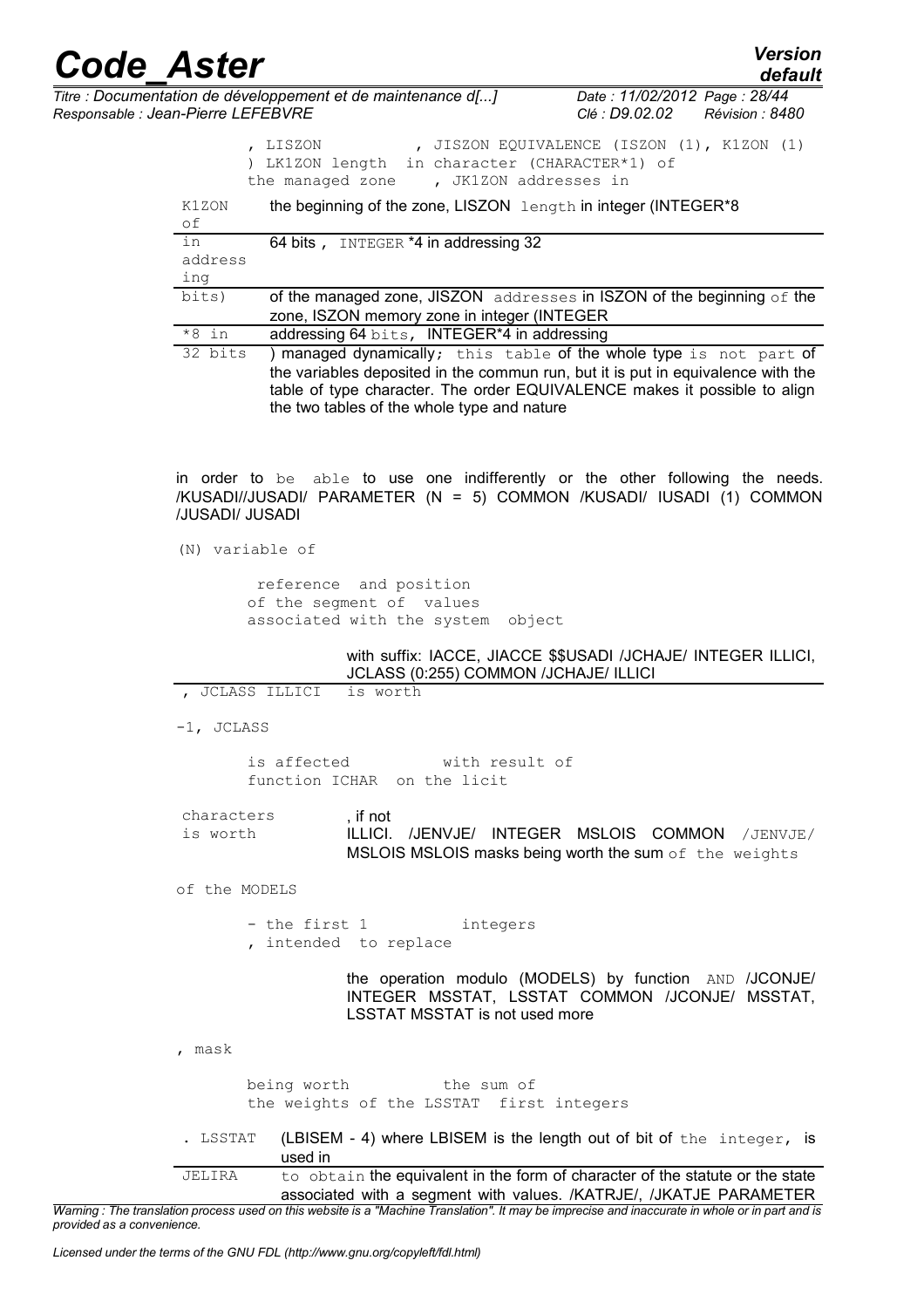*Titre : Documentation de développement et de maintenance d[...] Date : 11/02/2012 Page : 29/44 Responsable : Jean-Pierre LEFEBVRE Clé : D9.02.02 Révision : 8480*

#### (N = 5) CHARACTER\*1 GENR, TYPE CHARACTER\*4 DOCU CHARACTER

\*8 ORIG CHARACTER

|               | *32 RNOM COMMON                                             |
|---------------|-------------------------------------------------------------|
|               | /KATRJE/ GENR (8), TYPE                                     |
|               | $(8)$ , DOCU $(2)$ , ORIG                                   |
|               | $(1)$ , RNOM $(1)$ COMMON                                   |
|               | /JKATJE/ JGENR                                              |
|               | (N), JTYPE (N), JDOCU (N), JORIG (N), JRNOM (N) variable of |
| reference     |                                                             |
|               | and position of the seqment of values associated with the   |
| system object |                                                             |

#### with suffix: GENR \$\$GENR GENR \$\$TYPE DOCU \$\$DOCU ORIG \$\$ORIG RNOM \$\$RNOM /KBASJE/ PARAMETER (N =

| ∽<br>◡       | <b>CHARACTER</b> |
|--------------|------------------|
| $*8$         | NOMBAS           |
| COMMON       | KBASJE/          |
|              | NOMBAS           |
| (N)          | name             |
| <b>NOMBA</b> |                  |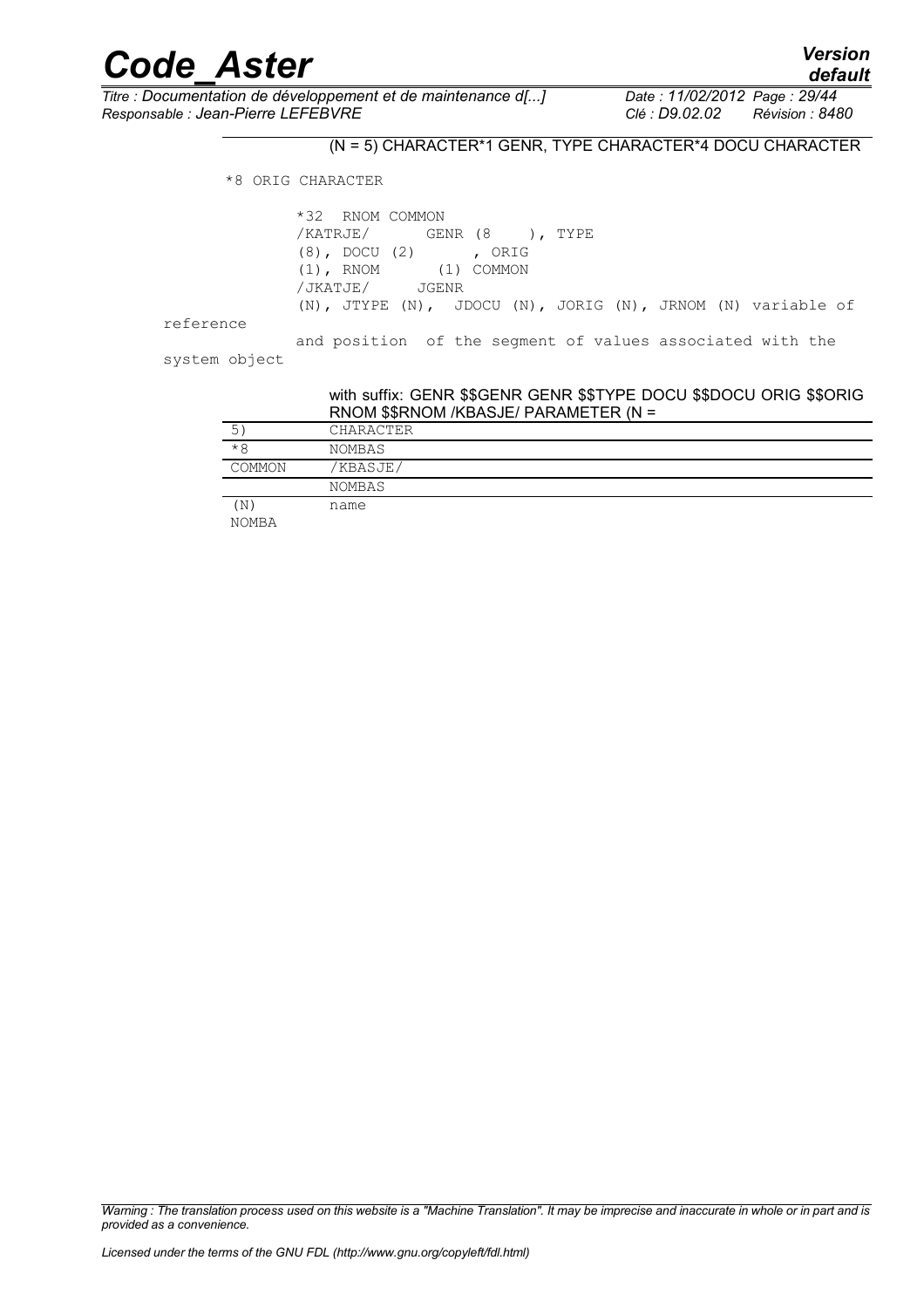*Titre : Documentation de développement et de maintenance d[...] Date : 11/02/2012 Page : 30/44 Responsable : Jean-Pierre LEFEBVRE Clé : D9.02.02 Révision : 8480*

of the base (used for the messages d'error ) /KFICJE/ PARAMETER (N = 5) CHARACTE R \*2 DN2 CHARACTER\*5 CLASSE CHARACTER\*8 NOMFIC , KSTOUT , KSTINI COMMON /KFICJE/ CLASSE , NOMFIC (N), KSTOUT (N), KSTINI ( N), + DN2 (N) DN2 unutilised ! CLASSE makes it possible to store all the names of open

classes

(first

|                   | letter of                                                   |
|-------------------|-------------------------------------------------------------|
| the               | NOMFIC name of open bases KSTOUT statute in output of bases |
| basic             | ("SAVES" or "DESTROYS                                       |
| name              |                                                             |
| $^{\prime\prime}$ | statute in poursuite                                        |
| KSTINI            |                                                             |
| оf                | the ("DUMMY", "debut" or "CONTINUE") /KNOMJE/ CHARACTER     |
| bases             |                                                             |
| $*24$             | NOMEC COMMON /KNOMJE/ NOMEC NOMEC name of object of         |
|                   | collection                                                  |

or name

 to be inserted in a directory /KZONJE/ CHARACTER

#### \*1 K1ZON COMMON /KZONJE/ K1ZON (8) K1ZON memory zone in character

(CHARACTER

| *1) managed | dynamically |
|-------------|-------------|
| . /NFICJE/  | INTEGER     |

#### NBCLA **COMMON /NFICJE/ NBCLA NBCLA** many classes opened simultaneously

 /NOMCJE/ CHARACTER \*24 NOMCO CHARACTER

#### \*32 NOMUTI, NOMOS, NOMOC, BL32 COMMON /NOMCJE/

NOMUTI

| , NOMOS,    |                  | NOMCO |     |
|-------------|------------------|-------|-----|
| NOMOC, BL32 | NOMUTI name used |       | (in |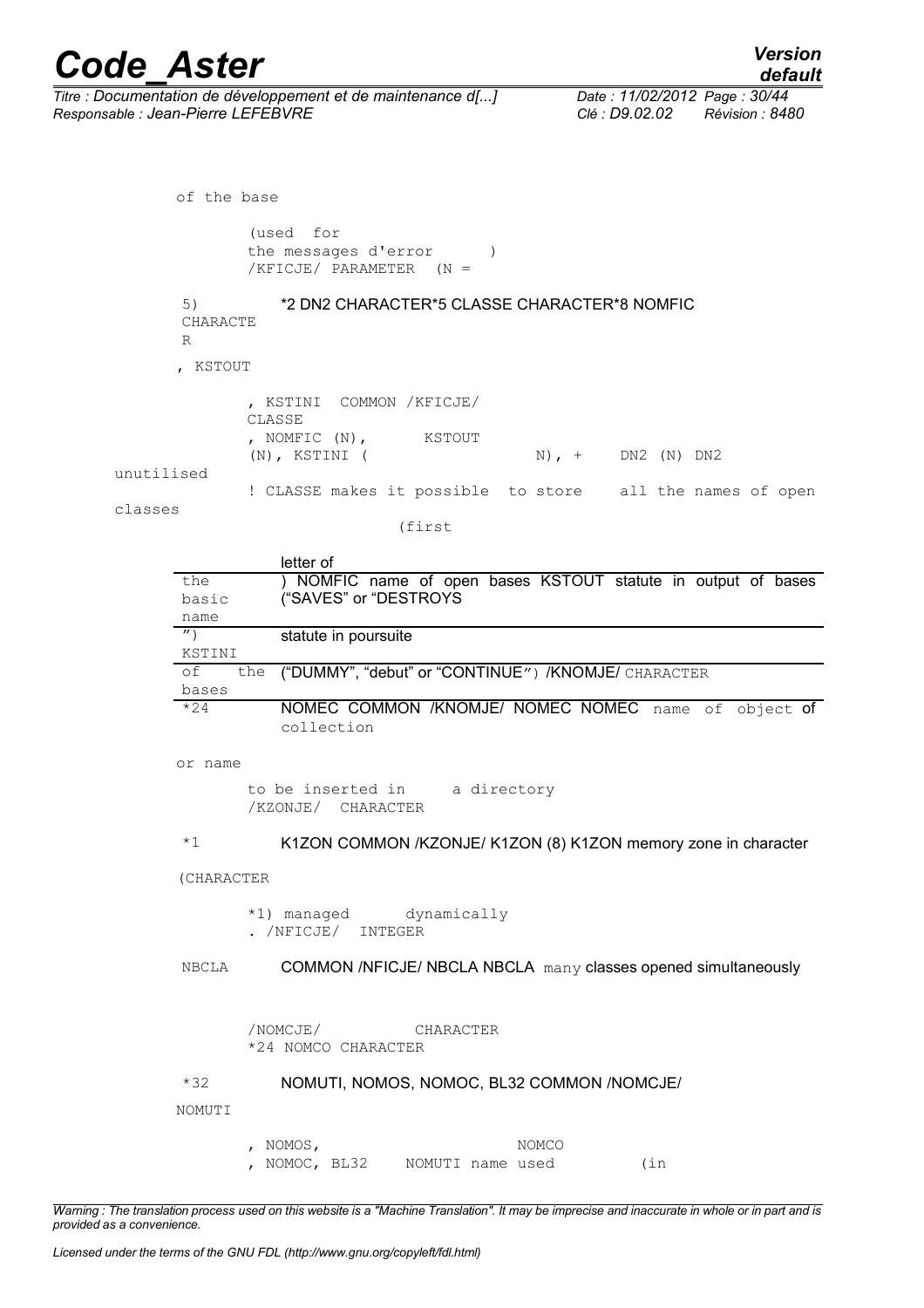| <b>Code Aster</b>                  |                    |                                                                         | <b>Version</b><br>default                                         |
|------------------------------------|--------------------|-------------------------------------------------------------------------|-------------------------------------------------------------------|
| Responsable : Jean-Pierre LEFEBVRE |                    | Titre : Documentation de développement et de maintenance d[]            | Date: 11/02/2012 Page: 31/44<br>Révision : 8480<br>Clé : D9.02.02 |
| object                             |                    | the calls to the routine I), NOMOS name of the simple                   |                                                                   |
|                                    | <b>NOMCO</b>       | name of the collection, NOMOC name of the object $\circ$ f collection   |                                                                   |
|                                    | . BL32 chain white |                                                                         |                                                                   |
|                                    | length             | 32. /UNDFJE INTEGER                                                     |                                                                   |
|                                    |                    | LUNDEF, IDEBUG COMMON / UNDFJE/                                         |                                                                   |
|                                    | LUNDEF             | , affected IDEBUG LUNDEF in JEDEBU                                      |                                                                   |
|                                    | by                 |                                                                         |                                                                   |
|                                    |                    | the function<br>envima ISNNEM<br>(not has number), IDEBUG is worth      |                                                                   |
|                                    | $1$ in             | debugg mode, 0 if not. APPENDIX 2: Shafts of call simplified of<br>some |                                                                   |
|                                    | under              | - programs One presents below                                           |                                                                   |

### **14 the shafts of principal subroutines JEVEUX, one has voluntarily**

restricted on three levels of subroutines to facilitate comprehension. The truncated branches indicate that there exist other calls JEVEUX in the subroutine. Shaft of call of routine JEECRA Shaft of call of routine JECREO Shaft of call

*Warning : The translation process used on this website is a "Machine Translation". It may be imprecise and inaccurate in whole or in part and is provided as a convenience.*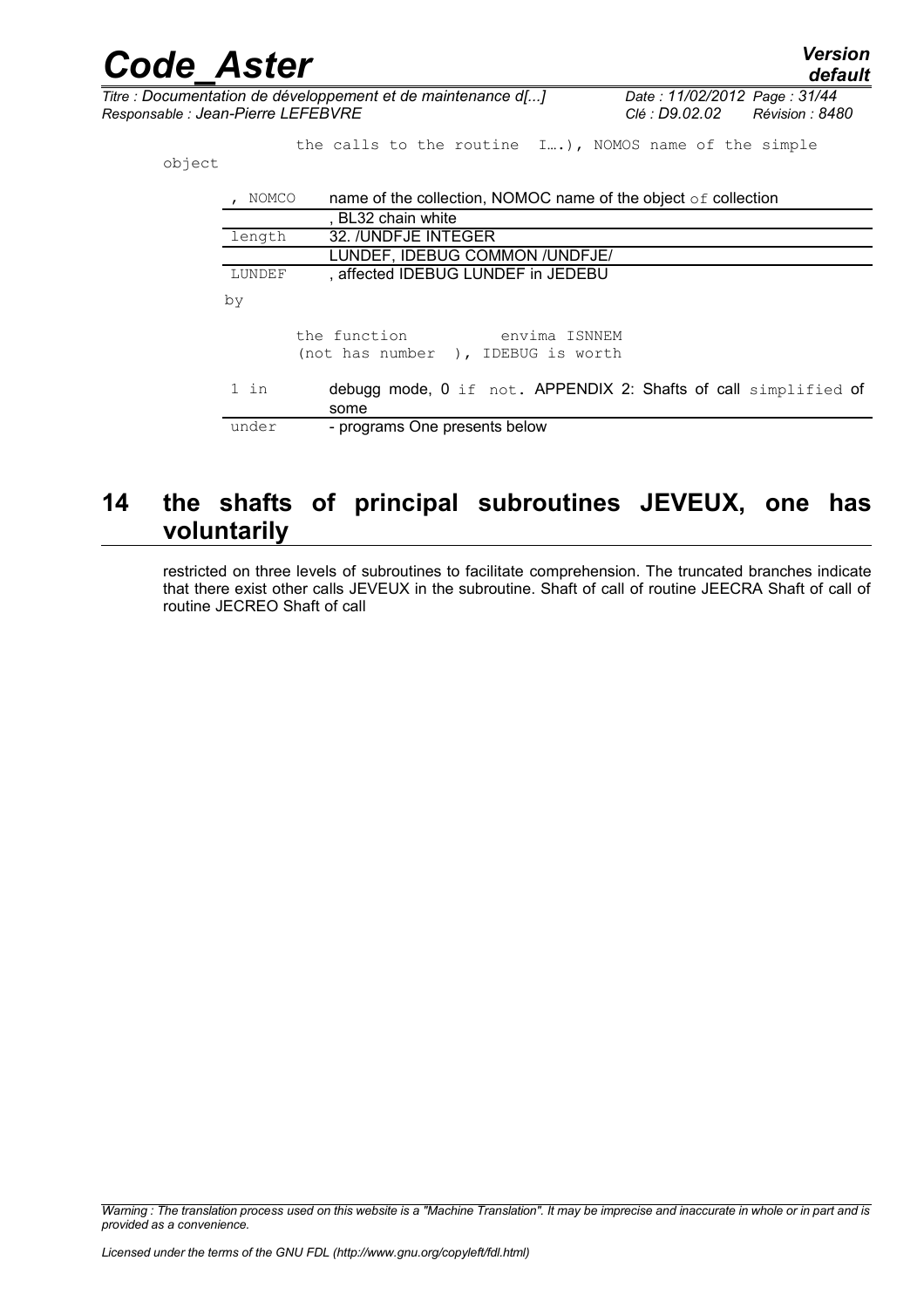*Titre : Documentation de développement et de maintenance d[...] Date : 11/02/2012 Page : 32/44 Responsable : Jean-Pierre LEFEBVRE Clé : D9.02.02 Révision : 8480*



*default*

**JEECRA JJVERN** Traitement du nom JEVEUX **JJCREN** Insertion ou recherche dans les répertoires **JJAREP** Agrandissement des répertoires **JXHCOD** Fonction d'adressage associatif **JJALLC** Allocation des objets système de collection **JJALLS** Allocation d'un segment de valeurs **JXECRO** Ecriture sur disque d'un segment de valeurs **JXLOCS** Détermination de l'adresse relative (loc) **JXLIRO** Lecture sur disque d'un segment de valeurs Déplacement en mémoire d'un segment **JXDEPS** de valeurs **JXECRB** Ecriture d'un ou plusieurs enregistrements **JXLIRB** Lecture d'un ou plusieurs enregistrements **JJECRS** Actualisation des descripteurs **JJALLS** Allocation d'un segment de valeurs Libération de la zone mémoire occupée par JJLIBP un segment de valeurs **JJCROC** Traitement du nom d'objet de collection Insertion ou recherche dans un répertoire JJCODN de collection **JXHCOD** Fonction d'adressage associatif **JJALLS** Allocation d'un segment de valeurs Actualisation des descripteurs JJECRS Lors de l'initialisation des répertoires, **JJPREM** renvoie le plus proche nombre premier

**of routine JEVEUO Shaft of call**

*Warning : The translation process used on this website is a "Machine Translation". It may be imprecise and inaccurate in whole or in part and is provided as a convenience.*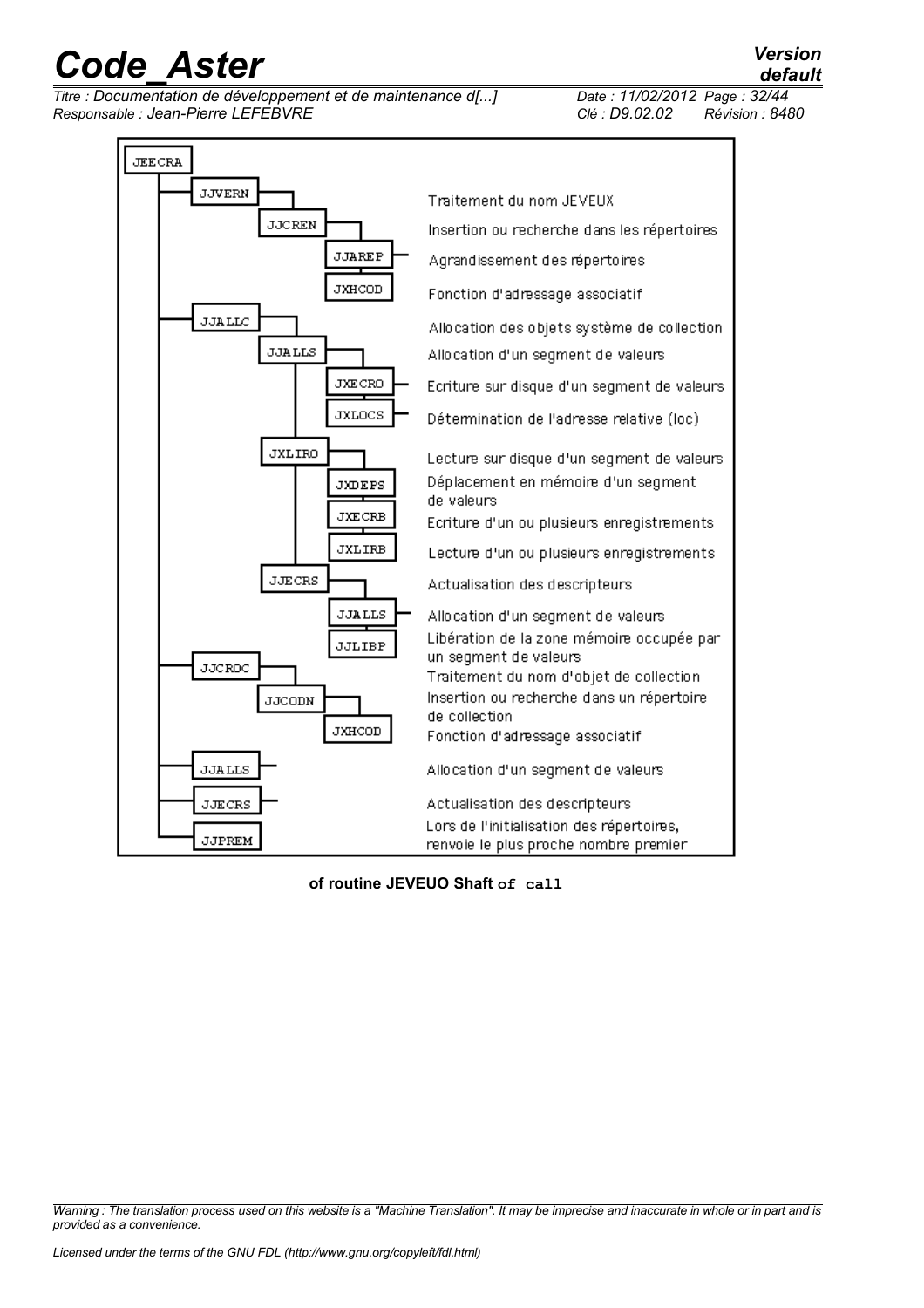# *Code\_Aster Version*<br>*Titre : Documentation de développement et de maintenance d[...]* Date : 11/02/2012 Page : 33/44

*Titre : Documentation de développement et de maintenance d[...] Responsable : Jean-Pierre LEFEBVRE Clé : D9.02.02 Révision : 8480*



**of routine JEEXIN Shaft of call**

*Warning : The translation process used on this website is a "Machine Translation". It may be imprecise and inaccurate in whole or in part and is provided as a convenience.*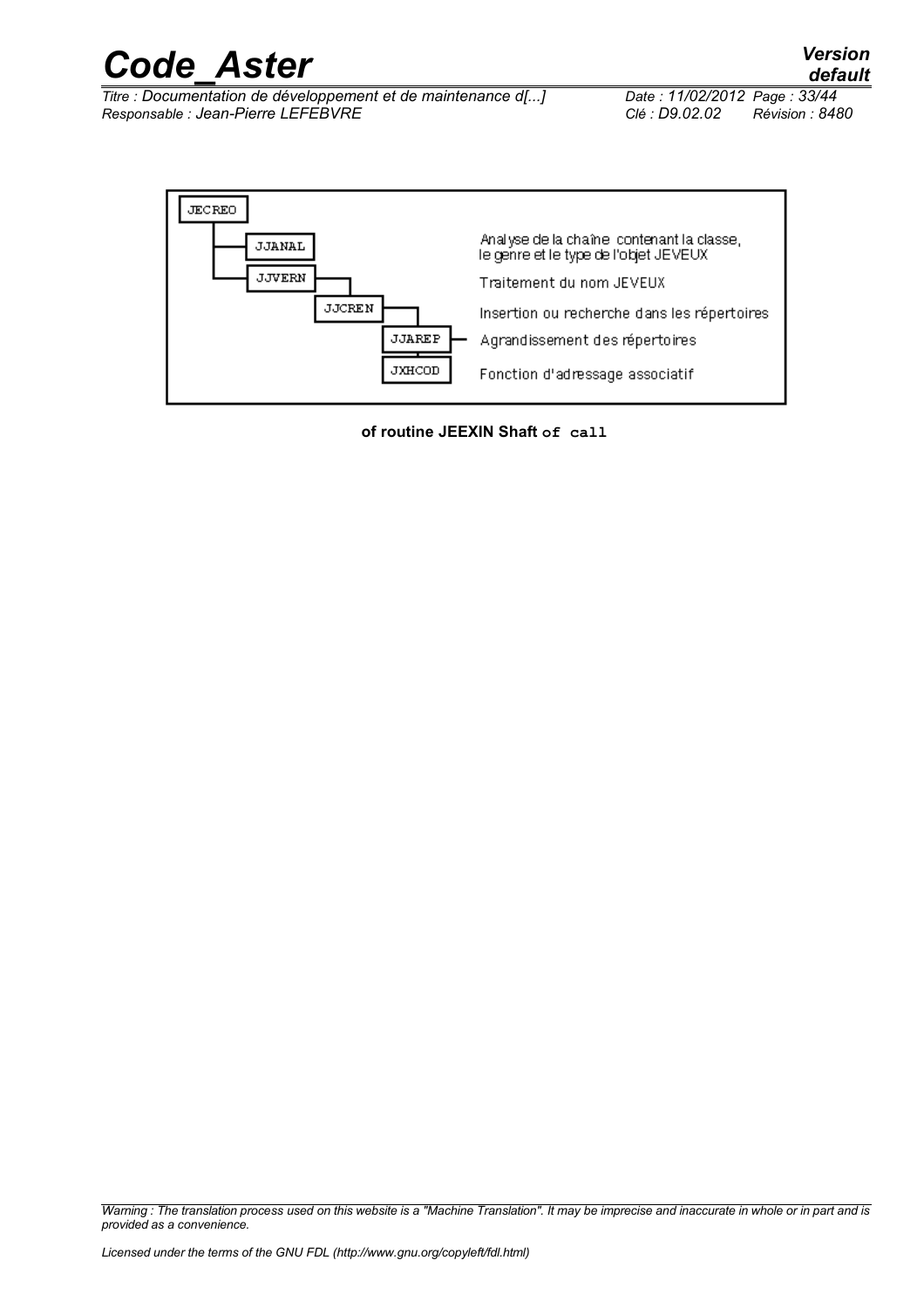*Titre : Documentation de développement et de maintenance d[...] Date : 11/02/2012 Page : 34/44 Responsable : Jean-Pierre LEFEBVRE Clé : D9.02.02 Révision : 8480*



**of routine JEMARQ Shaft of call**

*Warning : The translation process used on this website is a "Machine Translation". It may be imprecise and inaccurate in whole or in part and is provided as a convenience.*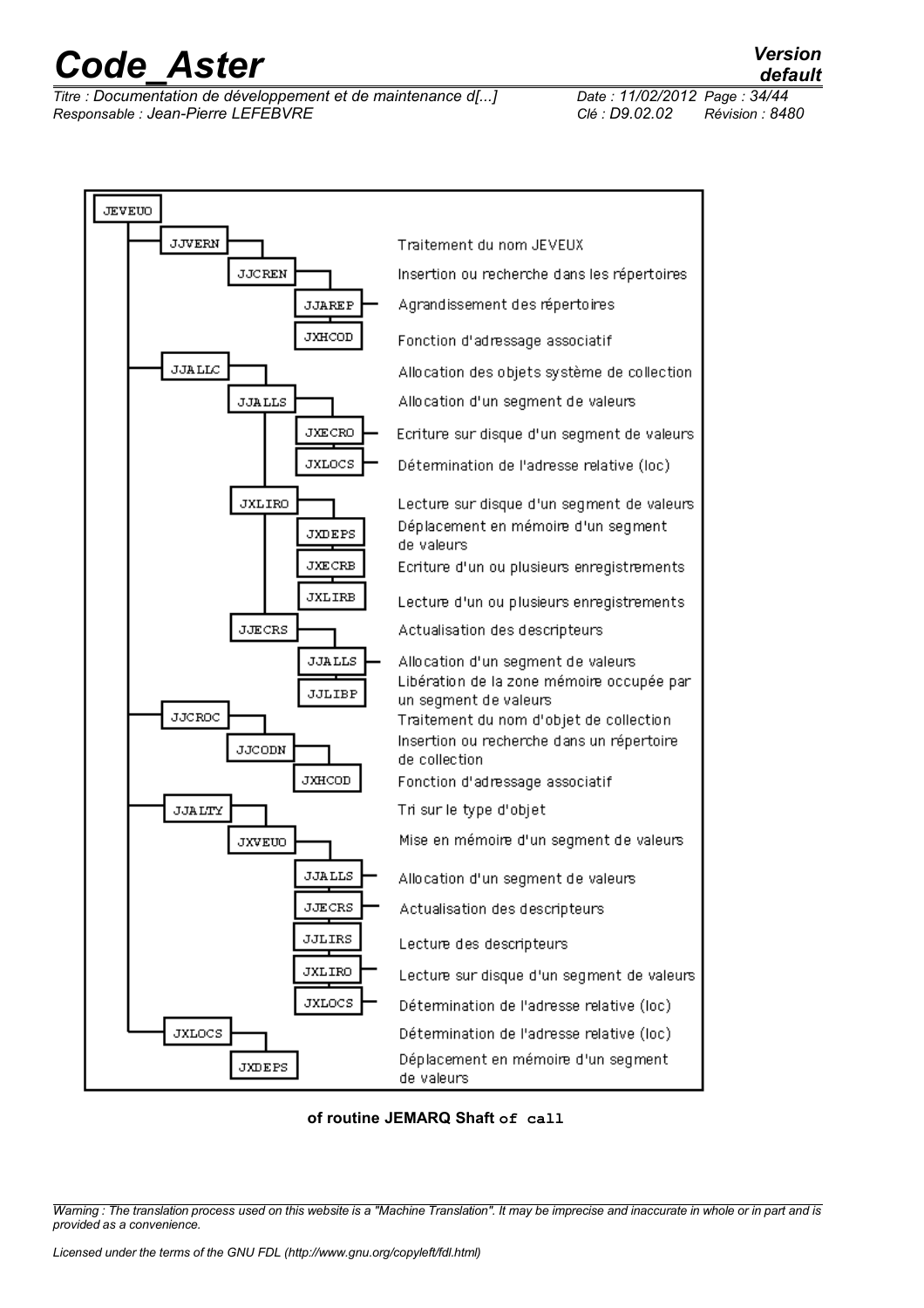*Titre : Documentation de développement et de maintenance d[...] Date : 11/02/2012 Page : 35/44 Responsable : Jean-Pierre LEFEBVRE Clé : D9.02.02 Révision : 8480*



**of routine JEDEMA Shaft of call**

*Warning : The translation process used on this website is a "Machine Translation". It may be imprecise and inaccurate in whole or in part and is provided as a convenience.*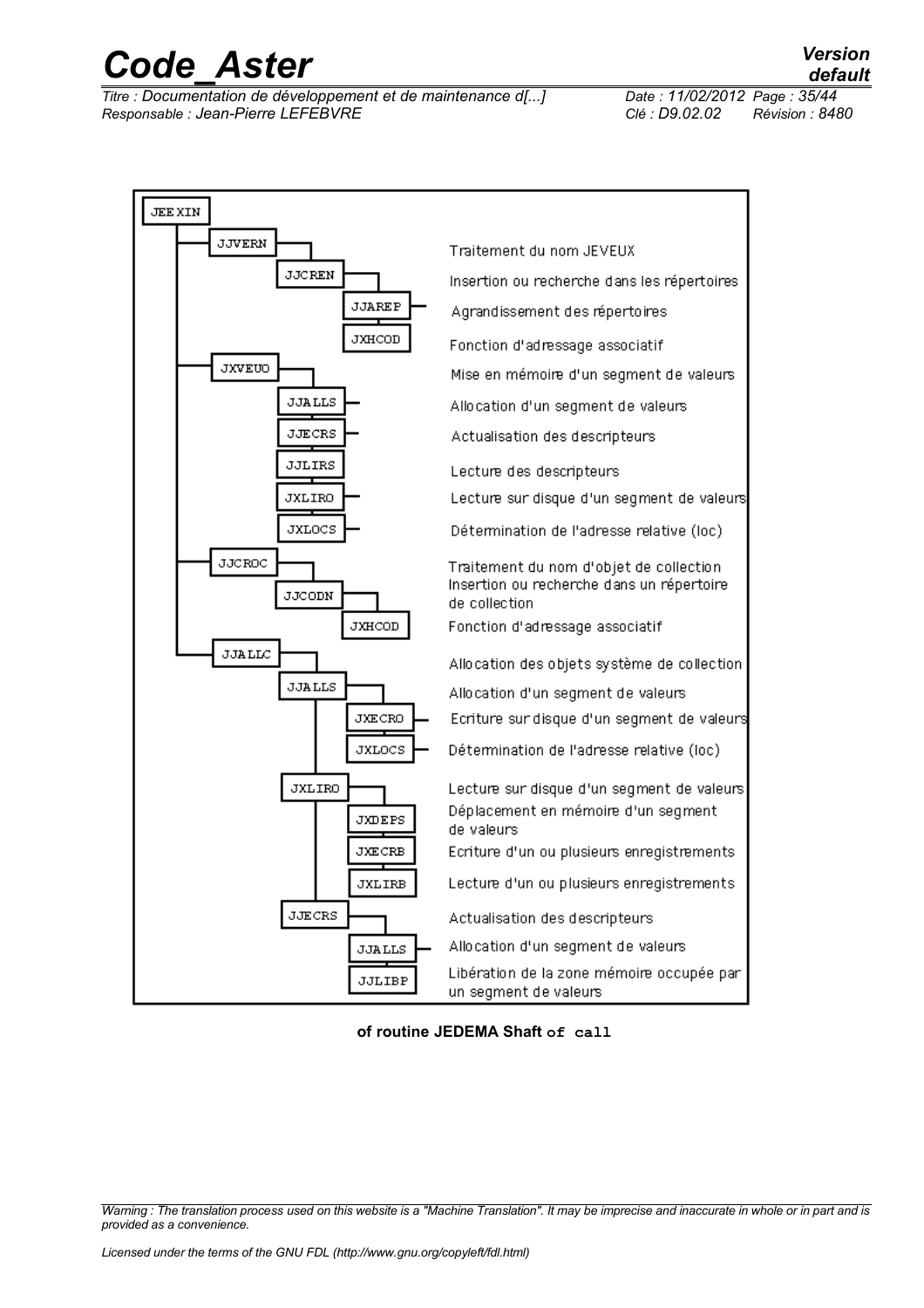*Titre : Documentation de développement et de maintenance d[...] Date : 11/02/2012 Page : 36/44 Responsable : Jean-Pierre LEFEBVRE Clé : D9.02.02 Révision : 8480*



**of routine JELIBE Shaft of call**



**of routine JEDETR Shaft of call**

*Warning : The translation process used on this website is a "Machine Translation". It may be imprecise and inaccurate in whole or in part and is provided as a convenience.*

### *default*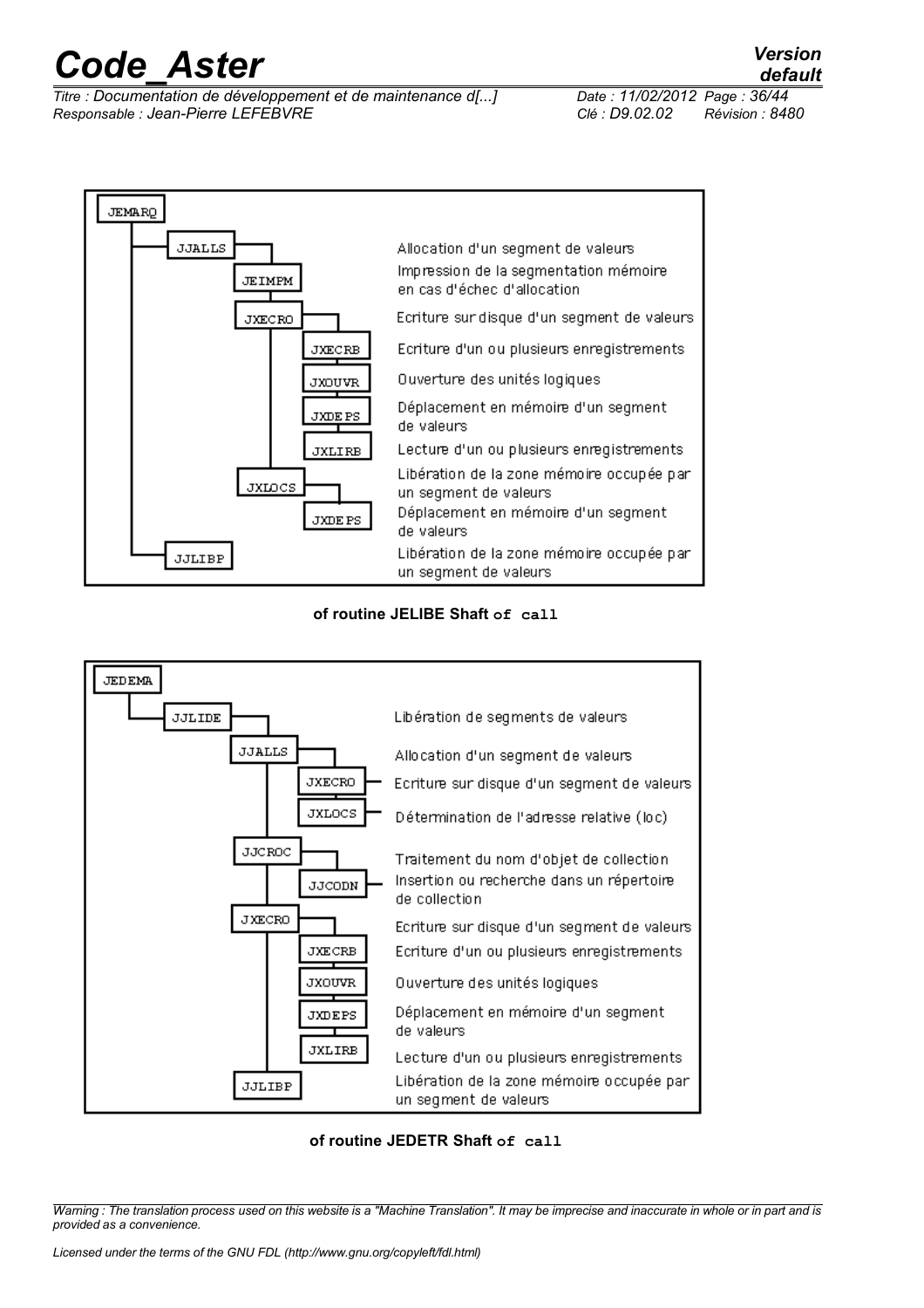*Titre : Documentation de développement et de maintenance d[...] Date : 11/02/2012 Page : 37/44 Responsable : Jean-Pierre LEFEBVRE Clé : D9.02.02 Révision : 8480*



**of routine JECREC Shaft of call**

*Warning : The translation process used on this website is a "Machine Translation". It may be imprecise and inaccurate in whole or in part and is provided as a convenience.*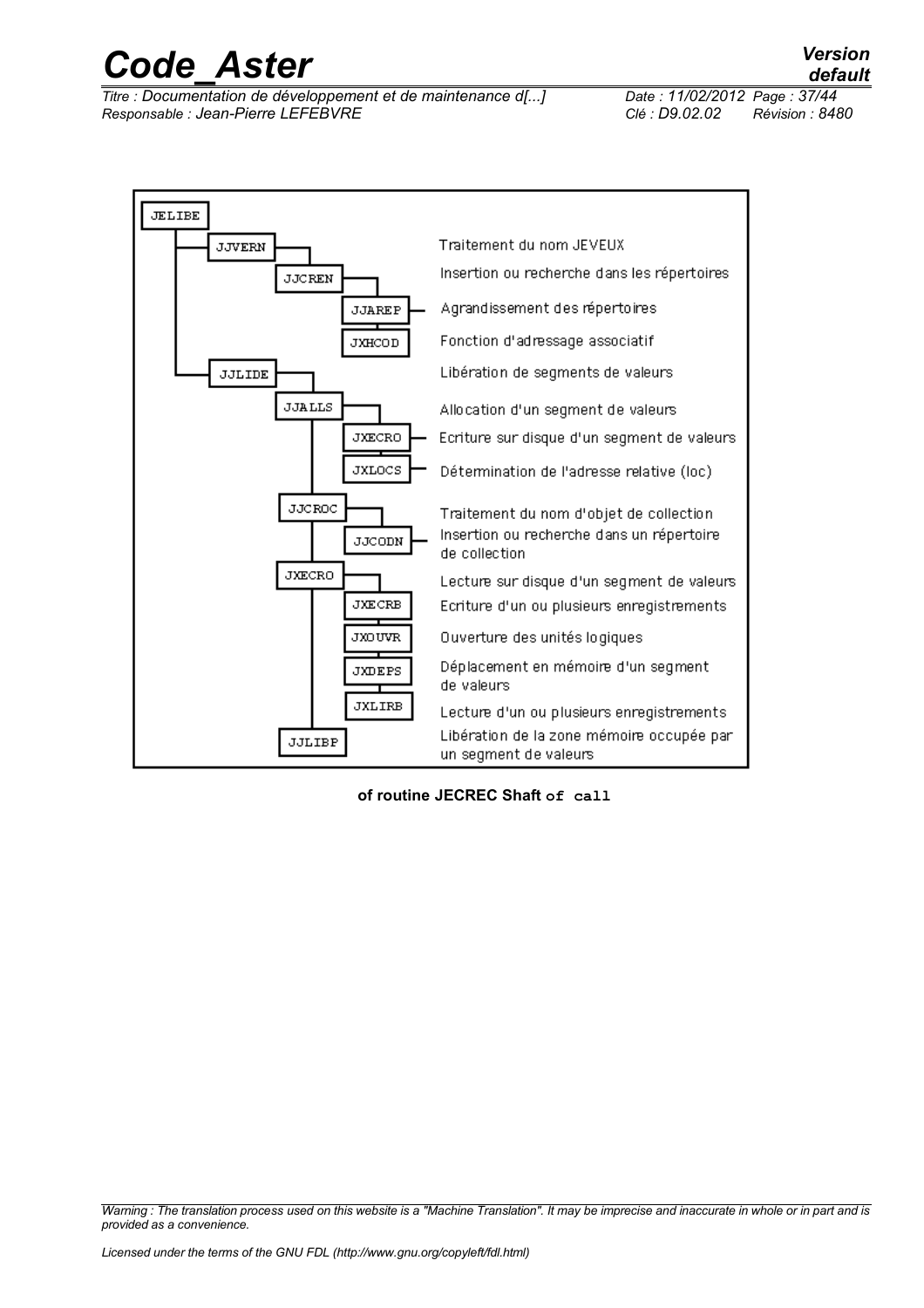*Titre : Documentation de développement et de maintenance d[...] Date : 11/02/2012 Page : 38/44 Responsable : Jean-Pierre LEFEBVRE Clé : D9.02.02 Révision : 8480*



**of routine JENONU Shaft of call**

*Warning : The translation process used on this website is a "Machine Translation". It may be imprecise and inaccurate in whole or in part and is provided as a convenience.*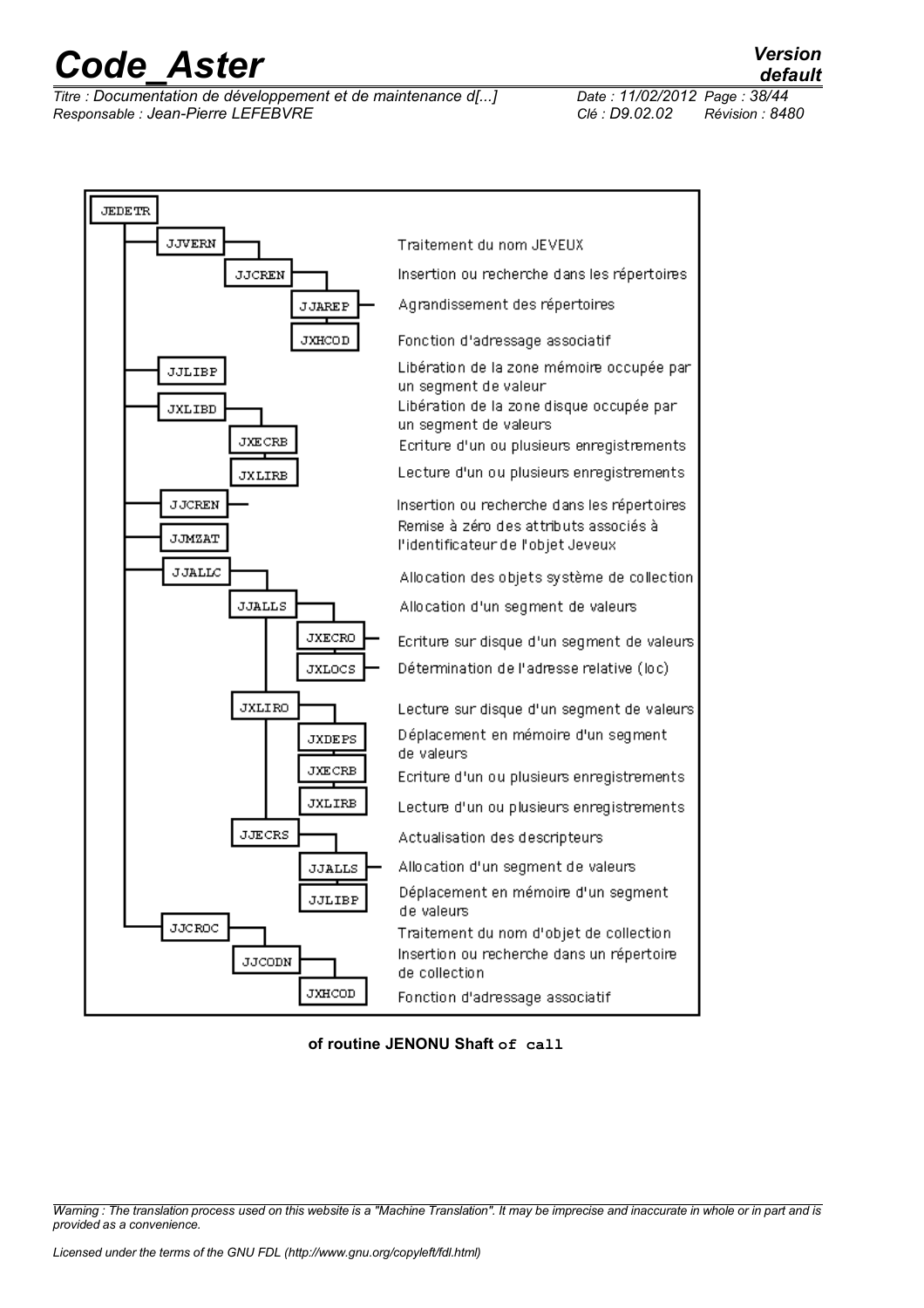*Titre : Documentation de développement et de maintenance d[...] Date : 11/02/2012 Page : 39/44 Responsable : Jean-Pierre LEFEBVRE Clé : D9.02.02 Révision : 8480*



**of routine JEDUPO APPENDIX 3: List**

*Warning : The translation process used on this website is a "Machine Translation". It may be imprecise and inaccurate in whole or in part and is provided as a convenience.*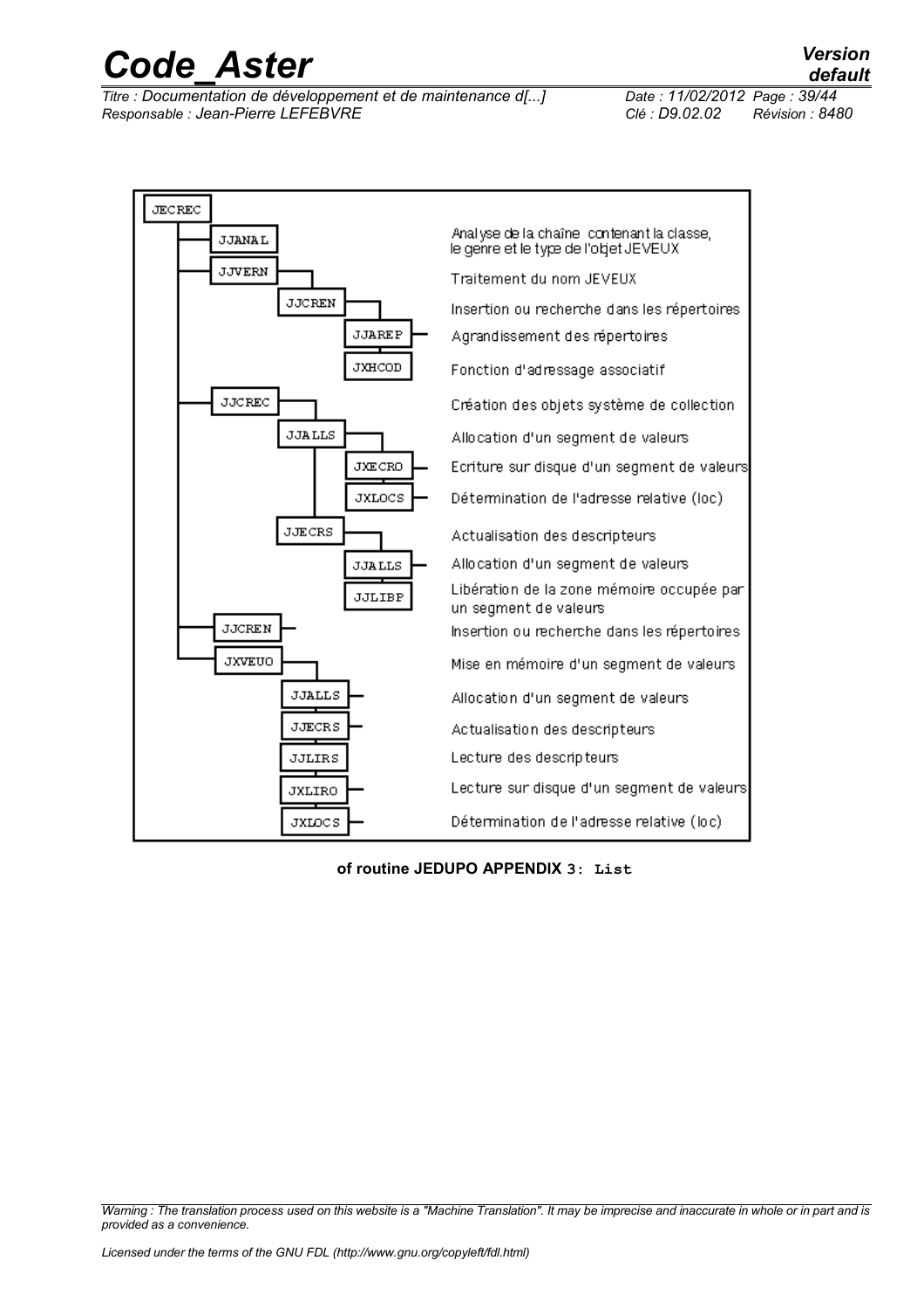*Titre : Documentation de développement et de maintenance d[...] Date : 11/02/2012 Page : 40/44 Responsable : Jean-Pierre LEFEBVRE Clé : D9.02.02 Révision : 8480*



**subroutines and their**

*Warning : The translation process used on this website is a "Machine Translation". It may be imprecise and inaccurate in whole or in part and is provided as a convenience.*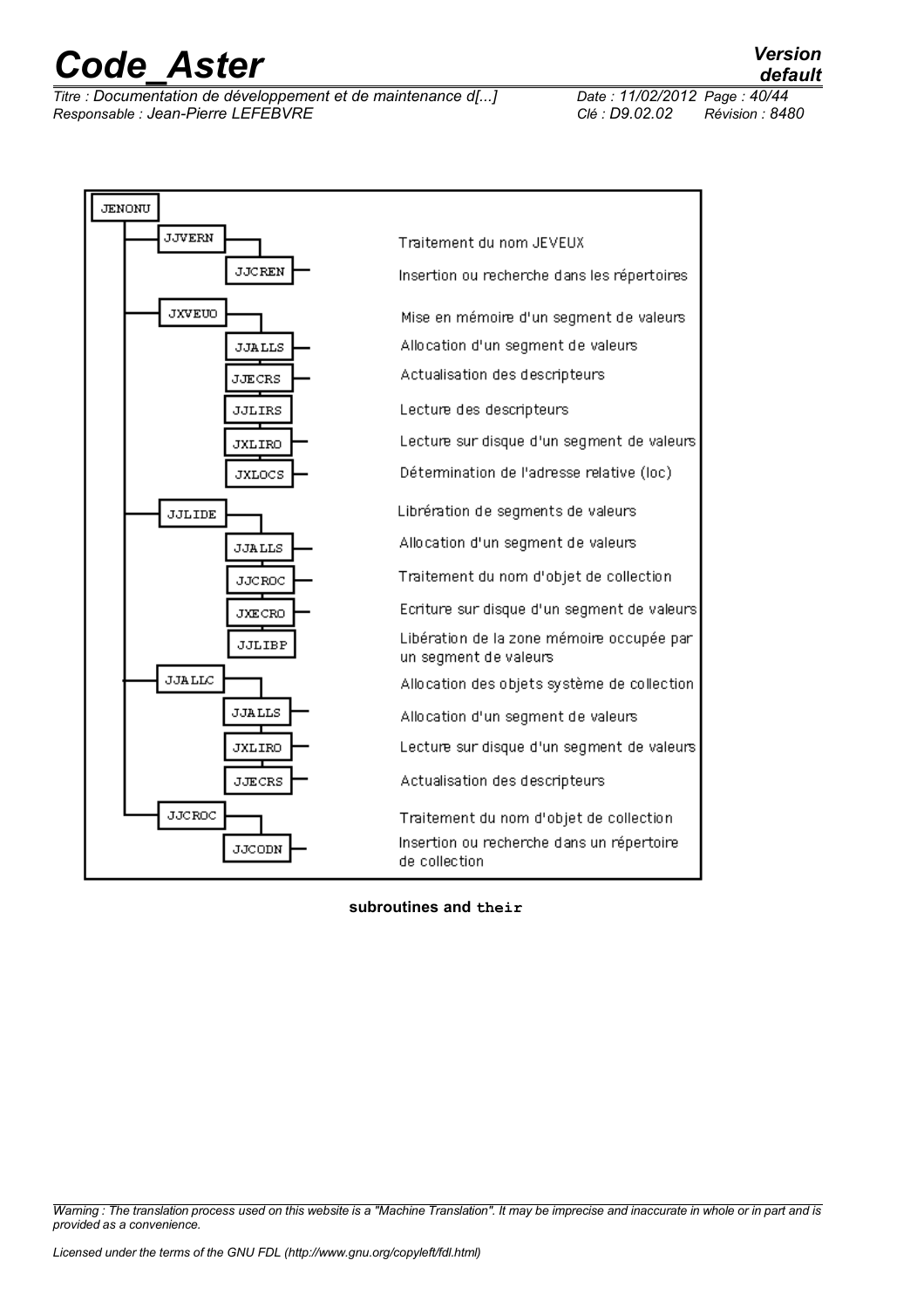*Titre : Documentation de développement et de maintenance d[...] Date : 11/02/2012 Page : 41/44 Responsable : Jean-Pierre LEFEBVRE Clé : D9.02.02 Révision : 8480*



**functions principal JECREC Creation**

*Warning : The translation process used on this website is a "Machine Translation". It may be imprecise and inaccurate in whole or in part and is provided as a convenience.*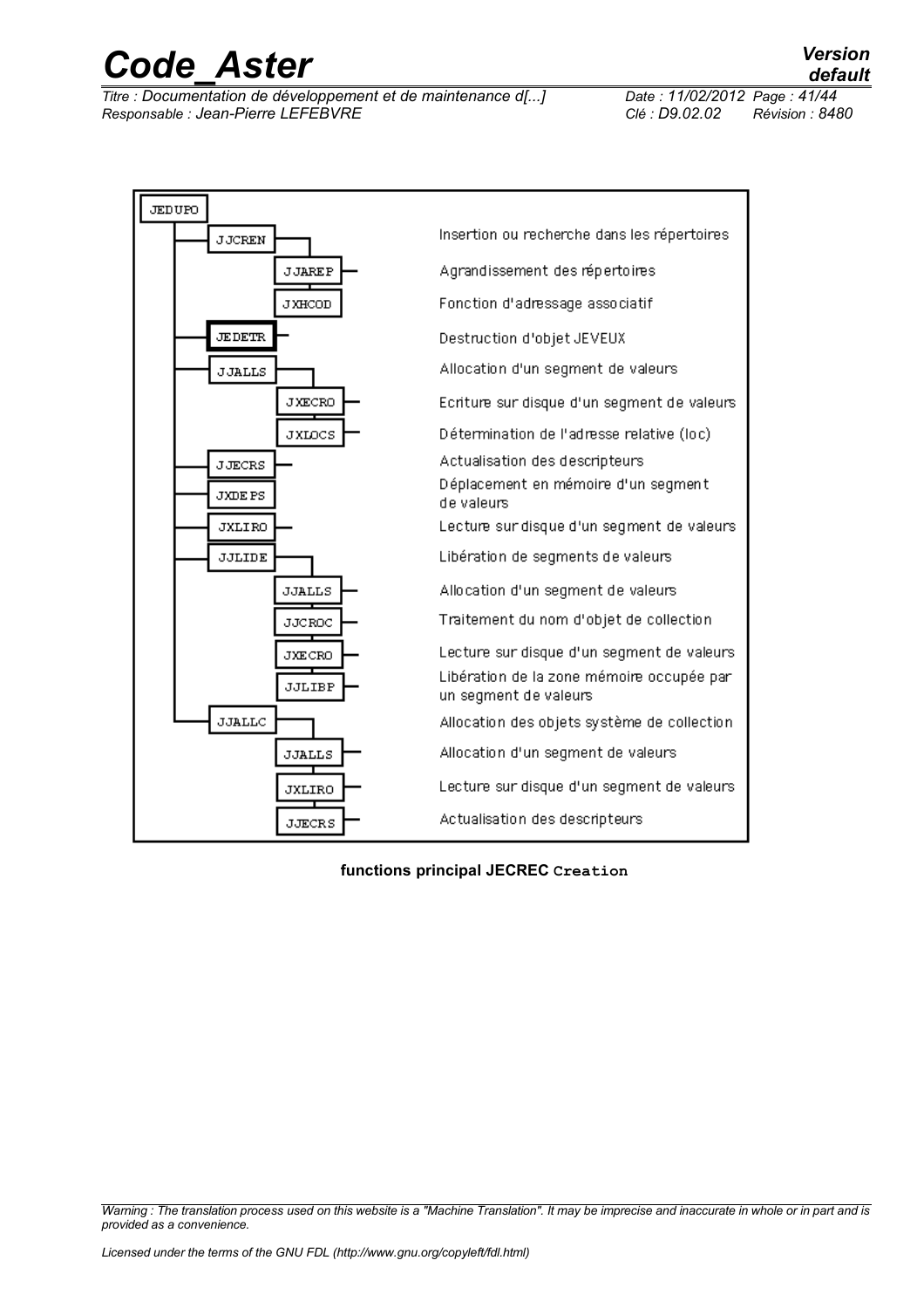### **15 of a collection JECREO Creation of an object simple JECROC Creation**

| οf<br>an                  | of collection JEDEBU Initialization                                                              |
|---------------------------|--------------------------------------------------------------------------------------------------|
| object                    |                                                                                                  |
|                           | of the parameters of software                                                                    |
|                           | JEDEMA Décrémente the mark and releases                                                          |
|                           | objects JEDETC Destroyed a set of objects                                                        |
| <b>JEDETR</b>             | Destroys an object JEDETV Destroyed the objects                                                  |
| $\circ f$                 | <b>Volatile base JEDISP Determines</b>                                                           |
|                           | more big spaces                                                                                  |
| availabl                  | in memory JEDUPC Duplicates a set of                                                             |
| e                         |                                                                                                  |
|                           | objects JEDUPO Duplicates an object JEECRA Affects the attributes                                |
|                           | of an object JEEXIN Tests the existence                                                          |
| $\circ f$                 | a descriptor of object                                                                           |
| JEFINI                    | Finishes the execution of software                                                               |
| JEIMPA                    | Prints the attributes of an object JEIMPD                                                        |
| Prints                    | the list of the objects present                                                                  |
| on                        | a basis JEIMPM Prints the contents of                                                            |
| the                       | memory JEIMPO Prints the contents of the segment                                                 |
| segmenta                  |                                                                                                  |
| tion                      |                                                                                                  |
| οf                        | value of an object JEIMPR Print the contents of                                                  |
| а                         | JEINIF Initializes the parameters associated                                                     |
| director                  |                                                                                                  |
| У                         |                                                                                                  |
| with                      | a base JELIBE Releases an object JELIBF                                                          |
| Releases                  | all the objects associated with a base JELIBZ                                                    |
| Releases                  | all                                                                                              |
| the                       | associated with the mark -1 JELIRA Reading with the value                                        |
| objects                   |                                                                                                  |
| with                      | an attribute with an object JELSTC Turns over the list of the objects                            |
| containi                  | a character string in their identifier                                                           |
| ng                        |                                                                                                  |
|                           | JEMARQ Increments current mark JENONU Determines the number of object of                         |
|                           | collection                                                                                       |
| accordin                  | name JENUNO Determines                                                                           |
| g to                      |                                                                                                  |
| the name                  | of object of collection according to number JEPRAT Prints                                        |
| the                       | of the objects system JERAZO Gives to 0 the contents of an object                                |
| contents<br><b>JETASS</b> |                                                                                                  |
| the file                  | Moves the records within                                                                         |
|                           | direct access in order to recover                                                                |
|                           | open space JEVEMA Delivers the value of current mark JEVEUO Returns the position<br>in the table |
| Ζ                         | . segment of values associated with an object                                                    |
| <b>JEVEUS</b>             | Returns the position in the table Z. segment of values associated with an object                 |
| and                       | positions the mark with -3 JEVEUT Returns the position in the table Z. segment of                |
|                           | values associated with an object                                                                 |
| and                       | positions the mark with -1 JEXATR Function of synchronization giving access the vector           |
|                           | cumulated lengths                                                                                |
|                           | of a contiguous collection variable length JEXNOM Function of synchronization making             |
|                           | it possible to reach by name an object of collection                                             |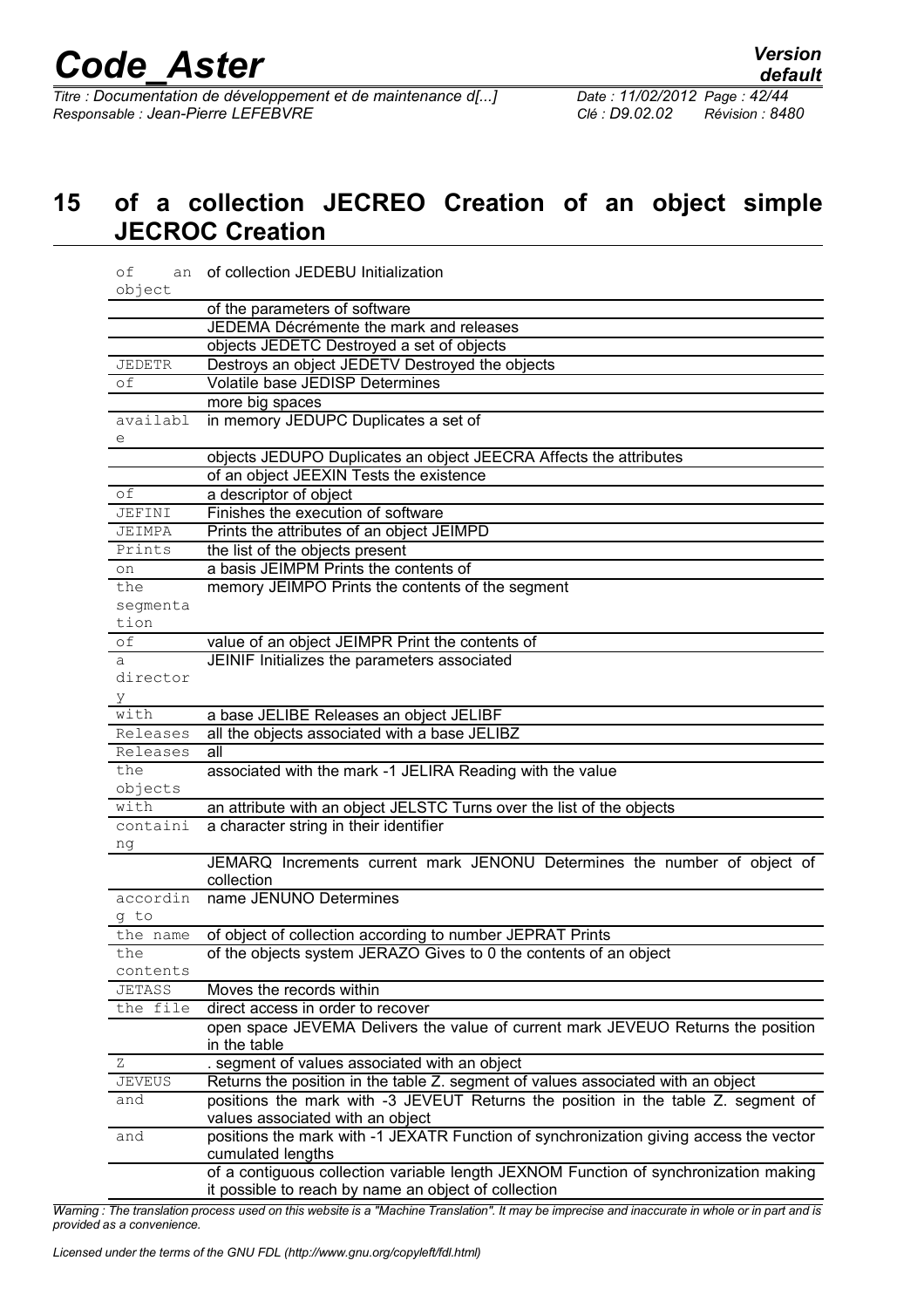| Version |  |
|---------|--|
| default |  |

| <b>Code Aster</b>                                                         | Version<br>default                                     |
|---------------------------------------------------------------------------|--------------------------------------------------------|
| $Time \cdot Dooumon to to do do dovolon moment of do motion on one of I.$ | $D_{\text{obs}}$ : 11/00/0010 $D_{\text{obs}}$ : 19/11 |

*Responsable : Jean-Pierre LEFEBVRE Clé : D9.02.02 Révision : 8480*

*Titre : Documentation de développement et de maintenance d[...] Date : 11/02/2012 Page : 43/44*

| <b>JEXNUM</b>  | Function of synchronization making it possible to reach by number an object of<br>collection |
|----------------|----------------------------------------------------------------------------------------------|
|                | JJALLC Assignment of the system objects of collection JJALLS Assignment of a<br>segment of   |
| Tri            | values JJALTY on the type of object (before setting                                          |
| in             | of a segment of values) JJANAL                                                               |
| memory         |                                                                                              |
| Analyzes       | character string containing the class, the kind and the type of object JJAREP                |
| Enlargin       | of the directories JJCODN Insertion or search in a directory                                 |
| $\overline{g}$ |                                                                                              |
| оf             | collection JJCREC Creation of                                                                |
| the            | objects of collection JJCREN Insertion or search in                                          |
| system         |                                                                                              |
| the            | of bases JJCROC Processing of the name                                                       |
| director       |                                                                                              |
| ies            |                                                                                              |
| оf             | of collection JJECRS Actualization of descriptors                                            |
| object         |                                                                                              |
| JJIMPO         | Printing of the contents of a segment of values                                              |
| JJLIDE         | Release of the segments                                                                      |
| оf             | JJLIRS Reading of descriptors JJMZAT Given                                                   |
| values         |                                                                                              |
| to             | zero of the attributes associated with the identifier                                        |
|                | with a segment with values                                                                   |
| <b>JJPREM</b>  | At the time of the initialization of a directory, returns the nearest prime number           |
| (appeari       | in one ) JJVERN Processing dated from the name Jeveux JXALLM Dynamic allocation              |
| ng             | of the memory zone managed                                                                   |
| by             | software JXCOPY Recopies                                                                     |
| file           | of direct access associated with a base with elimination with                                |
| record         | marked unutilised JXDEPS Displacement in memory with a segment with values                   |
|                | JXECRB Writing with one or more                                                              |
| records        | JXECRO Writing on disc with a segment                                                        |
| with           | values JXFERM Closing with a file with direct access                                         |
|                | JXHCOD Function with hash-coding                                                             |
| <b>JXLIBD</b>  | Release with the zone disc occupied                                                          |
| by             | a segment with values JXLIBM final                                                           |
| Release        | with memory zone dynamically allocated JXLIR1 Reading with                                   |
| the            | record associated with a base in order to recover its                                        |
| first          |                                                                                              |
| characte       | JXLIRB Reading of one or more records JXLIRO Reading on disc of a segment                    |
| ristics        |                                                                                              |
| οf             | JXLOCS Determination of the address                                                          |
| values         |                                                                                              |
| relative       | of a segment of values JXOUVR Opening                                                        |
| оf<br>the      | units associated with bases JXVERI Examines the integrity                                    |
| logical        |                                                                                              |
| оf             | the segmentation memory JXVEUO Put in memory of                                              |
| a              | of values APPENDIX 4: GLOSSARY Bases files                                                   |
| segment        |                                                                                              |
| оf             | direct access Together: the global database                                                  |

### **16 is made up by the files**

glob .1, glob.2, glob.3,... Class Named by the first letter of the